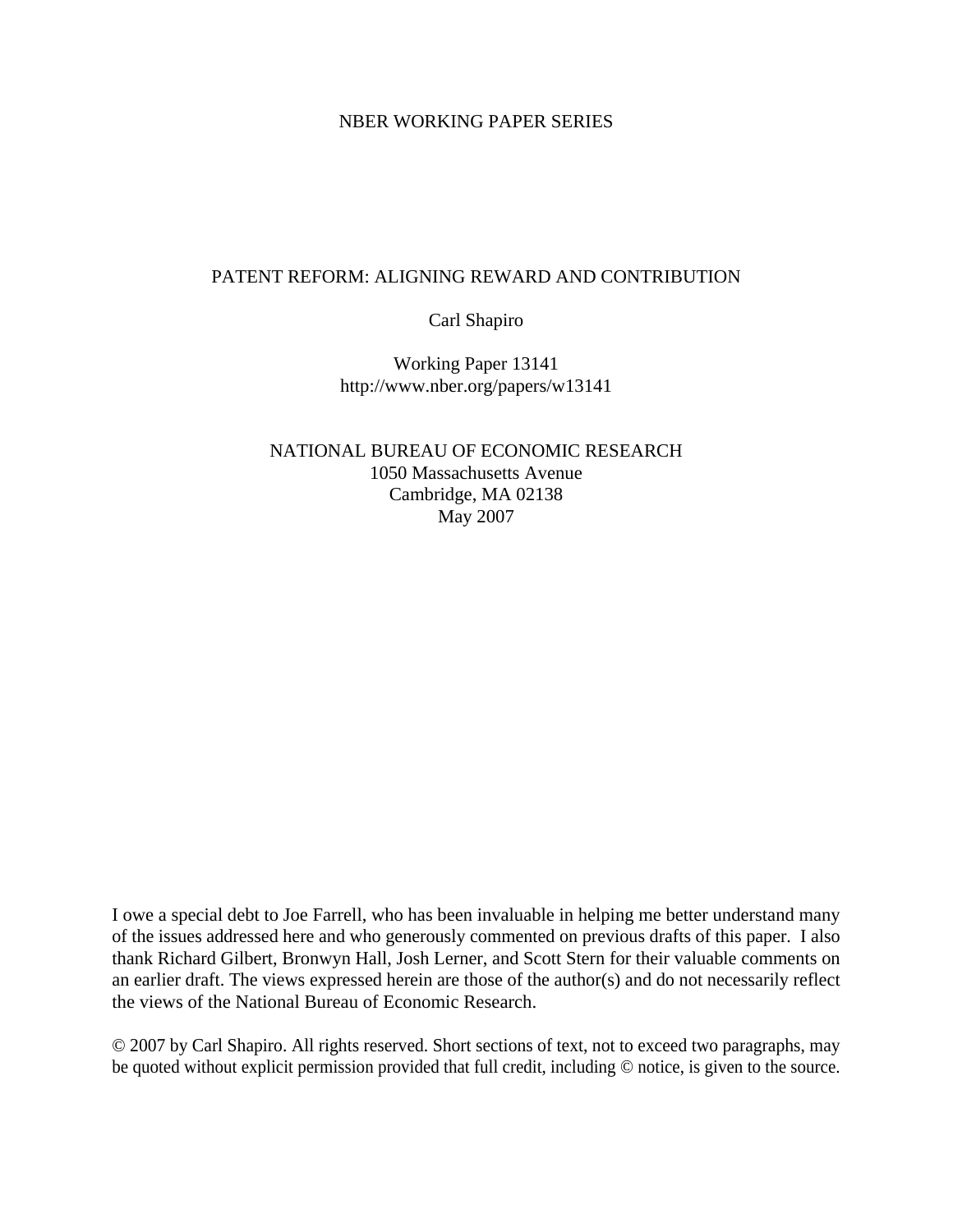Patent Reform: Aligning Reward and Contribution Carl Shapiro NBER Working Paper No. 13141 May 2007 JEL No. O3,O30,O31,O34,O38

#### **ABSTRACT**

Economists and policy makers have long recognized that innovators must be able to appropriate a reasonable portion of the social benefits of their innovations if innovation is to be suitably rewarded and encouraged. However, this paper identifies a number of specific fact patterns under which the current U.S. patent system allows patent holders to capture private rewards that exceed their social contributions. Such excessive patentee rewards are socially costly, since they raise the deadweight loss associated with the patent system and discourage innovation by others. Economic efficiency is promoted if rewards to patent holders are aligned with and do not exceed their social contributions. This paper analyzes two major reforms to the patent system designed to spur innovation by better aligning the rewards and contributions of patent holders: establishing an independent invention defense in patent infringement cases, and strengthening the procedures by which patents are re-examined after they are issued. Three additional reforms relating to patent litigation are also studied: limiting the use of injunctions, clarifying the way in which "reasonable royalties" are calculated, and narrowing the definition of "willful infringement."

Carl Shapiro UC, Berkeley Haas School of Business Berkeley, CA 94720-1900 shapiro@haas.berkeley.edu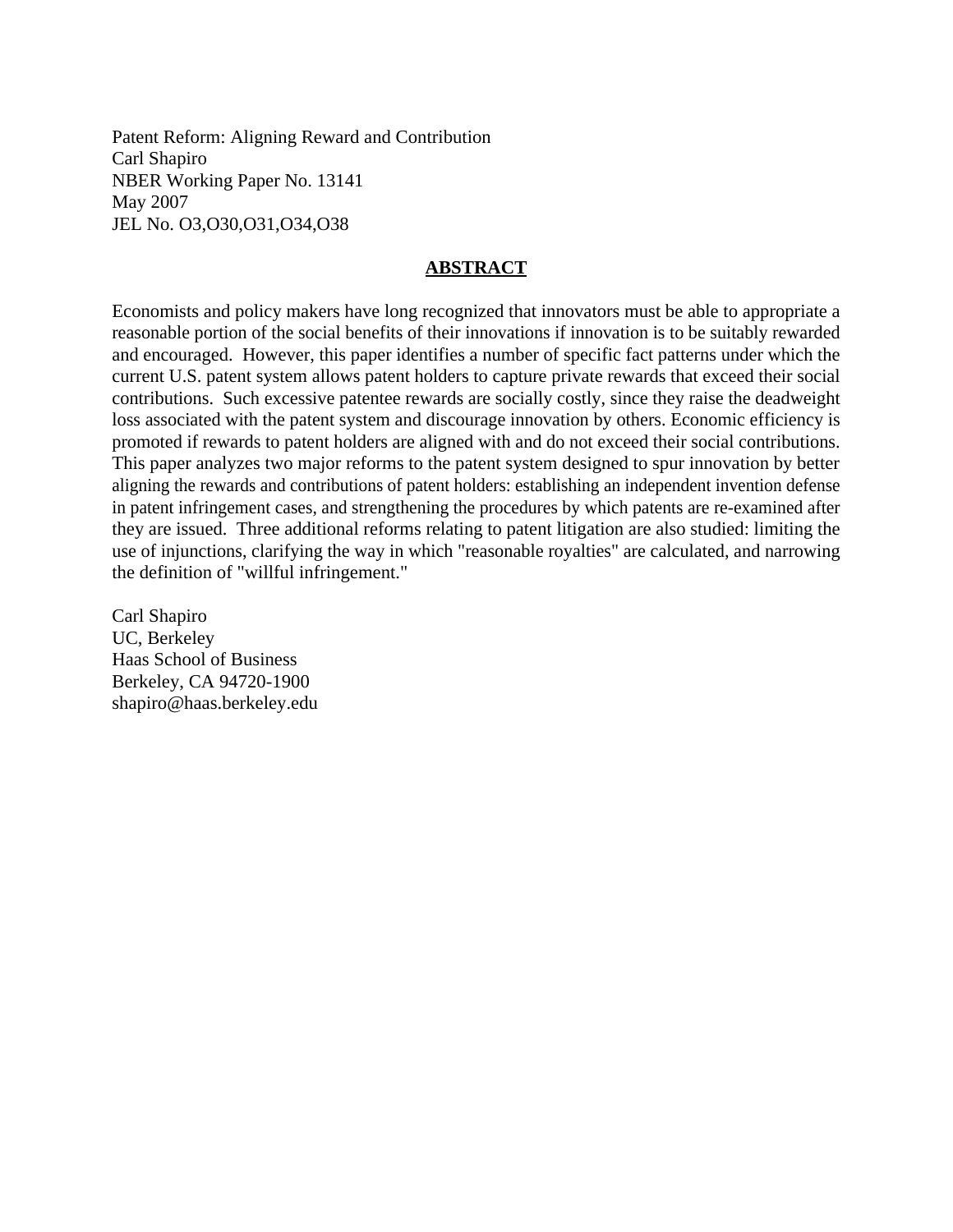## **I. Introduction**

 $\overline{a}$ 

A growing chorus of scholars and practitioners are expressing concerns about the operation of the U.S. patent system.<sup>1</sup> While there is no doubt that the U.S. economy remains highly innovative, and there is no doubt that the patent system *taken as a whole* plays an important role in spurring innovation, the general consensus is that the U.S. patent system is out of balance and can be substantially improved. Problems with the system seem to reside especially in the fields of information technology and biotechnology.

Going back to economic first principles, this paper argues that the efficiency of the current U.S. patent system can be significantly enhanced by reforming the system in two major ways . First, an independent invention defense could be established in patent infringement cases. Under such a defense, a party accused of patent infringement can avoid liability if it can establish that it independently invented the patented technology. Second, a much more effective procedure could be established for re-examining selected patents after they are issued by the U.S. Patent and Trademark Office (PTO). The central goal of this paper is to illuminate the strong economic logic behind patent reform proposals along these lines, without delving deeply into the specifics of how they would be implemented in practice. Additional reforms are also addressed.

The core problem with the current U.S. patent system explored here is that, in certain identifiable circumstances, the patent system predictably provides excessive rewards to patent holders. The term "excessive rewards" is defined here to mean rewards that exceed the patentee's actual contribution to economic welfare. Excessive rewards are not benign, since they come at the expense of other parties. In the short term, excessive rewards cause deadweight loss by raising the cost of goods and services supplied by technology users who pay excessive royalties or incur other costs to avoid liability for patent infringement. Even more important, in the long term, excessive rewards to some patentees reduce economic efficiency by discouraging innovation by other parties whose costs are elevated or whose options are restricted.

<sup>&</sup>lt;sup>1</sup> See Federal Trade Commission (2003), National Academies of Science (2004), and Jaffe and Lerner (2004).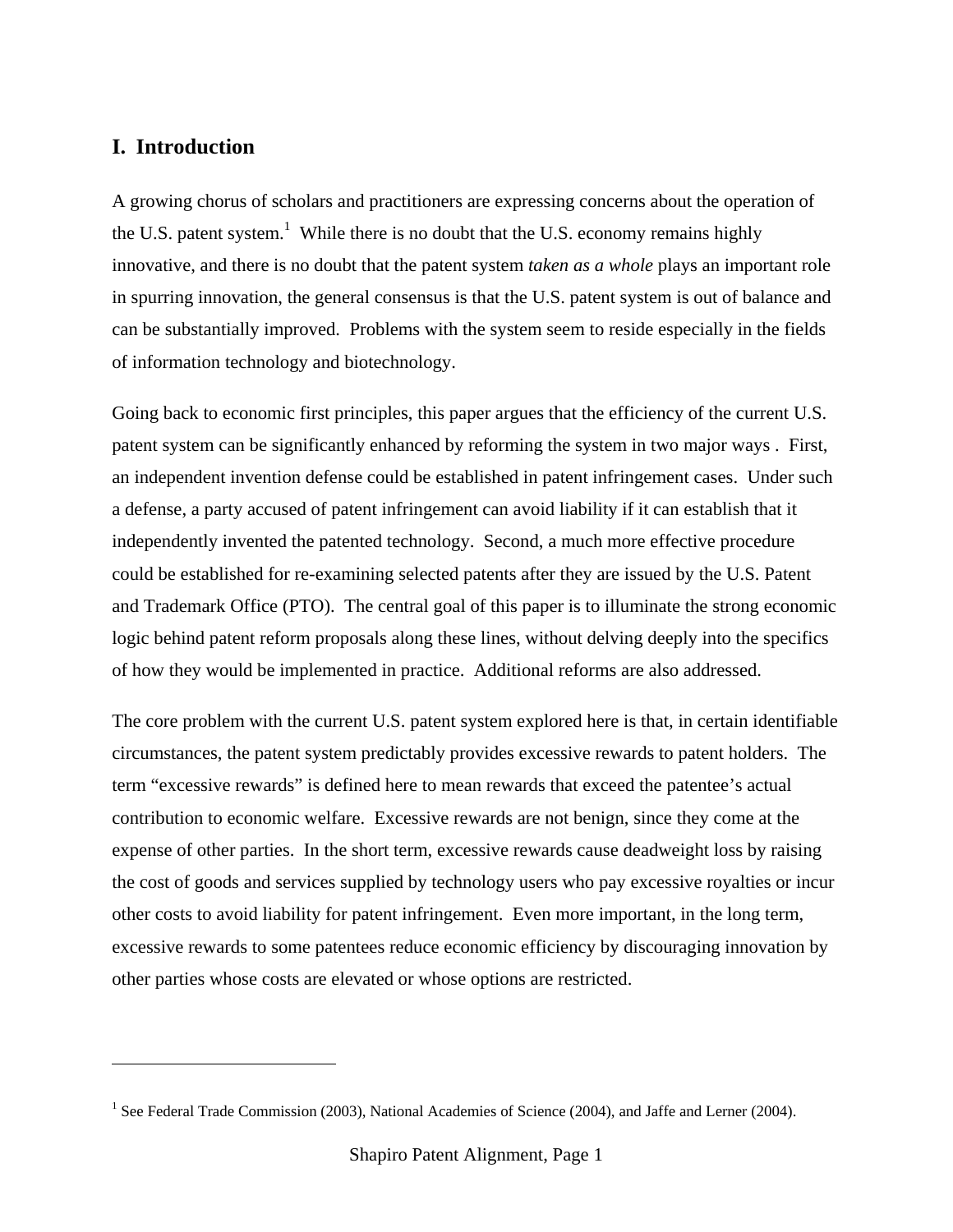This central problem has multiple manifestations, which are reflected in a number of seemingly disparate criticisms commonly made of the system, including the following:

- Patents are regularly issued covering technologies that should in fact be considered "obvious."<sup>2</sup>
- Patents are commonly issued by the PTO for technologies that are not in fact "novel," due in part to the difficulties of finding prior art during the PTO examination process.<sup>3</sup>
- Patent applicants often obtain patents with overly broad claims, including claims explicitly drafted in continuation applications to capture products introduced into the market after the patent application was initially filed.<sup>4</sup>
- The owner of a patent covering one feature in a complex product can use the threat of an injunction as a powerful weapon when bargaining over royalties with parties accused of infringement.<sup>5</sup>
- Standard setting organizations face the continual threat of "patent ambush" by owners of patents that are essential to the standards they adopt.<sup>6</sup>
- The way in which "willful" infringement is defined in practice gives patent holders additional bargaining power with alleged infringers who did not copy the patented technology. $<sup>7</sup>$ </sup>

 $2^2$  The National Academies of Science (2004) emphasized the need to reinvigorate the non-obviousness standard. In April 2007, in the *KSR International v. Teleflex Inc*. case, the Supreme Court issued a major ruling that defined what is "obvious," and thus not patentable, more broadly than had the Federal Circuit Court of Appeals.

 $3$  The Federal Trade Commission (2003) emphasized the problem of "questionable" patents, and the National Academies of Science (2004) made suggestions for improving patent quality. Jaffe and Lerner (2004) also stress the problem of patent quality. Lemley and Shapiro (2005) summarize some of the evidence regarding patent quality.

<sup>4</sup> In a key decision, *Kingsdown Medical Consultants v. Hollister*, 863 F.2d 867 (1988), the Federal Circuit stated: "It should be made clear at the outset of the present discussion that there is nothing improper, illegal or inequitable in filing a patent application for the purpose of obtaining a right to exclude a known competitor's product from the market; nor is it in any manner improper to amend or insert claims intended to cover a competitor's product the applicant's attorney has learned about during the prosecution of a patent application." Lemley and Moore (2004) discuss abuses involving continuation applications and report that over half of all litigated patents result from continuation applications. Graham and Mowery (2004) and Hegde, et. al. (2007) provide extensive empirical evidence regarding the use of continuation applications.

 $<sup>5</sup>$  See, for example, Shapiro (2006b) and Lemley and Shapiro (2007).</sup>

<sup>&</sup>lt;sup>6</sup> Examples include the FTC's recent case against Rambus and a complex of cases involving Qualcomm. See Farrell, et. al. (2007) for an extensive discussion of patent hold-up in the standard-setting context.

 $<sup>7</sup>$  Problems with the willfulness doctrine are discussed in Lemley and Tangri (2003).</sup>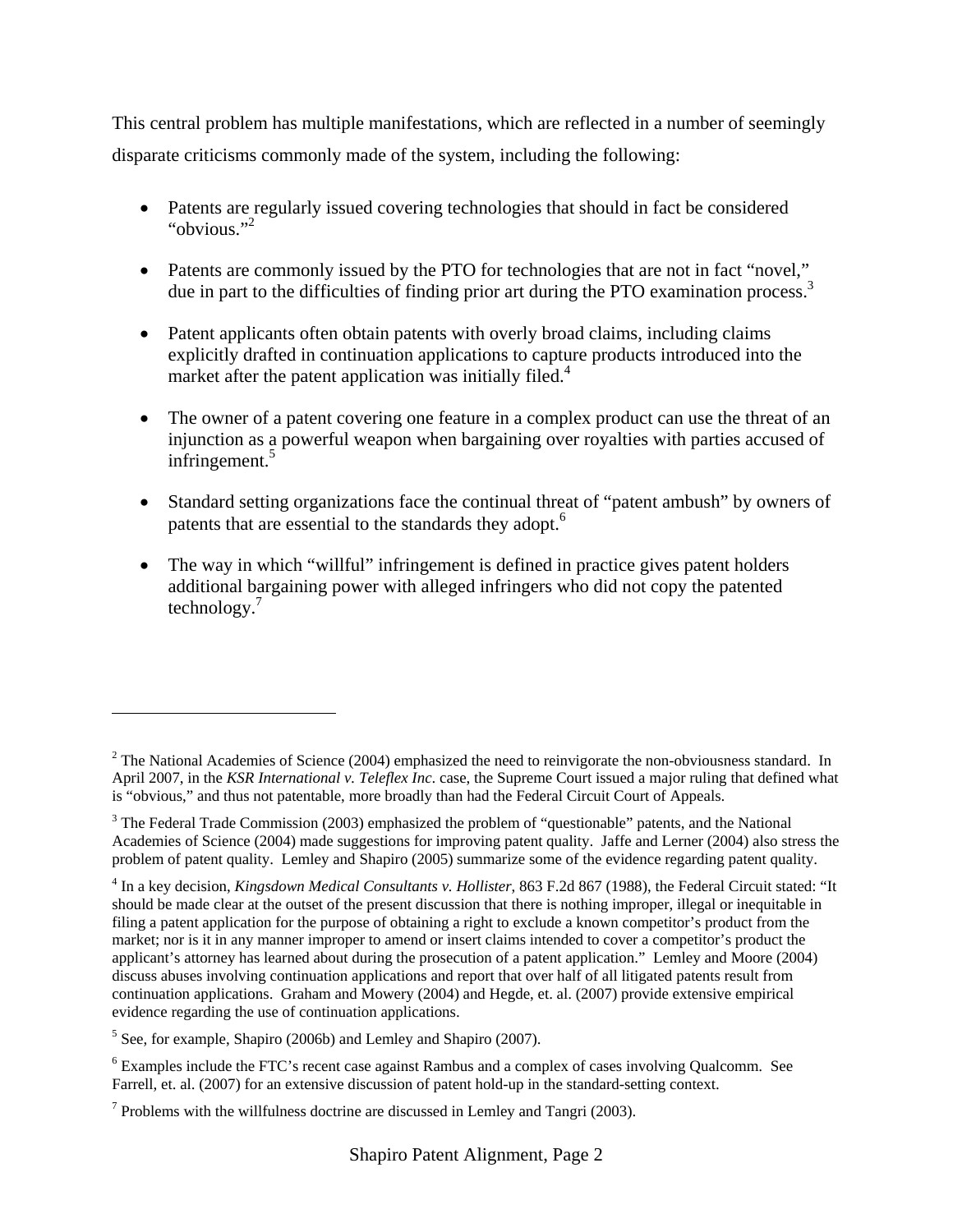• The concept of "reasonable royalties," which is used to assess damages in some patent infringement cases, tends to yield excessive royalties in cases where the patent covers one minor feature in a complex product.<sup>8</sup>

Those who defend the current system, or are simply are cautious about reforming it, are naturally and justifiably concerned that reducing the rewards to patent holders will retard innovation, wounding the goose that lays the golden eggs of economic growth. The burden of the argument therefore rests on those proposing reforms to show that any proposed changes will promote overall long-run economic efficiency, taking full account of their effects on innovation.

The fundamental building block for the arguments made below is that economic efficiency is promoted when the rewards provided to patent holders are aligned with their actual social contributions. Efficiency is not a monotonic function of the rewards provided to patent holders: excessive rewards, just like inadequate rewards, can reduce efficiency and stifle innovation.<sup>9</sup> The patent reform proposals considered here attempt to rectify situations in which rewards to patent holders are likely to *exceed* their social contributions. Reducing such excessive rewards promotes economic efficiency and encourages socially valuable innovation.

Importantly, the two primary reform proposals considered here, expanding the independent invention defense and the use of re-examinations, would have highly targeted effects on specific types of patent holders. They would *not* cause an across-the-board reduction in the rewards to patent holders generally. In this respect, they are quite different from the classic instrument of patent policy traditionally studied by economists, namely patent length. In theory, determining the optimal patent length requires an understanding of the relationship between the rewards provided to patent holders and the extent of inventive activity, i.e., that one have an estimate of

<sup>&</sup>lt;sup>8</sup> See Lemley and Shapiro (2007).

<sup>&</sup>lt;sup>9</sup> As Joseph Stiglitz, then Chairman of the Council of Economic Advisors, testified at the FTC Hearings on Global and Innovation-Based Competition on October 12, 1995: "We often talk about how important patents are to promote innovation, because without patents, people don't appropriate the returns to their innovation activity, and I certainly very strongly subscribe to that. The key importance of intellectual property rights is part of the mechanism that the market economy has to stimulate motivation. It was so important that it was included in the Constitution, so it gives you a sense of how important that is. On the other hand, some people jump from that to the conclusion that the broader the patents rights are, the better it is for innovation, and that isn't always correct, because we have an innovation system in which one innovation builds on another. If you get monopoly rights down at the bottom, you may stifle competition that uses those patents later on, and so the breadth of utilization, maybe I should say, in a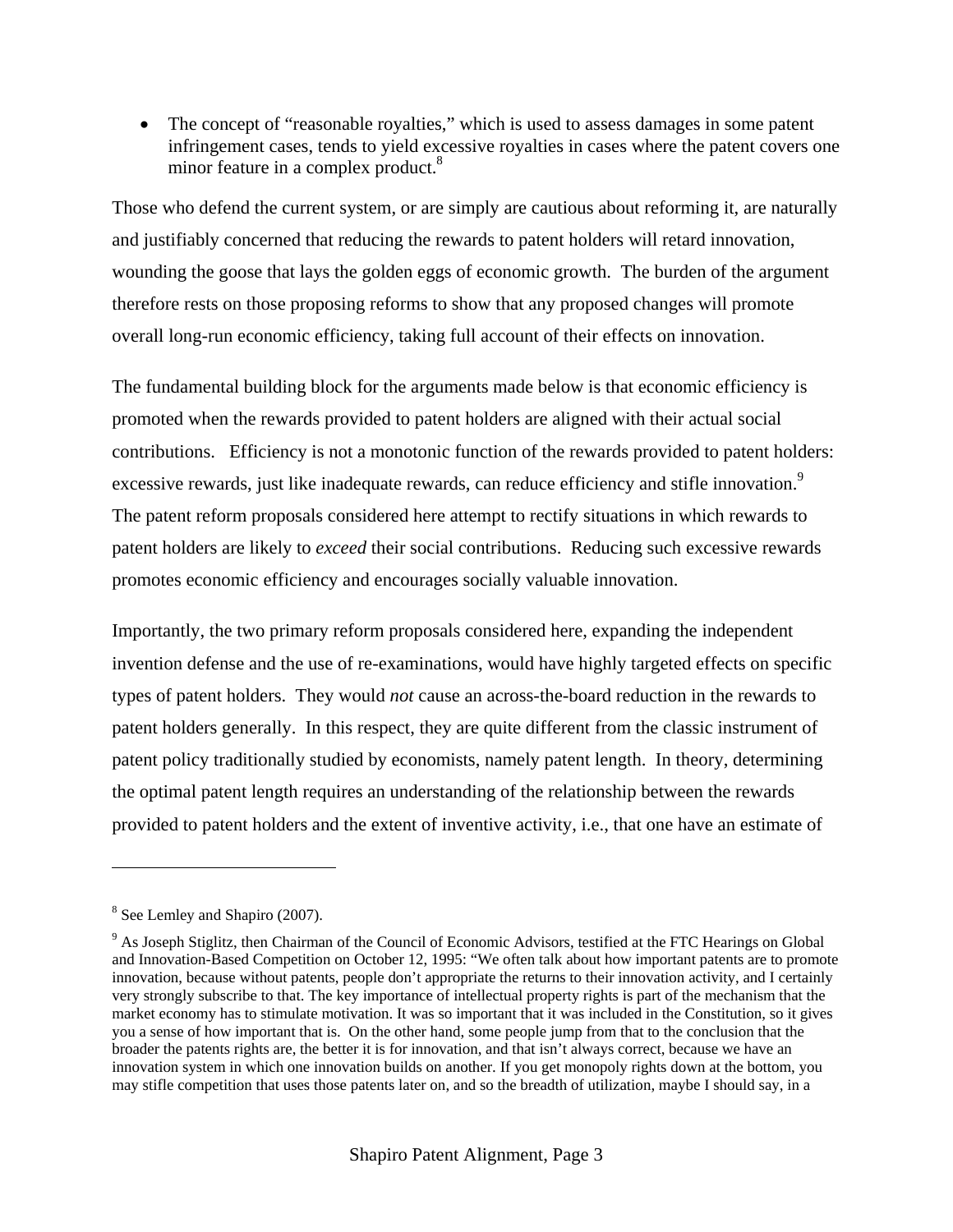the elasticity of supply of inventions. Estimating this elasticity is notoriously difficult. Moreover, there is enormous variation in the economic significance of different patents and in the costs and risks associated with discovering and developing different technologies. Because the proposals studied here have targeted effects and only seek to bring the reward to patent holders closer in line with their social contributions, their attractiveness does not hinge on the elasticity of supply of inventions.<sup>10</sup> If a patent holder's reward exceeds its social contribution, reducing its reward promotes economic efficiency, regardless of that elasticity.

Nor do the proposals considered below rely on the ability of the PTO or the courts to distinguish among inventions based on their benefits, cost, or risk. Rather, they are designed systematically and automatically to reduce the exclusionary powers of patent holders in cases where patent holders' rewards predictably exceed their social contributions. These reforms are feasible within the context of a unitary patent system (i.e., one that does not vary by field of technology), recognizing the very limited information about benefits, costs, and risks available to the PTO and the courts. The welfare test for the proposals studied here is whether they promote economic efficiency regardless of the distribution of benefits, costs, and risk across patented inventions. In the short run, i.e., after the invention has been achieved, reforms that reduce excessive rewards improve *ex post* efficiency. More important, in the long run, to the extent that such reforms affect R&D and patenting decisions, efficiency is further improved.

In Section II discusses, motivates, and elucidates the general concept of aligning private rewards with actual social contribution using patents. A number of settings are identified in which patentees' rewards tend to exceed their social contributions. These general ideas are then applied in the subsequent sections. Section III studies the impact of greatly expanding the independent invention defense in patent infringement cases. Section IV considers the effects of enhancing the role of patent re-examinations. Section V discusses the treatment of injunctions, the

broader sense, the breadth and utilization of patent rights can be used not only to stifle competition, but also have adverse effects in the long run on innovation. We have to strike a balance."

 $10$  Patent breadth, like patent length, is a relatively crude instrument for adjusting the rewards to patent holders. However, Gilbert and Shapiro (1990) and Klemperer (1990) studied the tradeoff between length and breadth in rewarding patent holders, which allows one to consider the optimal "shape" of patents, for any given level of total reward, again finessing the question of the elasticity of supply of inventions. Tandon (1982) studied a similar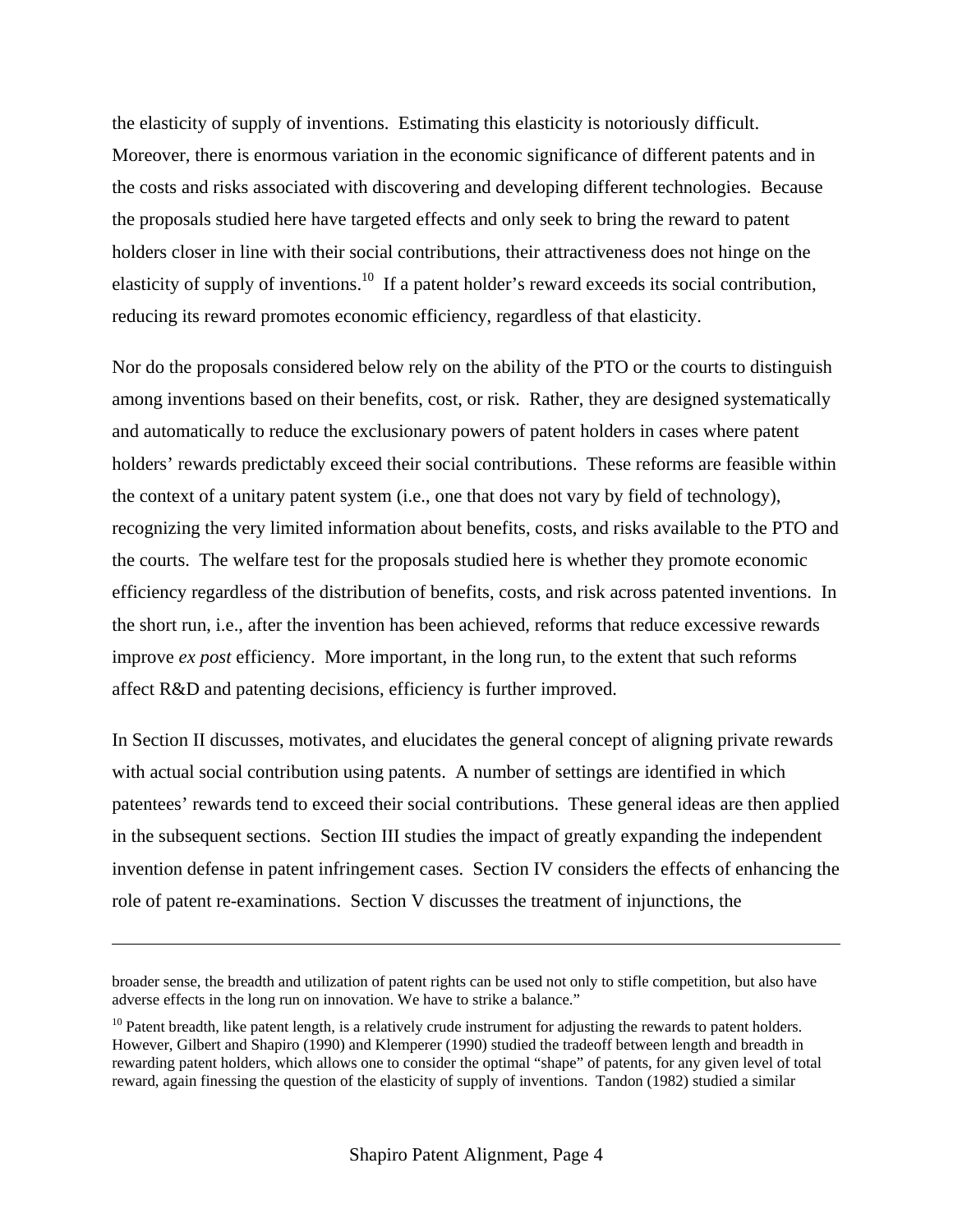determination of "reasonable royalties," and the doctrine of willful infringement in patent infringement cases. Section VI concludes.

### **II. Aligning Patentee Rewards and Contributions**

A natural starting point in thinking about the relationship between rewards and contributions using the patent system is to ask whether a patent holder's reward should *equal* the social contribution resulting from its invention. In other words, is "full appropriation" by the inventor of the social benefits resulting from its invention optimal? To explore this question, we define the *appropriability ratio* as the ratio of the patent holder's payoff to the social contribution associated with the patented invention. Should the appropriability ratio equal unity?

The idea that full appropriation is optimal is rooted in the basic economic concept of externalities: the activity of conducting R&D will be undersupplied if it generates positive externalities, and oversupplied if it creates negative externalities. According to this reasoning, if an inventor can appropriate only a fraction of the social value generated by its invention, its R&D activities will be undersupplied. Of course, the central goal of the patent system is to increase appropriability to spur innovation. But this certainly does not imply that full appropriation is optimal, even if it is feasible.

Perhaps due to its simplicity and intuitive appeal, the idea that the rewards to patent holders are too low if they fall short of the social contributions associated with their inventions has influenced innovation policy. Combined with the empirical evidence that many inventions generate positive externalities, generally known as spillovers, the full appropriation intuition suggests that the patent system generally under-rewards innovators.<sup>11</sup> If one accepts this reasoning, reforms that reduce the rewards to patent holders seem ill advised.

Full appropriation can indeed be shown to be optimal in a very specific setting with several very strong assumptions: if only a single firm is capable of pursuing the invention at issue, if the firm

tradeoff in providing rewards to innovators, but his analysis was cast in terms of compulsory licensing of patents rather than the scope of patent protection. Gallini (1992) considers length vs. breath in the presence of imitation.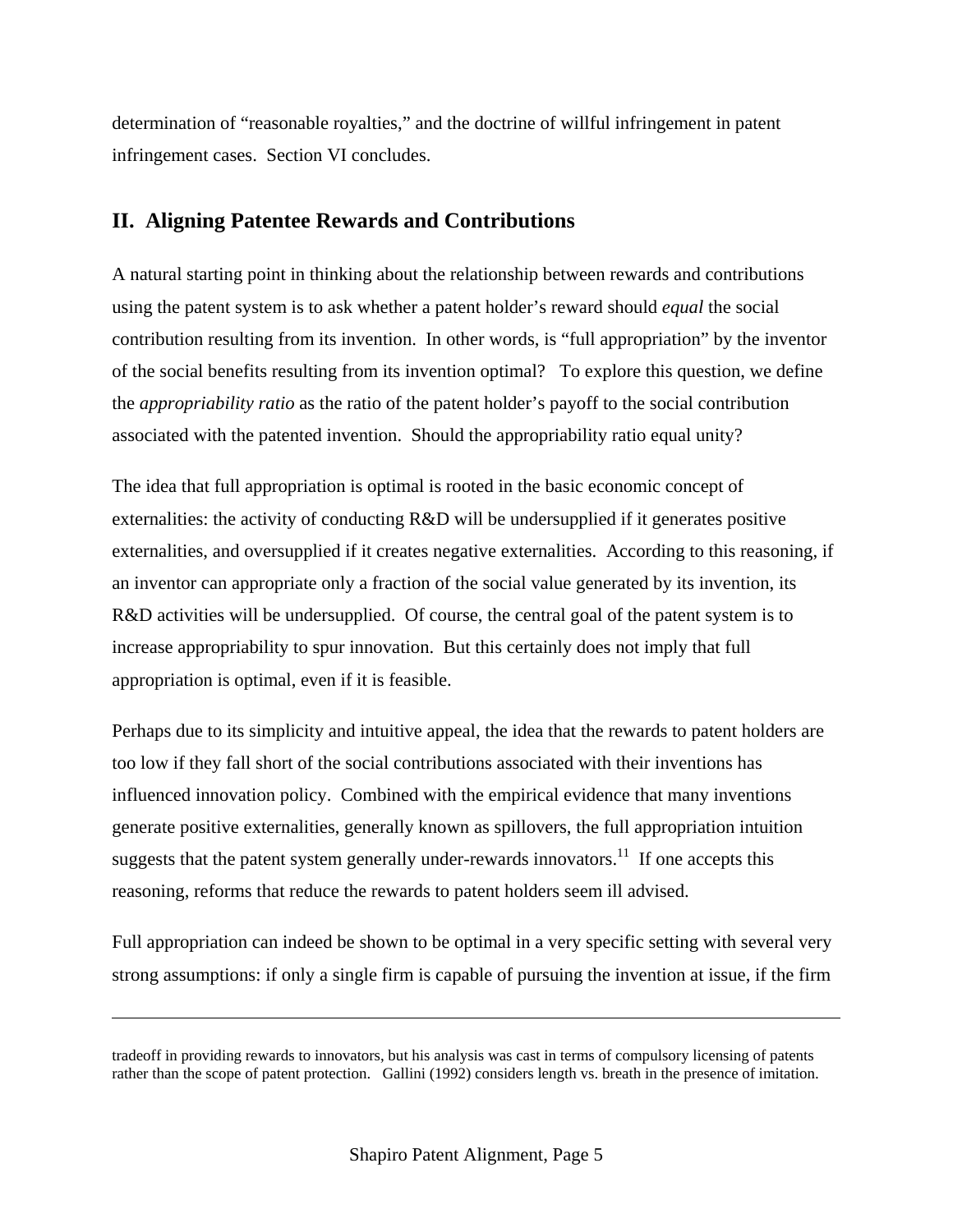can be rewarded in a way that does not cause any inefficiency, e.g., through a monetary prize funded by non-distortionary taxes, and if the firm's contribution can be accurately observed by the authority awarding the prize. The Appendix contains two simple models along these lines. However, the reasoning behind this full appropriability result is not robust, and it certainly is not a reliable guide to patent policy, for several very important reasons that we now discuss.

### *A. Multiple Firms Pursuing the Same Invention*

The full appropriability result, as usually conceived, breaks down rather dramatically once one considers inventions that can be pursued by multiple firms. When multiple firms can pursue a given invention, granting a patent to the first successful firm and setting the patentee's reward equal to the social contribution associated with the *invention* leads to wasteful duplication of effort, dissipating the social benefits of the invention. This is true even if the patent monopoly does not cause any *ex post* deadweight loss.12

In their model of patent races, Dasgupta and Stiglitz (1980) show that full appropriation causes a "common pool" problem, leading to excessive R&D expenditures that dissipate the social benefits of the invention. Tandon (1983) obtains a similar result in a model in which multiple firms make risky R&D investments. Tandon shows that the optimal degree of appropriability is smaller, the lower is the cost of pursuing the invention. For "nearly obvious" inventions, i.e. inventions that can be achieved with high probability at modest cost, the optimal appropriability ratio is low, even before we account for the positive relationship between appropriability and deadweight loss. The robust lesson from this line of research is that the optimal appropriation ratio is less than unity under a conventional patent system in which the first firm to achieve the invention receives a reward in the form of exclusive rights. $^{13}$ 

 $11$  There is a sizeable literature attempting to measure the technological spillovers associated with innovations. Mansfield, et. al. (1977) and Griliches (1979) are classic references; Hall (1996) surveys this evidence.

<sup>&</sup>lt;sup>12</sup> For a clear discussion of some of these issues, see Scotchmer (2004), especially Chapter 4, "On the Optimal" Design of Intellectual Property."

 $^{13}$  In general, if a patent is to be awarded to a single firm, the optimal appropriation ratio, while less than unity, depends in a complex way on the distribution of firms' costs of pursuing the invention, the likelihood of successful invention by the various firms, and the relationship between the patent holder's reward and deadweight loss. None of these variables is observable in practice.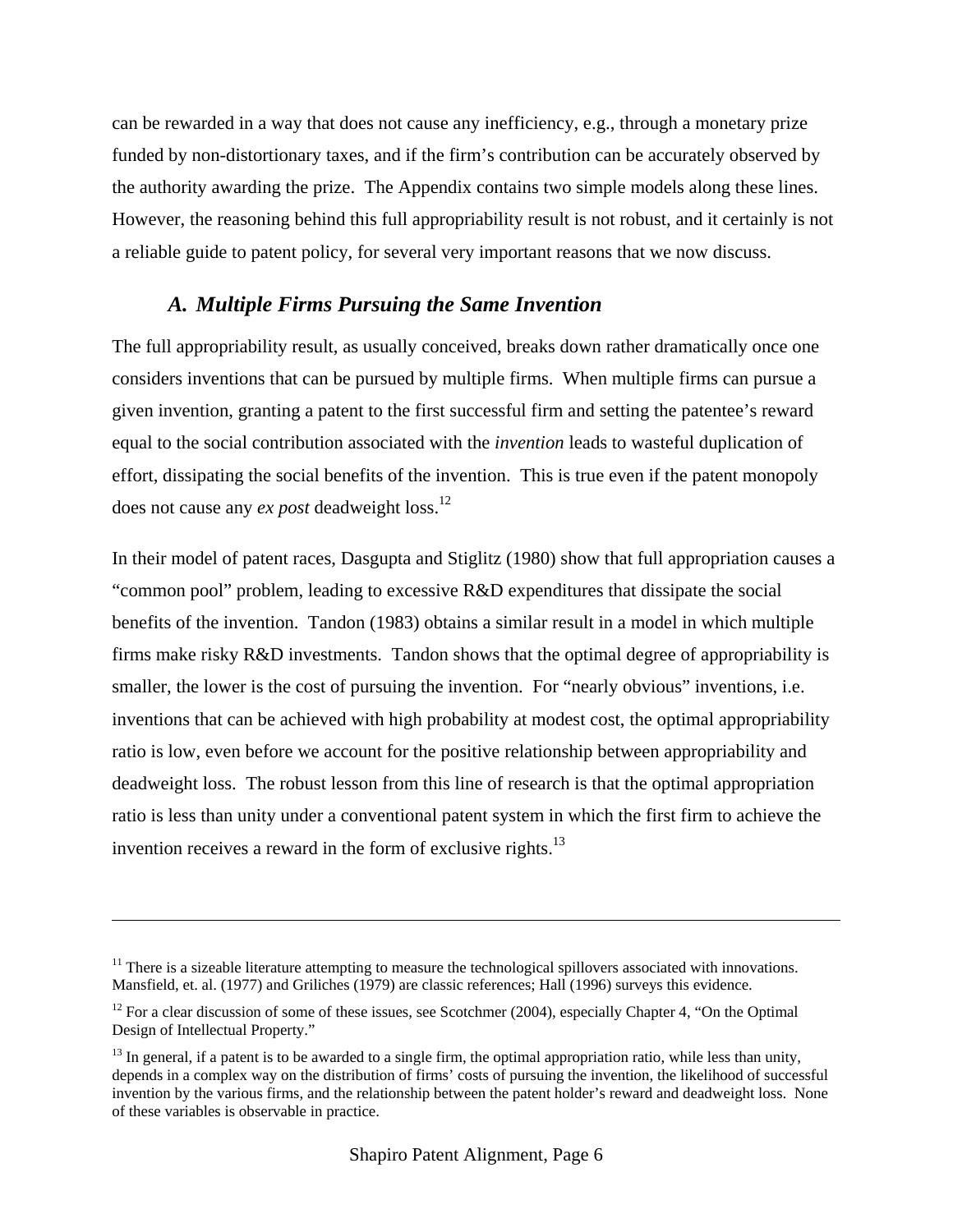Why does the basic "externality" intuition fail so badly when multiple firms are pursuing the same invention? What is wrong with rewarding the full social contribution associated with the invention to the first inventor? Answering this question requires that one distinguish between the social contribution associated with the *availability of the invention* and the social contribution of any given *inventor*. If only one party can pursue the invention, this distinction evaporates, and the full appropriation intuition is valid. However, if two or more parties can achieve the invention independently, this distinction becomes very substantial indeed.

Consider the polar case in which two parties achieve the same invention at precisely the same time. Under a conventional patent system, the social contribution associated with the invention is the same as if just one party had achieved the invention at that time: the invention is available to society but controlled by a single party . Strikingly, however, each inventor's social contribution in this case is nil: the invention would have been available to society even if that inventor had not discovered the invention.<sup>14</sup> Any positive award to either inventor will exceed that party's incremental social contribution. Taking seriously the notion of rewarding inventors based on their incremental contributions would suggest a very different system, under which the invention is placed in the public domain once it has been discovered independently by two or more parties. Such a system may be unfamiliar, and even appear strange, but it would in fact be faithful to the idea of aligning each inventor's rewards with its incremental social contribution.<sup>15</sup>

No, this paper is not actually proposing replacing the current patent system with one that awards a patent to the first inventor, with the life of the patent extending only until the date of subsequent invention, at which time the invention is placed in the public domain. The goal here is more modest: to establish that allowing the first inventor to appropriate a significant share of the social benefits associated with its invention can greatly over-reward the first inventor in

<u>.</u>

 $<sup>14</sup>$  Each party's incremental social contribution is nil if the two parties achieve the very same invention. In practice,</sup> different parties may make slightly different discoveries. The logic provided here suggests the virtues of a system that rewards each for its distinctive contribution, but not for any common elements.

<sup>&</sup>lt;sup>15</sup> Such a system would not generally be optimal, since it would not provide sufficient rewards to independent *second* inventors: their social contribution would be positive (the elimination of the monopoly deadweight loss that occurs when the invention is placed in the public domain), but they would not be fully rewarded for these contributions. Shapiro (2006a) shows that optimality requires that the ratio of profits to contribution for the first inventor equal the ratio of profits to contribution for the second inventor.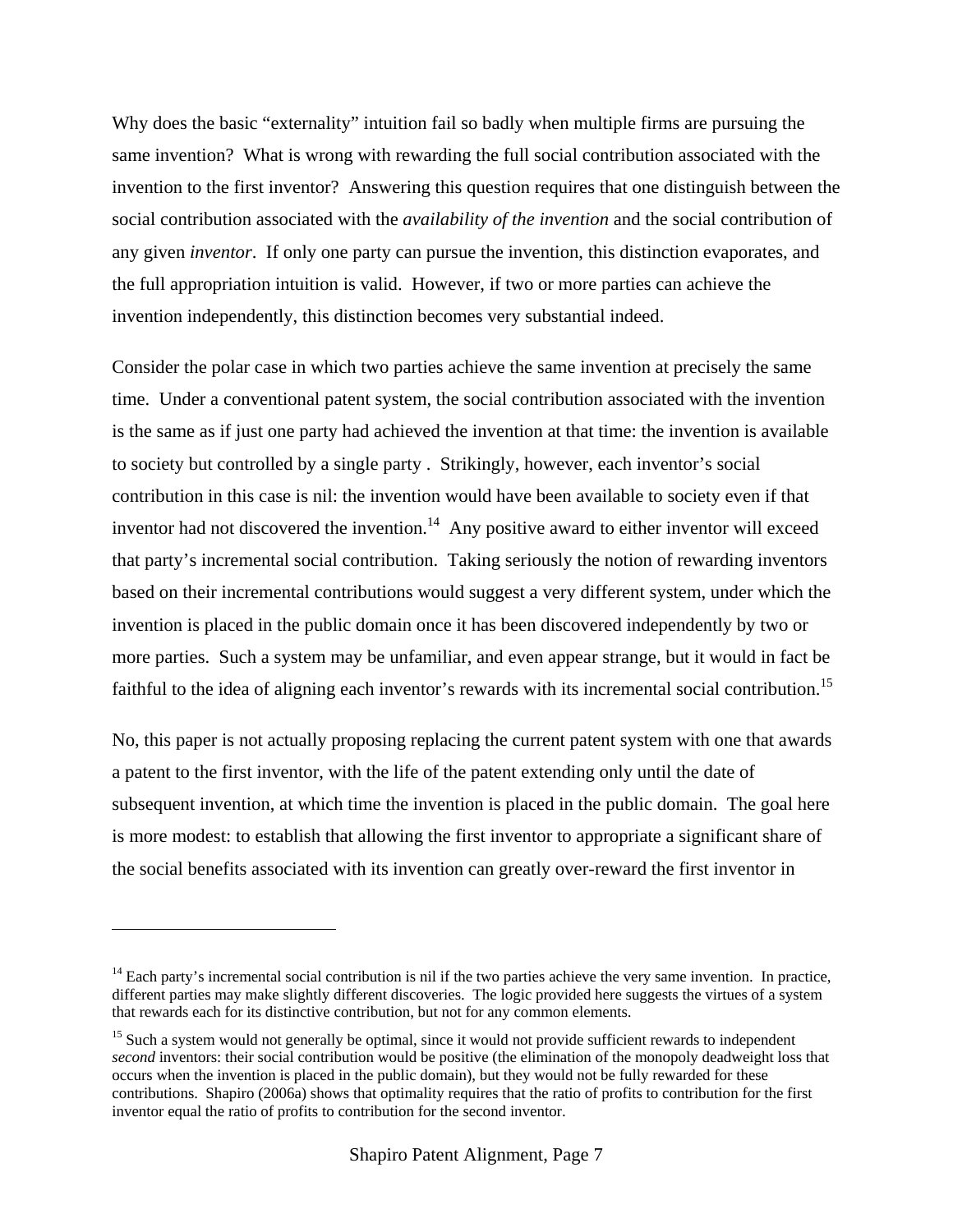situations where subsequent independent invention occurs. Using the standard definition of the appropriability ratio given above, the optimal appropriability ratio with independent invention can be very low. This reflects the fact that the contribution of any one *inventor* is a small fraction of the contribution associated with the *invention*.

This powerful economic point will be central in Section III below when we consider the economic effects of expanding the independent invention defense: such a defense only arises in the event that two or more parties independently discover the same invention. Multiple independent invention is most likely in situations where the underlying knowledge base in the public domain is advancing rapidly, so many incremental improvements are "in the air." It is no coincidence that this appears to be common today in the information technology and biotechnology sectors, the very sectors where the call for patent reform is greatest. Multiple independent discovery also is most likely for inventions with a high benefit to cost ratio, which includes inventions that are easily achieved, i.e., close to the boundary of being "obvious."

#### *B. The Public Good Aspect of Patent Challenges*

We now consider the relationship between reward and contribution for a probabilistic patent, i.e., a patent that may be invalid because the patent holder did *not* in fact contribute a novel, nonobvious invention to society. As emphasized by Lemley and Shapiro (2005) among others, patents are invariably probabilistic when they are issued, and there is considerable evidence that a large number of issued patents are weak. Following Farrell and Shapiro (2007), we identify circumstances in which the owner of a probabilistic patent can obtain a reward that exceeds its social contribution. Accounting for the fact that the PTO often fails to find relevant prior art, a class of situations can be identified in which patentees' rewards exceed their contributions.

What is the social contribution of a party that obtains a probabilistic patent, i.e., a patent that might be invalidated if a more thorough search for prior art is conducted through re-examination or litigation? Farrell and Shapiro (2007) show conceptually how to measure the contribution associated with a probabilistic patent that is licensed and not tested by litigation or reexamination. As usual, social contribution is the difference between realized total welfare and the welfare that would have resulted in the absence of the patent holder. The key is to recognize that, if not for the patent holder, two outcomes might have arisen. If the patent holder truly *did*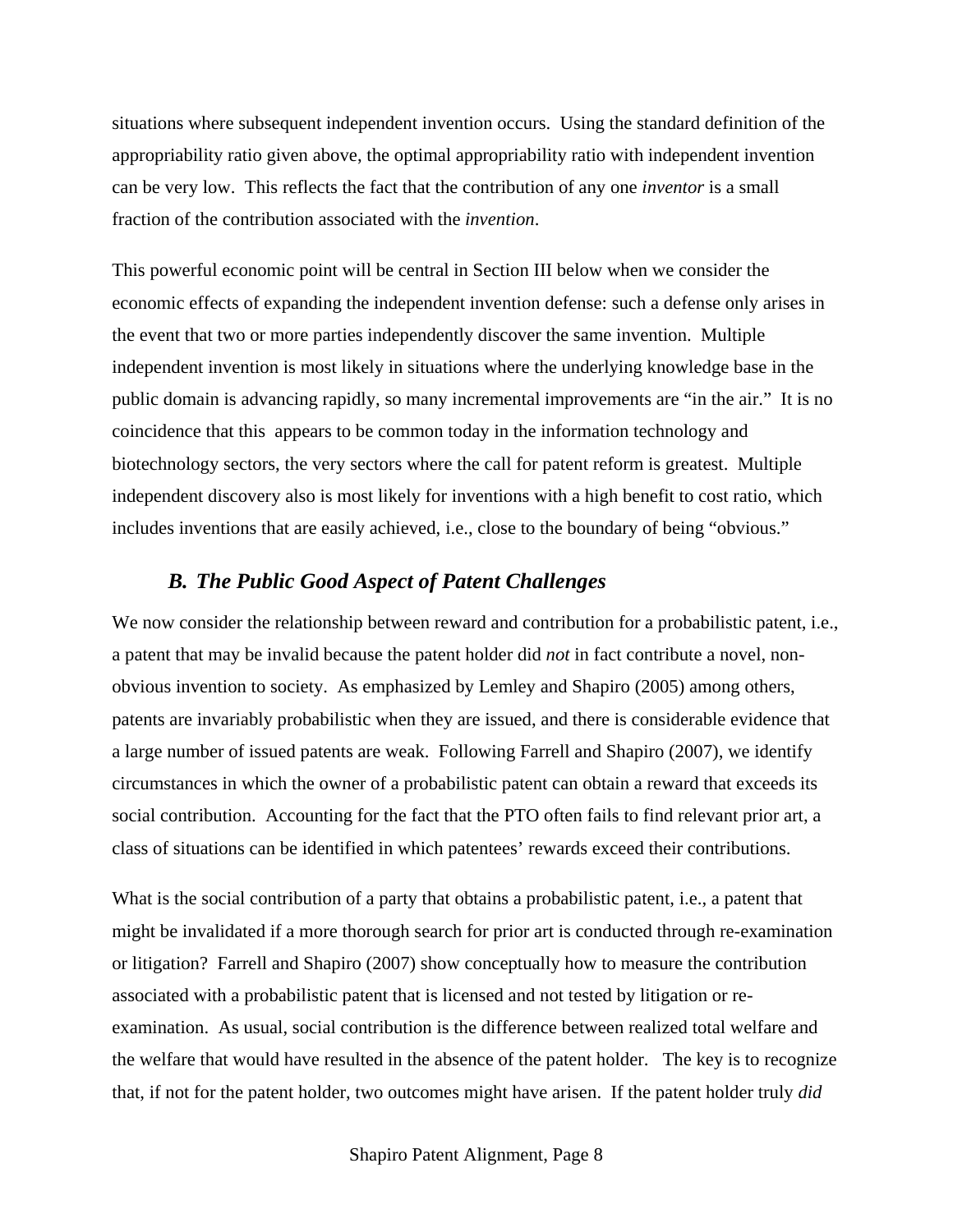cause the patented technology to be available to society, i.e., if the patented technology is novel and non-obvious, then without the patent holder the patented technology would not be available to society.<sup>16</sup> Alternatively, if the patented technology is not novel, or is obvious, then without the patent holder the patented technology would be available *and in the public domain*. The former case corresponds to the situation normally studied, in which the patent is surely valid and the patent holder's social contribution is clearly positive. In the latter case, however, the patent holder's social contribution is actually *negative*, namely the deadweight loss associated with the patent monopoly: while inventing nothing, the patent holder has obtained exclusive rights to a technology that would otherwise have been in the public domain.

Applying this conceptual framework, Farrell and Shapiro (2007) study in detail the case of a patent holder who licenses its probabilistic patent to a downstream oligopolistic industry. They consider a patented technology which reduces the marginal cost of producing downstream products by  $v$ , the "value" of the patented technology.<sup>17</sup> They show that the patent holder's profits exceed its social contribution if the running royalty rate exceeds the expected cost saving attributable to the patent holder, i.e., the value of the patented technology discounted by the patent strength.<sup>18</sup> For example, if the patented technology reduces costs by \$10 per unit, and if the patent is valid with 30% probability, then the patent holder's profits exceed its contribution if the running royalty rate exceeds \$3 per unit. The Appendix derives this intuitive benchmark in the important special case where the downstream market is perfectly competitive.

Farrell and Shapiro (2007) then identify circumstances under which owners of weak patents can indeed obtain per-unit royalties in excess of the benchmark level.<sup>19</sup> This is not possible for ironclad patents: if the owner of an ironclad patent tried to charge a running royalty greater than the value of the patented technology, potential licensees would just say "no" and refrain from

<sup>&</sup>lt;sup>16</sup> In contrast to the discussion in Section II.A above, we assume here that if the patented technology is novel and non-obvious, no other entity would have discovered the patented technology, had the patent holder not done so.

<sup>&</sup>lt;sup>17</sup> Their analysis easily extends to the case where the patented technology adds value  $v$  to the downstream product.

 $18$  See Theorem 3 in Farrell and Shapiro (2007). The theorem relies on the mild assumption that per-unit royalties are passed through in a linear or concave manner to downstream prices.

<sup>&</sup>lt;sup>19</sup> Their welfare analysis is sharply different from that in Anton and Yao (2006), who implicitly credit the patent holder with the invention at issue in their analysis of the implications of weak patent rights.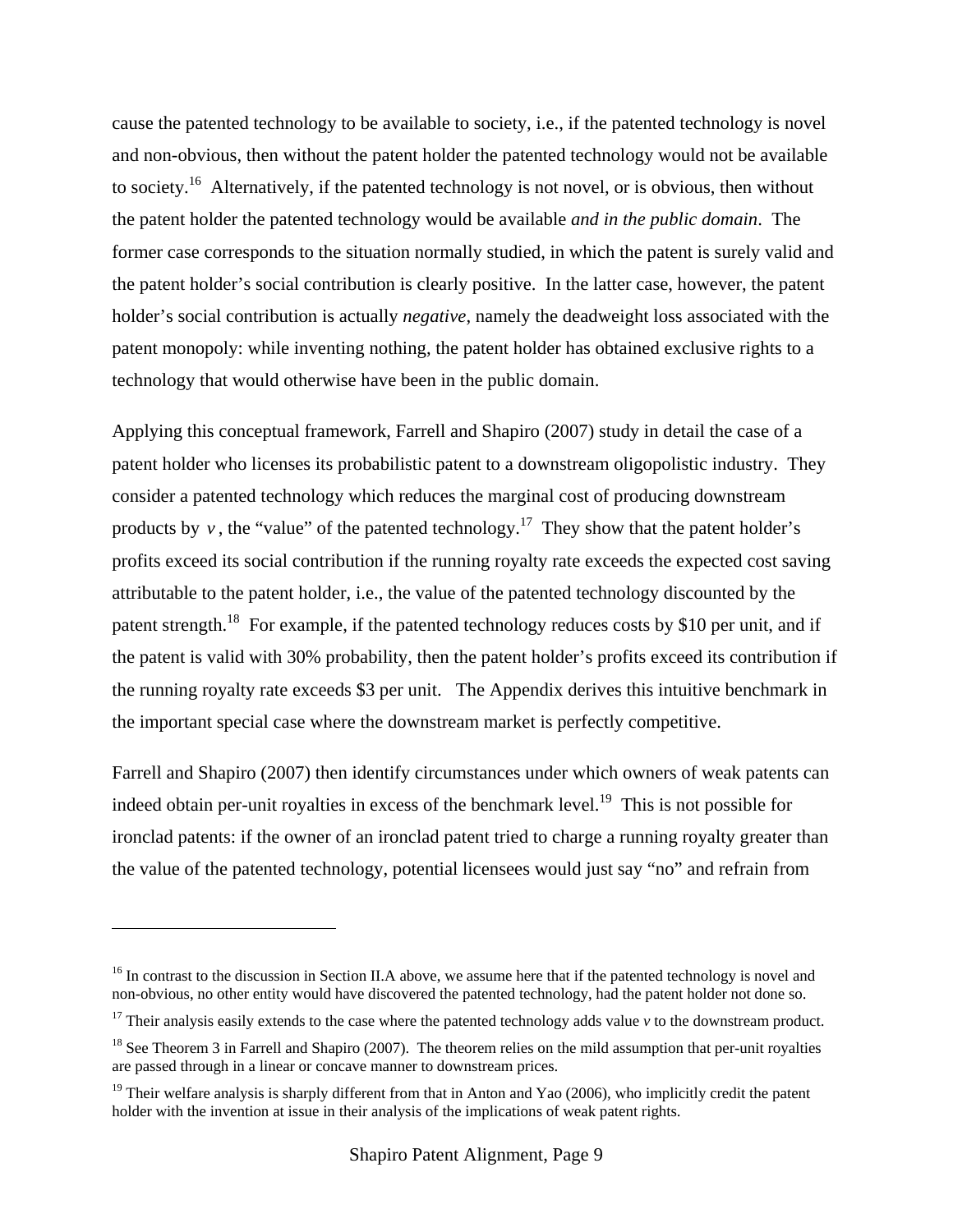using the patented technology. Likewise, potential customers would purchase substitute, noninfringing products. But this logic does not extend to probabilistic patents. How will a potential licensee respond if the patented technology reduces costs by \$10 per unit, if the patent is valid with 30% probability, and if the patent holder offers to license the patent for, say, \$6 per unit, twice the \$3 benchmark level? The potential licensee faced with such an offer will not simply refrain from using the patented technology: better to pay a royalty of \$6 per unit than forego the \$10 per unit value of the patented technology. The key question, then, is whether the potential licensee will find it more profitable to pay \$6 per unit or to infringe and face the prospect of being sued for infringement.

What are the benefits and costs of licensing vs. litigation from the perspective of a single technology user? Under U.S. patent law, any one technology user who challenges the patent is providing a public good for other technology users: if the patent is invalidated, other technology users benefit because they too can then use the (formerly) patented technology freely.<sup>20</sup> As emphasized by Farrell and Merges (2004) and Miller (2004), this means that any one firm challenging a patent is providing a public good to other technology users and to consumers who purchase products that use the patented technology. As usual, the market under-supplies public goods, in this case patent challenges.

Farrell and Shapiro (2007) show how owners of weak patents can exploit the public good nature of patent challenges to obtain royalties in excess of their social contributions. These excess rewards occur if the patent holder is licensing to multiple downstream firms that compete against each other. In this situation, the owner of a weak patent can obtain a surprising high per-unit royalty rate in the licensing equilibrium. The key driver here, emphasized in Farrell and Merges (2004), is "relativity." Since the downstream firms compete against each other, the profits of any one downstream firm are sensitive to that firm's costs *relative* to the others. In the licensing equilibrium, a single firm that challenges the patent and *loses* places itself at a competitive disadvantage relative to its rivals who signed licenses. But a single downstream firm that

 $20$  The U.S. Supreme Court has ruled that if one challenger to a patent prevails on patent invalidity, other users can rely on this result and therefore need not pay royalties, even if they had previously agreed to do so. See *Blonder-Tongue Labs, Inc. v. University of Illinois Foundation,* 402 U.S. 313, 350 (1971).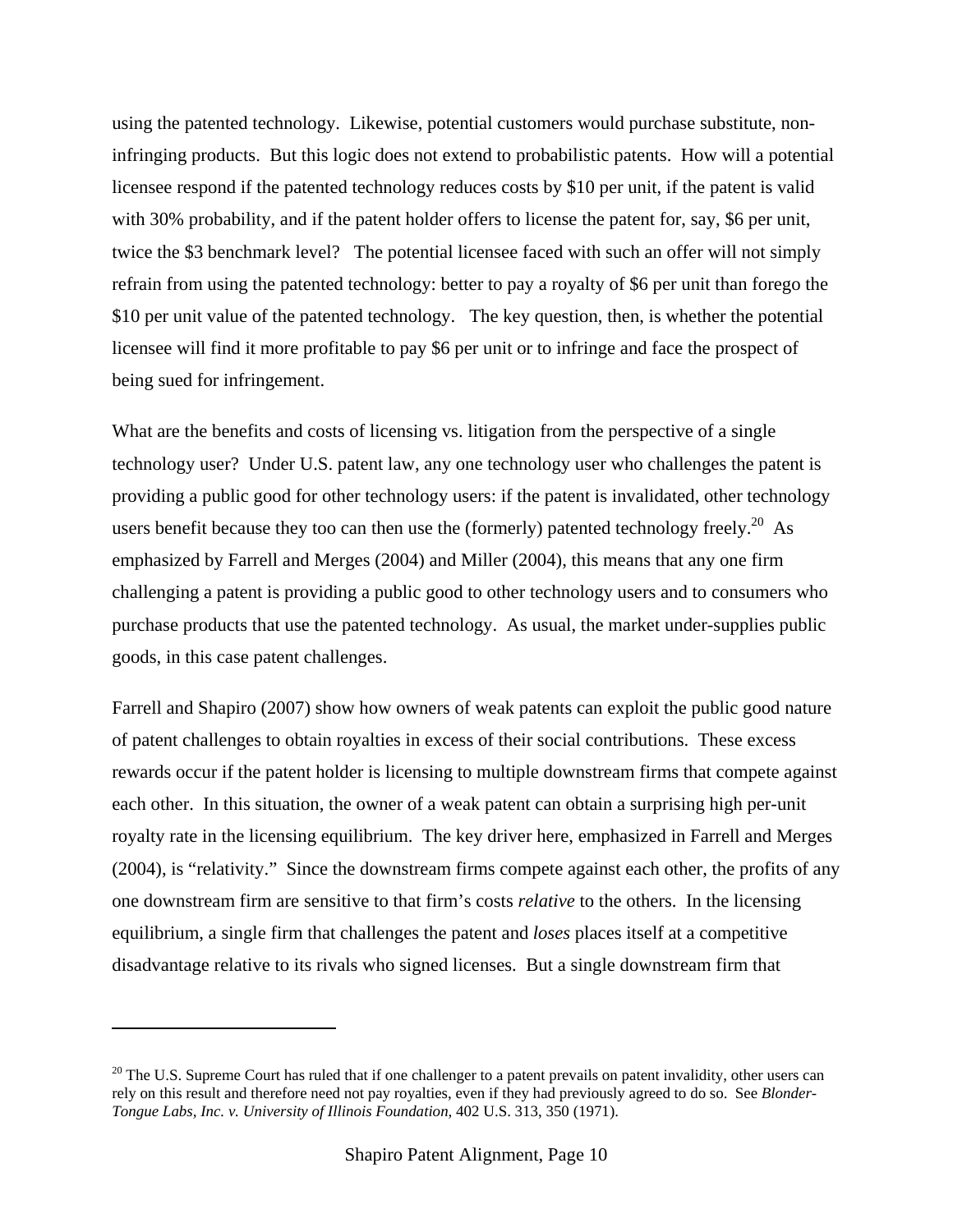challenges the patent and *wins* does not enjoy a competitive advantage relative to its rivals who signed licenses, since in that event *all* downstream firms are relieved of the duty to pay royalties.<sup>21</sup> These results are derived in a model with zero litigation costs; they become even stronger if litigation costs give additional bargaining power to patent holders.<sup>22</sup>

This analysis will be highly relevant in Section IV below where we consider the benefits of improving and expanding patent re-examinations. In fact, Farrell and Shapiro (2007) derive expressions for the benefits of enhanced re-examination prior to licensing.<sup>23</sup> One of their findings is that these benefits can be large for patents of intermediate strength that are licensed to multiple downstream rivals, but small (or even negative) for patents licensed to downstream firms that do not compete against each other. $^{24}$ 

## *C. Specific Investments and Patent Hold-Up*

 $\overline{a}$ 

Another important situation in which patent holders may be able to capture more than their social contribution arises if they can act opportunistically, appropriating a portion of the investments made by others that are specific to the patented technology. Such opportunism can easily arise when technology users make such specific investments before they negotiate the terms of a patent license, perhaps because they are unaware of the (pending or actual) patent at the time these investments are made, or because the patent is broad and vague, or because of other obstacles to negotiating and signing licenses at such an early stage in product development.

 $21$  Farrell and Shapiro (2007) provide an extensive discussion of the issues that arise in this context, including the possibility that the downstream firms will coordinate their efforts to challenge the patent. Their analysis assumes that the patent holder has a credible threat to litigate against a single downstream firm that does not sign a license and infringes. Further work is needed to integrate the forces of relativity and litigation credibility.

 $22$  The gap between the patent holder's profits and its social contribution for weak patents is further increased if it is feasible for the patent holder to license its patent using two-part tariffs that include negative fixed fees. In that case, the patent owner can construct a set of patent licenses that raise joint profits by supporting a hub-and-spoke cartel among the downstream firms. The patent holder makes a fixed payment to each downstream firm to induce it to sign a license rather than challenge the patent.

<sup>&</sup>lt;sup>23</sup> Their analysis is also relevant to assessing the benefits of improving patent quality by examining patent applications more closely *before* patents are issued. However, we apply these ideas to re-examinations, since it would not be practical to greatly expand examination of all patent applications, as emphasized by Lemley (2001).

<sup>&</sup>lt;sup>24</sup> All of these results are obtained without any specific investments and patent hold-up. As discussed immediately below, patent hold-up provides a distinct reason why re-examinations can generate significant social benefits.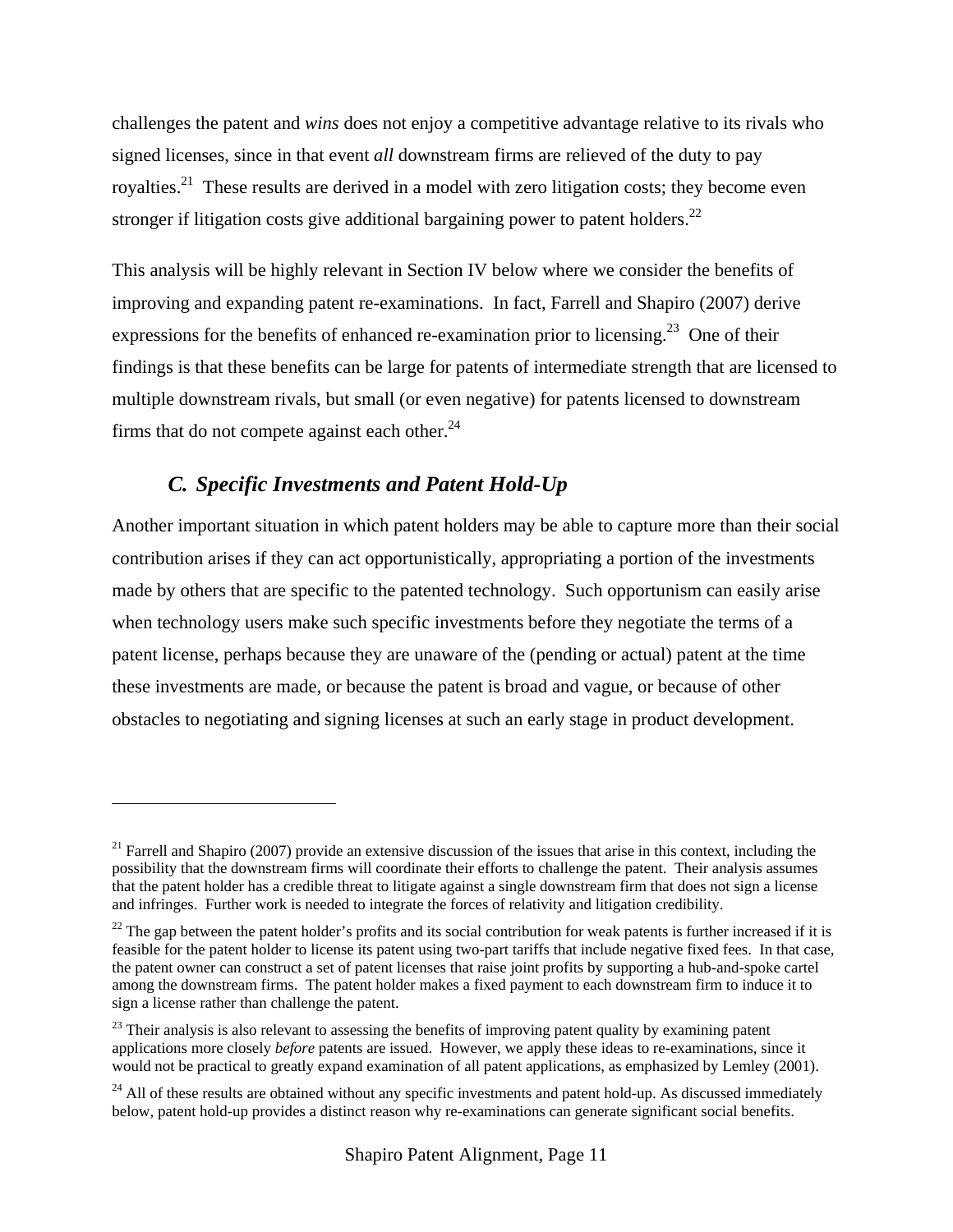The economics of opportunism are well understood, and there is nothing at all exceptional about applying these ideas to patent licensing.<sup>25</sup> To illustrate the basic idea, consider a manufacturer that is designing its product and the holder of a patent covering technology that adds value to the product. Suppose the manufacturer is considering two product designs. Design A uses the patented technology; if the product is made using Design A, it will command a price of \$120. Design B does not use the patented technology; if the product is made using Design B, it will command a price of only \$100. All production costs are the same for both designs. Thus, the contribution of the patented technology is \$20, namely the value it adds to the product.

Suppose that the manufacturer must incur certain costs to design its product. Either of the two designs requires the manufacturer to incur \$30 in costs that are common to the two designs. Each design also involves \$40 in design-specific costs. The patent holder and the manufacturer bargain over royalties; for simplicity suppose that they have equal bargaining skill, so they split equally any gains from trade. Suppose that the patent is ironclad and the manufacturer is prohibited from selling products using Design A if it lacks a license to the patented technology.

If the two parties bargain before the manufacturer has incurred any design costs, the negotiated royalty will equal \$10, since the patented technology is worth \$20, and these gains from trade are split equally. The appropriability ratio is 50% (\$10/\$20). However, if the two parties bargain *after* the manufacturer has incurred the costs associated with Design A, the negotiated royalty will equal \$30. Why? The gains from trade in this situation are \$60: the \$20 in inherent value associated with the patented technology plus the \$40 of design-specific costs that will be wasted if the two parties cannot agree on licensing terms and the manufacturer is forced to revert to Design B. Intuitively, the manufacturer is in a weak bargaining position after it incurs \$40 in costs specific to Design A. The appropriability ratio is now 150% (\$30/\$20).<sup>26</sup> As a general proposition, if a technology user negotiates over royalties with a patent owner after the user has incurred costs that are specific to the patented technology, the reward to the patent holder can exceed its contribution. In practice, a key question is whether the patent system provides a

<sup>&</sup>lt;sup>25</sup> See Shapiro (2006b) and Farrell, et. al. (2007) for simple models of patent hold-up. Shapiro considers probabilistic patents; Farrell, et. al. consider a patent that is known to be valid.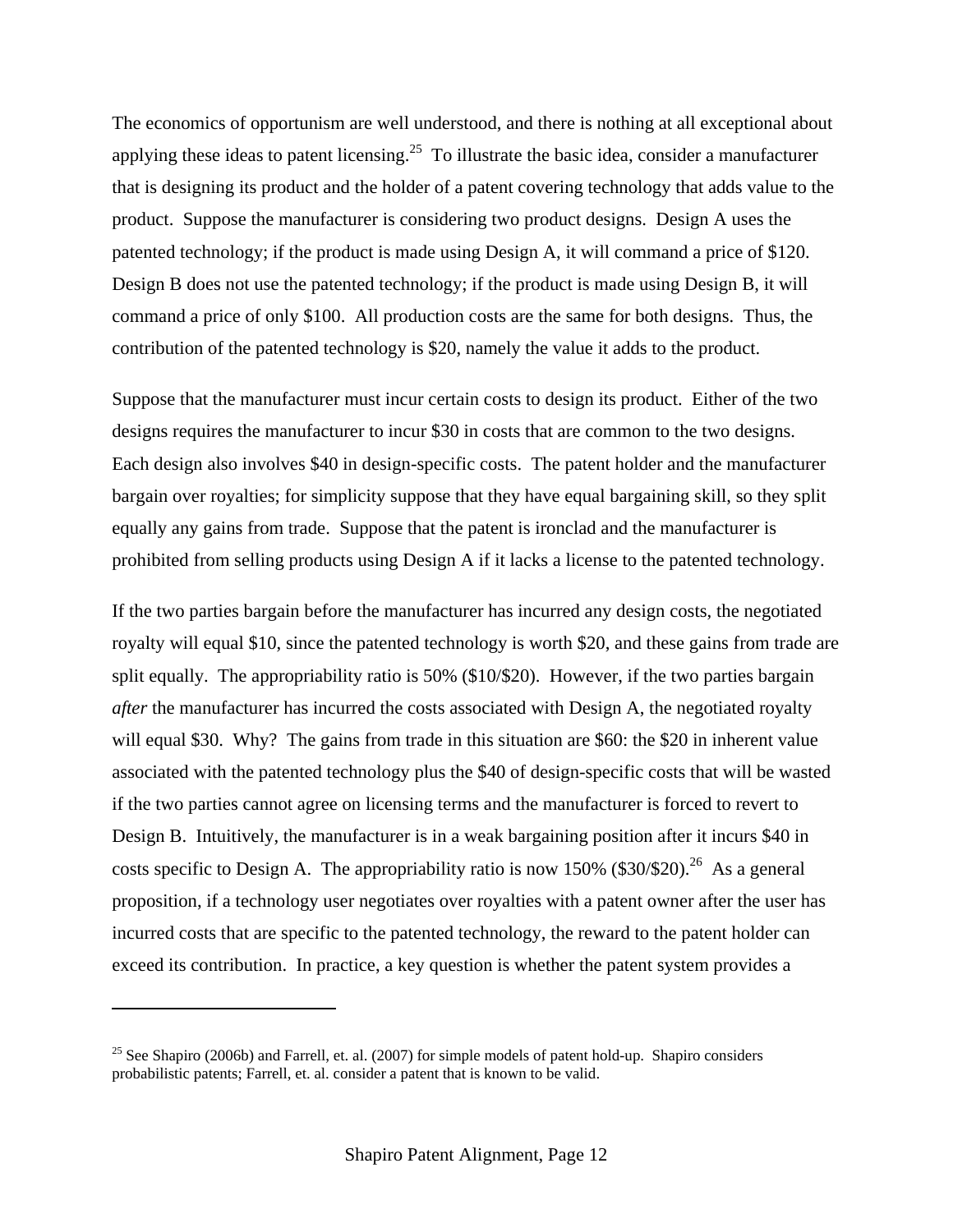mechanism whereby technology users can avoid placing themselves in this situation. For an ironclad patent, this turns on whether the manufacturer is aware of the patent at the time it designs its product. Such awareness may be impossible if the patent application has not yet been published, and very difficult for questionable patents and for patents with broad and vague claims. This point will be very important in Section III below when we consider an independent invention defense for those who practice the invention before it is disclosed by the patentee.

Concerns about patent hold-up are by no means simply theoretical. They are very real in many patent infringement cases, where licensing takes place in the shadow of litigation that may lead to an injunction preventing the manufacturer from selling products that have an infringing component. Concerns about patent hold-up are sometimes expressed colorfully in terms of socalled "patent trolls," who allegedly extract excessive royalties by threatening to obtain injunctions preventing infringing firms from selling complex products to which the patented technology contributes only a small fraction of the value.<sup>27</sup>

Shapiro (2006b) extends the analysis of patent hold-up to probabilistic patents. He shows how the rewards to owners of probabilistic patents can exceed the normative benchmark (discussed above) when these patent holders can threaten to obtain permanent injunctions.<sup>28</sup> The danger of excessive rewards to patentees is most pronounced if the patented technology covers a relatively small component of a complex product containing many other innovative features, and where redesigning the product to avoid infringing would involve significant costs and/or time. Patent hold-up problems also depend upon patent strength, i.e., the probability that the patent will be held valid and infringed if litigated. Returns above the benchmark level are especially likely for weak patents. In fact, a weak patent can garner excessive returns even if the manufacturer is aware of it prior to making any product design decisions or specific investments. This analysis will be central in Section V.A when we consider the rules governing permanent injunctions.

 $^{26}$  If the patent holder has all of the bargaining power, the appropriation ratio without hold-up would be 100% (\$20/\$20) and with hold-up it would be 300% (\$60/\$20).

<sup>&</sup>lt;sup>27</sup> See Lemley and Shapiro (2007) and Shapiro (2006b). The problem of patent hold-up can be especially severe in a standard-setting context, as discussed in Farrell, et. al. (2007).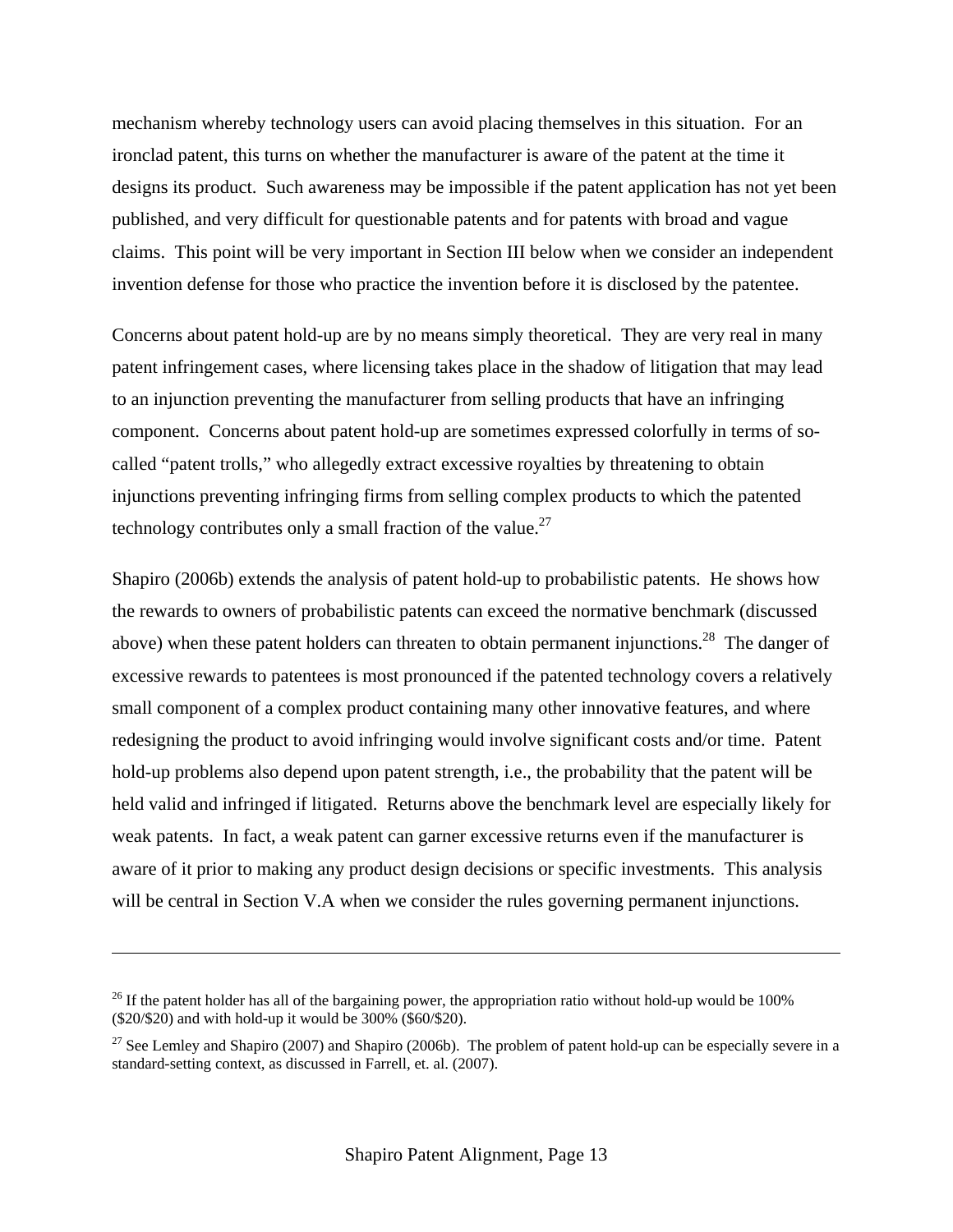The patent hold-up problem is one of timing: technology users must make product design and decisions and make specific investments either (a) before they are aware of a patent that may be asserted against them, or (b) before they can resolve whether the patent is valid and/or whether their product would indeed infringe the patent (perhaps because the claims are broad and vague). These problems can be reduced or eliminated if the patent's validity and scope can be determined sooner rather than later. This observation will be directly relevant in Section IV when we consider the benefits of improving patent re-examination procedures. Such procedures hold out the promise of providing substantial information about patent validity and scope sooner, and at less expense, than is possible through patent litigation. Critically, they also allow potential infringers, rather than patent holders, to influence or control the date at which the patent is tested more carefully than it was during the initial examination.

### *D. Multiple Firms Pursuing Complementary Innovations*

We now consider the common circumstance in which a number of firms are pursuing complementary innovations. Our central point here is that rewarding any one innovator with the full incremental value of its invention typically is not desirable because doing so will reduce the reward available to other complementary innovators.

To illustrate the basic economic issues that arise with complementary innovations, consider two parties who are pursuing innovations that are technical complements.<sup>29</sup> Suppose that the social value created if both inventions are discovered is  $V_B$ , the social value created if just invention #1 is discovered is  $V_1$ , and likewise for invention #2 and  $V_2$ . The concept of technical complementarily is captured by the inequality  $V_B > V_1 + V_2$ . Write  $S = V_B - (V_1 + V_2)$  for the "synergy" between the two inventions, i.e., the added value from combining them.

<sup>&</sup>lt;sup>28</sup> The availability of *preliminary* injunctions also can tilt bargaining power in favor of the patent holder and lead to excessive returns, but they are rarely issued. See Armond (2003) for an extensive discussion of the independent invention defense in situations where patent holders seek preliminary injunctions.

 $29$  To steer clear of the issues raised above regarding independent invention of any single invention, we assume here that each of these firms is uniquely capable of achieving its respective invention.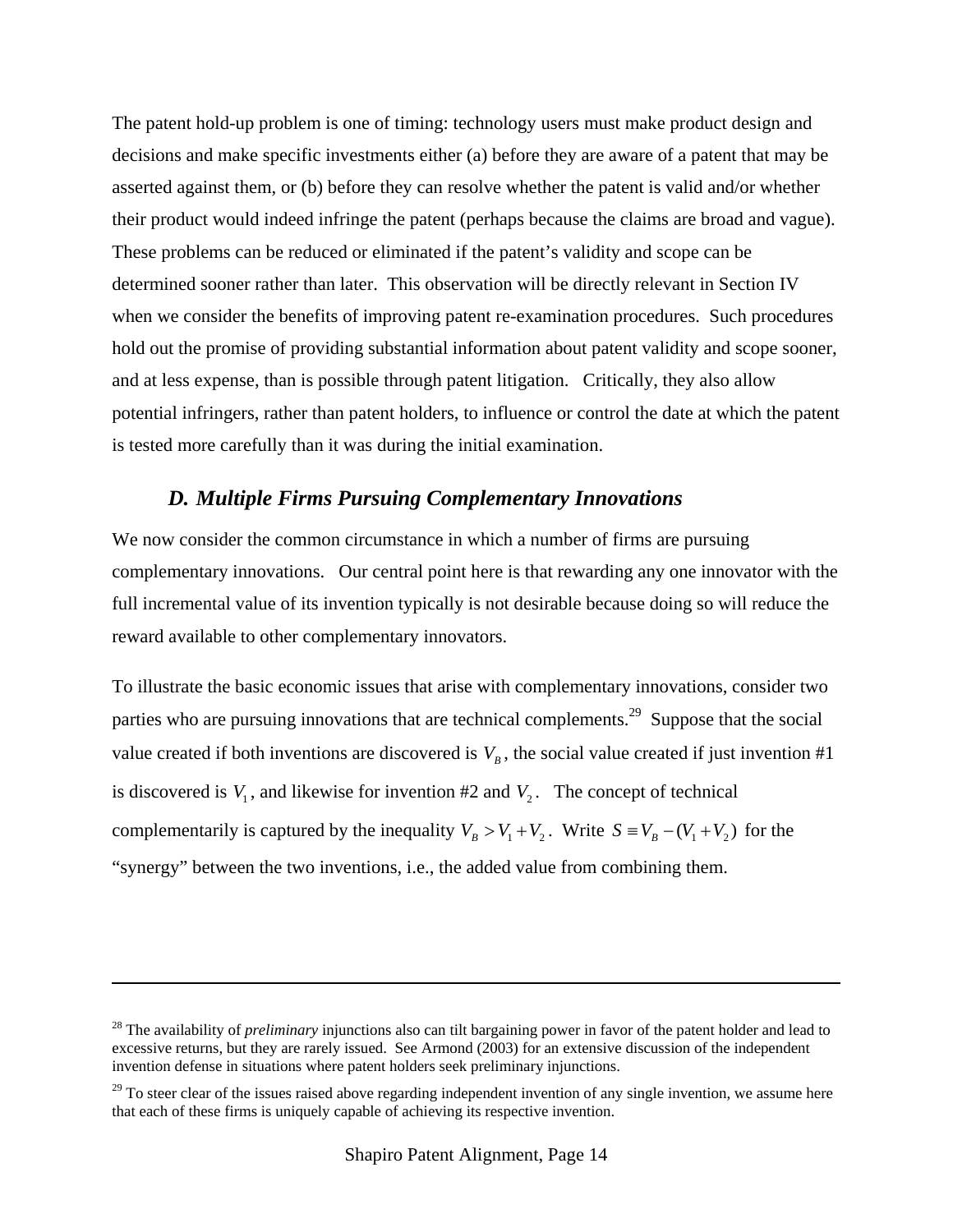Examples of complementary innovations abound, especially in the information technology sector, where multiple innovations are routinely combined to produce a single product or system. For example, if invention #1 is a faster microprocessor and invention #2 is improved power management, together, these two innovations complement each other in improving the performance of laptop computers. Improvements in wireless Internet access would further complement these two innovations. As a numerical example, suppose invention #1 alone adds value  $V_1 = $50$  to a laptop, invention #2 alone adds value  $V_2 = $10$ , and together they add value  $V_B = $80$ . The amount of the synergy is therefore  $S = $80 - ($50 + $10) = $20$ .

As is well known in other contexts, in the presence of complements the sum of incremental contributions exceeds the total contribution. Here, if both inventions are discovered, the incremental contribution of invention #1 is  $V_B - V_2$  and the incremental contribution of invention #2 is  $V_B - V_1$ . In our numerical example, the incremental value of invention #1, given success with invention #2 is  $V_B - V_2 = $80 - $10 = $70$ , and the incremental value of invention #2, given success with invention #1 is  $V_B - V_1 = $80 - $50 = $30$ . In general, the sum of the two incremental contributions is  $2V_B - (V_1 + V_2)$  which equals  $V_B + S$ . In our numerical example, the sum of the incremental values is  $$70 + $30 = $100$ , which exceeds the total value of \$80 by the amount of the synergy, namely \$20. In general, it is simply not feasible for each patent holder to receive its full incremental contribution unless the firms are subsidized by the amount *S* . We assume no such subsidies are available.

Under a patent system (as opposed to a system of public subsidies for R&D), in the presence of complementary innovations, there is a very real danger that establishing patent rights that give a greater return to one innovator will reduce the return to another, complementary innovator, and thus reduce the likelihood that the synergies will in fact be achieved (since they require two or more innovations to be made successfully). If the rewards are not spread properly across the different innovators, providing a greater return to one innovator can easily reduce overall innovation and impair long-run economic efficiency. This danger is especially great if one innovator is in a position to capture its full incremental contribution, or even more, perhaps because it has a first-mover advantage or can engage in opportunistic behavior.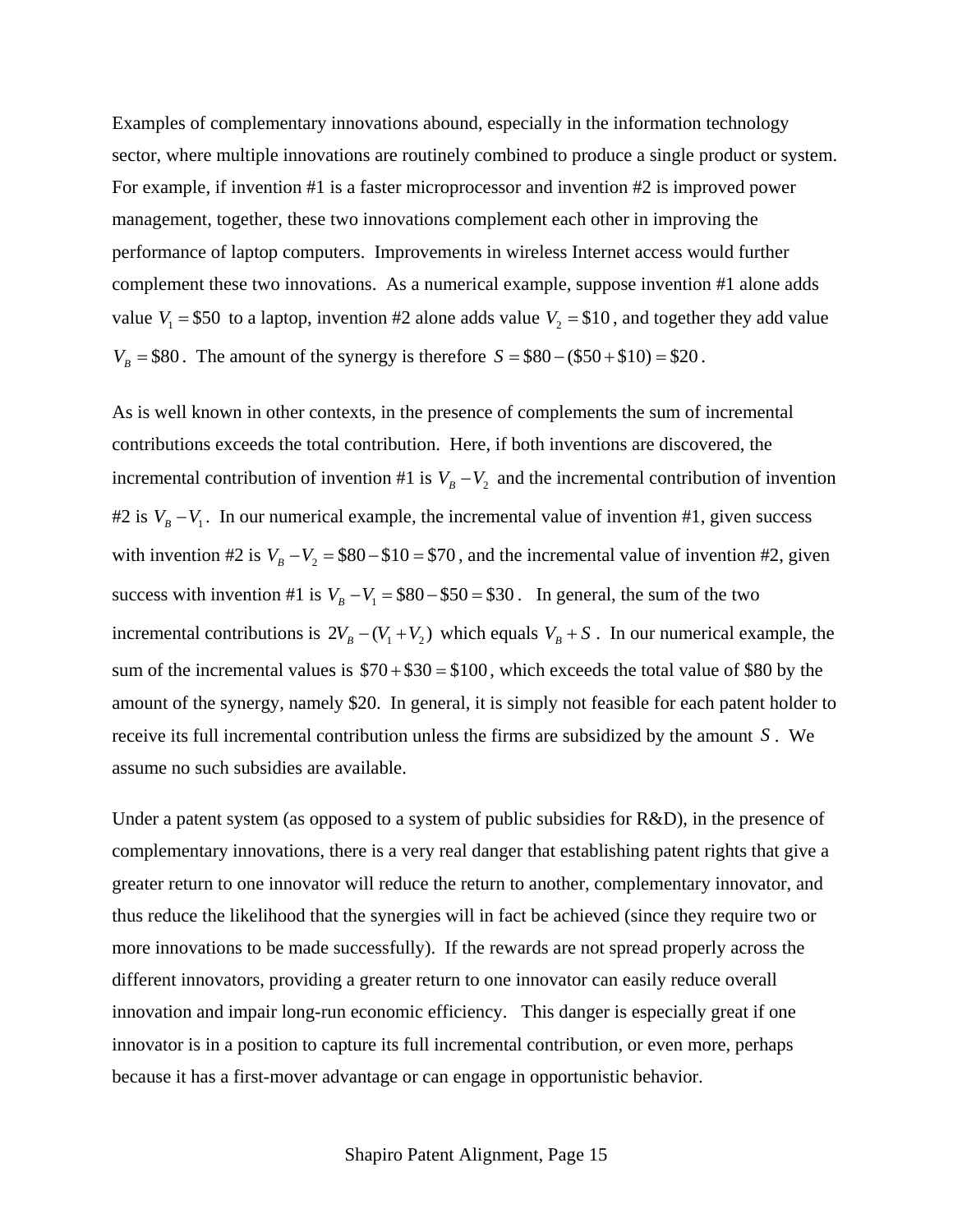As shown in the Appendix, the optimal way to divide up the amount of the synergy between the two innovators, in the event both succeed, depends upon the elasticity of one innovator's probability of successful invention, with respect to the portion of the synergy it captures, relative to the other's elasticity.<sup>30</sup> These elasticities typically will be very difficult to observe, although we do know that the fraction of the synergy allocated to a firm should be very small if that firm can achieve its invention with high probability at low cost, which tends to correspond to the notion of an "obvious" or nearly obvious technology. The central point here is that two or more innovators cannot both receive their incremental contributions; synergies must be shared, which implies partial appropriability for each. If many parties must make investments that provide complementary inputs, the resulting synergies may need to be shared among many parties.<sup>31</sup>

This analysis should serve as a stark reminder that the benchmark of full appropriability is simply not feasible in practice when multiple, complementary innovations are involved. Policies that spread out the available rewards among parties contributing complementary innovations are generally desirable. Arguments by any one patent holder that it should receive its full incremental contribution are incomplete in the presence of multiple, complementary innovations. Any system under which one or a few parties can appropriate a large share of these synergies is likely to be inefficient, leading to less innovation than would be possible under a more balanced system. This is especially true if the party capturing a large share of the synergies does not have a high elasticity of success with respect to its share of the synergies, or it that party captures more than its incremental value, perhaps for the one of the reasons discussed above.

In applying these ideas, it is important to recognize that innovative activities go far beyond the stage of research and invention, and many types of innovation does not involve patents at all. Significant risky investments may be required to develop the resulting invention into a workable product; to refine and test different designs; to assemble various complementary assets; and to make investments in manufacturing and marketing that are specific to the resulting product. All

 $30$  This idea is a close cousin of the classic Ramsey pricing analysis, where fixed costs are most efficiently covered with markups on goods with relatively inelastic demand. These ideas are standard in optimal taxation theory.

<sup>&</sup>lt;sup>31</sup> Gilbert and Katz (2007) discuss how best to divide up the total payoff between firms engaging in R&D in the polar case where no value is created until all of a fixed number of inventions are achieved.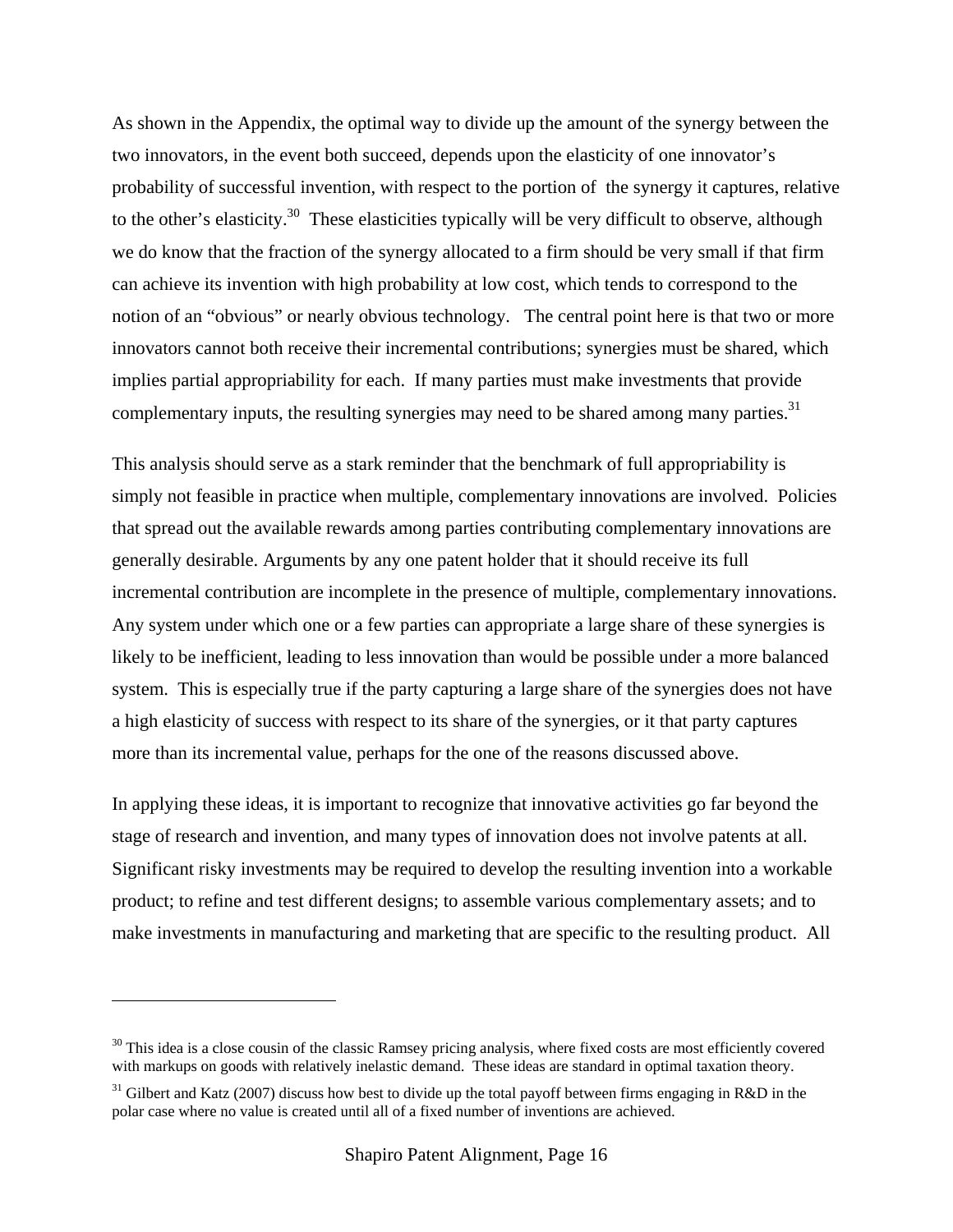of these complementary activities are part of the process of innovation, and all may be necessary before an invention can lead to economic benefits.

The discussion here has been cast in terms of innovations that complement each other but do not build upon each other. Very similar issues arise in the equally important context of *cumulative innovation*. Cumulative innovations also are complementary, but follow a somewhat different logic than used above. In the pure case of cumulative innovation, innovation #2 cannot be discovered unless and until innovation #1 is discovered. The incremental value of innovation #1 is  $V_1$  without innovation #2 and  $V_B$  with innovation #2, much as it was above if  $V_2 = 0$ . But innovation #2 cannot even be contemplated unless and until innovation #1 has been achieved, which is different from the situation treated above (although similar to that case with  $V_2 = 0$ ). Once innovation #1 has been achieved, the incremental value of innovation #2 is  $V_B - V_1$ . The sum of the incremental contributions in the event that both innovations are successful is  $V_B + (V_B - V_1)$ , which exceeds the total value,  $V_B$  by the amount of the synergy,  $S = V_B - V_1$ . As in the case of complementary innovations that do not build upon each other, a patent system without subsidies cannot reward each innovator with its incremental contribution if both succeed.

There is a substantial literature on optimal reward systems with cumulative innovation. Scotchmer (2004) provides a valuable discussion of the tricky problems that arise in this context; she focuses on the role of patent breadth and the required inventive step. $32$  One idea in this literature, going back at least to Kitch (1977), is that well-defined property rights combined with full appropriation can lead to efficient innovation incentives. However, this argument relies on some very strong and unrealistic assumptions: that the various potential innovators can sign contracts before they incur the costs associated with innovating, and that the transaction costs associated with such contracts are minimal. $33$  These conditions are very unlikely to be met in cases of cumulative innovation or in situations where many parties are engaged in simultaneous complementary innovative activities, especially where these activities involve considerable

 $32$  See especially Chapter 5, "Standing on the Shoulders of Giants: Protecting Cumulative Innovation" and the references provided there.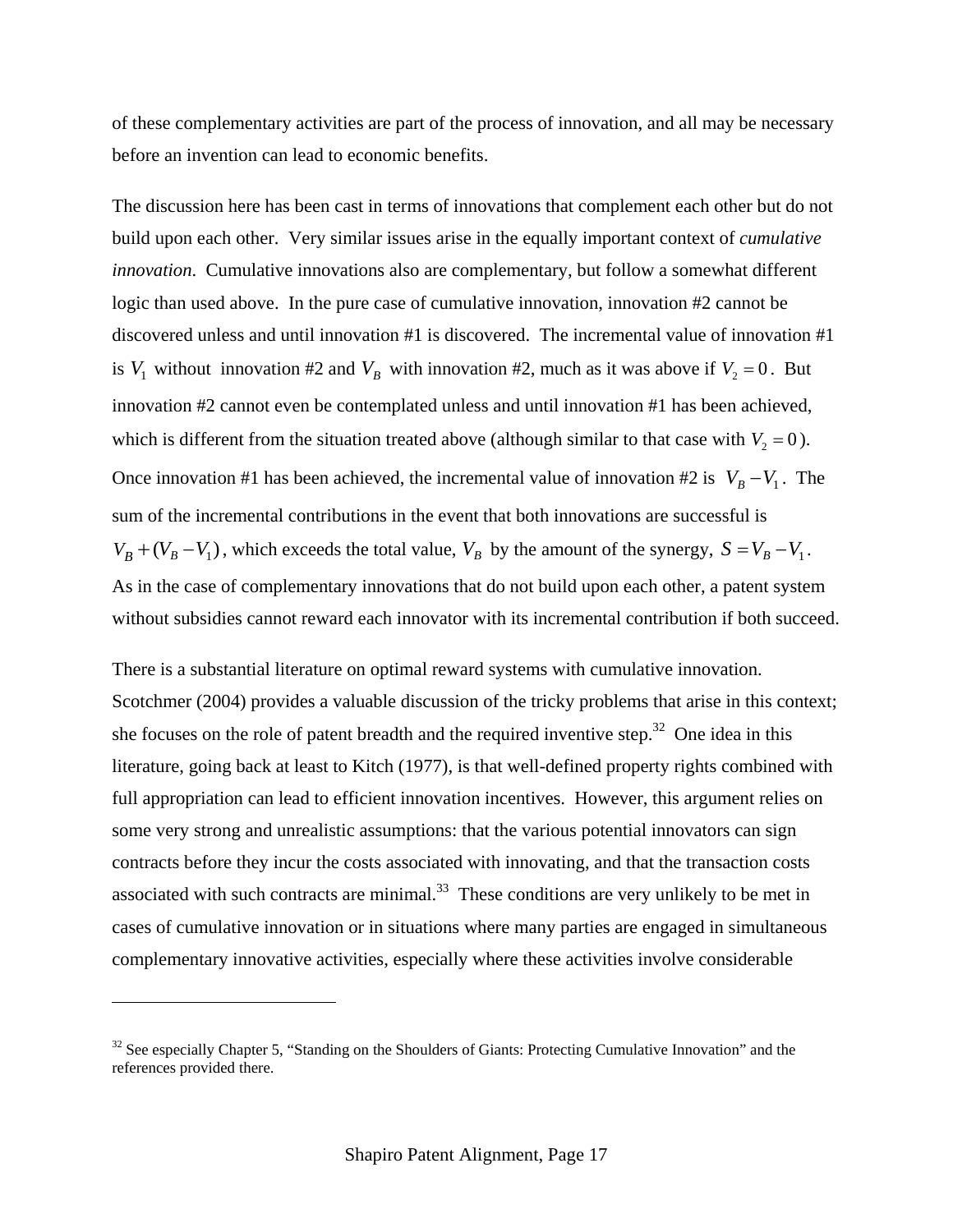uncertainty about technical outcomes and where patents are probabilistic and contain broad and vague claims. The more recent literature has emphasized the need to spread out the available rewards among multiple innovators; see especially Hopenhayn, et. al. (2006). Bessen and Maskin (2006) establish conditions under which patents actually retard cumulative innovation.

The idea that full appropriation by one innovator may come at the expense of other innovators, and thus is not optimal in the presence of complementary innovations, is generally relevant to any discussion of the optimal appropriation ratio. This idea will be especially important in Section V when we discuss injunctions, the determination of reasonable royalties, and the doctrine of willful infringement.

## *E. Deadweight Loss from Patent Monopoly*

The full appropriability result breaks down for another important reason when applied to the patent system as opposed to a prize system. As shown in the Appendix, the patent holder's reward should generally be *less* than its social contribution if the act of giving the reward generates deadweight loss. This will typically be the case when the reward comes in the form of a patent, which grants exclusionary rights, rather than in the form of a monetary prize.<sup>34</sup> So long as a patent causes deadweight loss, the optimal appropriation ratio is less than unity. While we do not rely directly on this result below when we consider specific reforms to the patent system, it is well to bear this point in mind when discussing private rewards using the patent system.

## *F. Summary*

1

The idea that innovation is best encouraged by equating the rewards to patent holders with their social contributions is alluring and often correct. But it is critical not to confuse this idea with the sharply different, and *incorrect*, idea that patent holders' rewards should be equated with the social contributions of the technologies that they patent. Such rewards are often excessive.

<sup>&</sup>lt;sup>33</sup> Gallini and Scotchmer (2002) emphasize that the optimal design of intellectual property in the context of cumulative innovation hinges on the effectiveness of such *ex ante* contracting.

 $34$  An exception would arise if the patent holder could engage in perfect price discrimination. While this is a useful theoretical benchmark, it is not a reasonable assumption in practice, especially when one recognizes that the deadweight loss associated with a patent comes not just from higher prices, which discourage usage of the invention,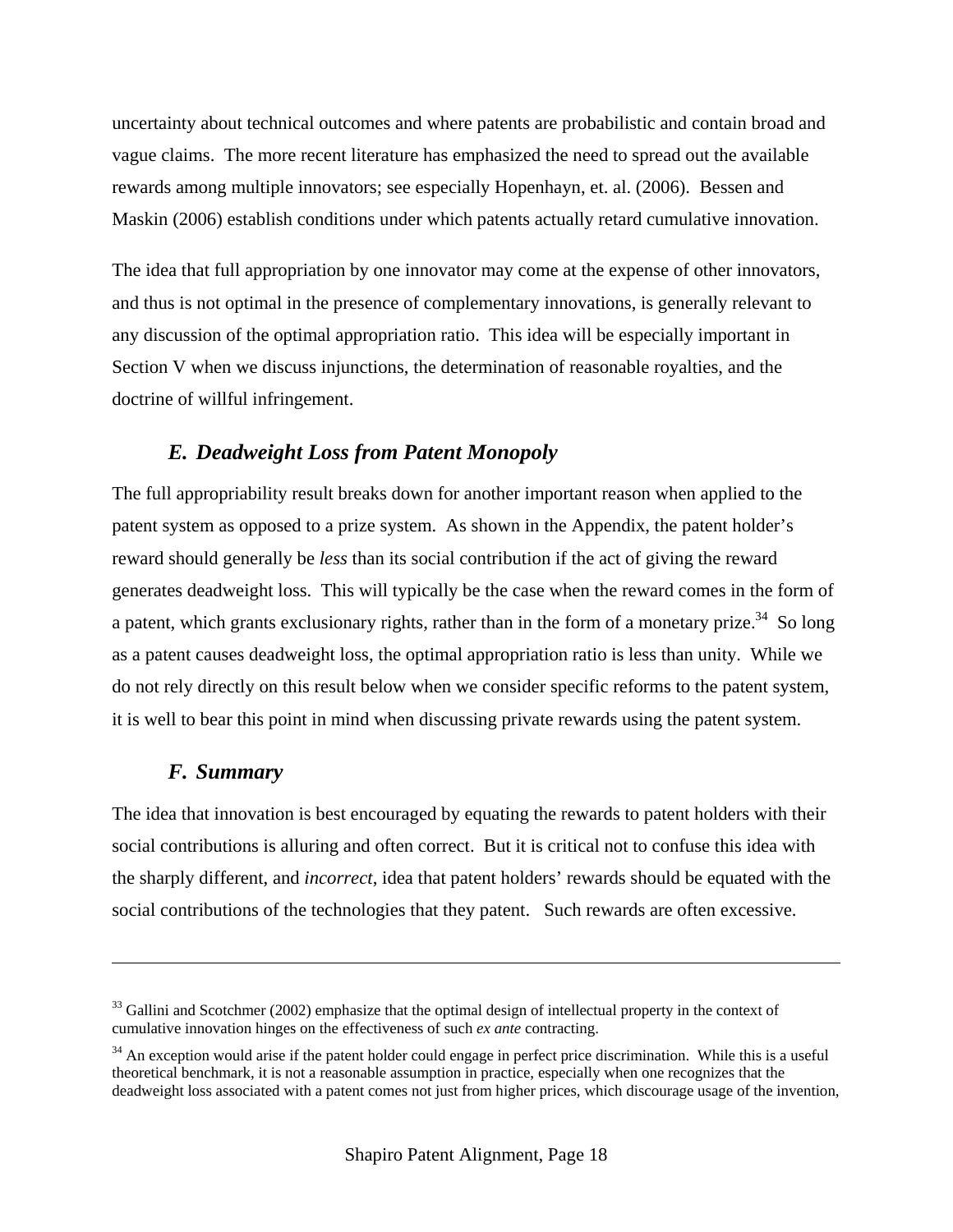When multiple firms independently achieve the same or similar inventions, each firm's social contribution is far less than the social contribution associated with the availability of the patented technology. For probabilistic patents, the patent holder's social contribution is only equal to the social contribution associated with the patented technology in the event that the patent is valid, i.e., in the event that the patented technology truly is novel and non-obvious. Plus, when multiple firms pursue complementary inventions, as frequently occurs in the information technology and biotechnology fields and is the norm in the context of cumulative innovation, it is simply not feasible, using a decentralized patent system, to reward each firm with the incremental contribution associated with the technology that it patents. Under the optimal patent reward system, all innovators appropriate their social contribution partially, not fully.

For all of these reasons, a patent system that allows patent holders to fully appropriate the social benefits associated with the technologies that they patent will tend to over-reward patent holders and thus *retard* innovation in comparison with a more carefully designed system that reduces or eliminates such excessive rewards. We now consider a number of reforms to the patent system that have a targeted incidence, systematically reducing *excessive* rewards to patent holders, not *all* rewards to patent holders. These reforms are attractive regardless of the elasticity of supply of inventions.

## **III. Independent Invention Defense**

 $\overline{a}$ 

Under U.S. patent law, if two or more parties achieve the same invention at nearly the same time, the first party to invent typically is awarded the patent and has the right to sue the other party for patent infringement if it practices the invention.<sup>35</sup> Disputes over priority are handled through interference actions at the PTO. $^{36}$  Once the patent is assigned, a party accused of infringement cannot avoid liability by establishing that it independently invented the technology covered by

but also from the reduced incentives of third parties to develop complementary innovations and improvements that build on the patented invention.

 $35$  Congress is currently considering proposals to shift from a first-to-invent system to a first-to-file system, which is used elsewhere in the world. The presence and nature of an independent invention defense is logically separate from the rule establishing invention priority.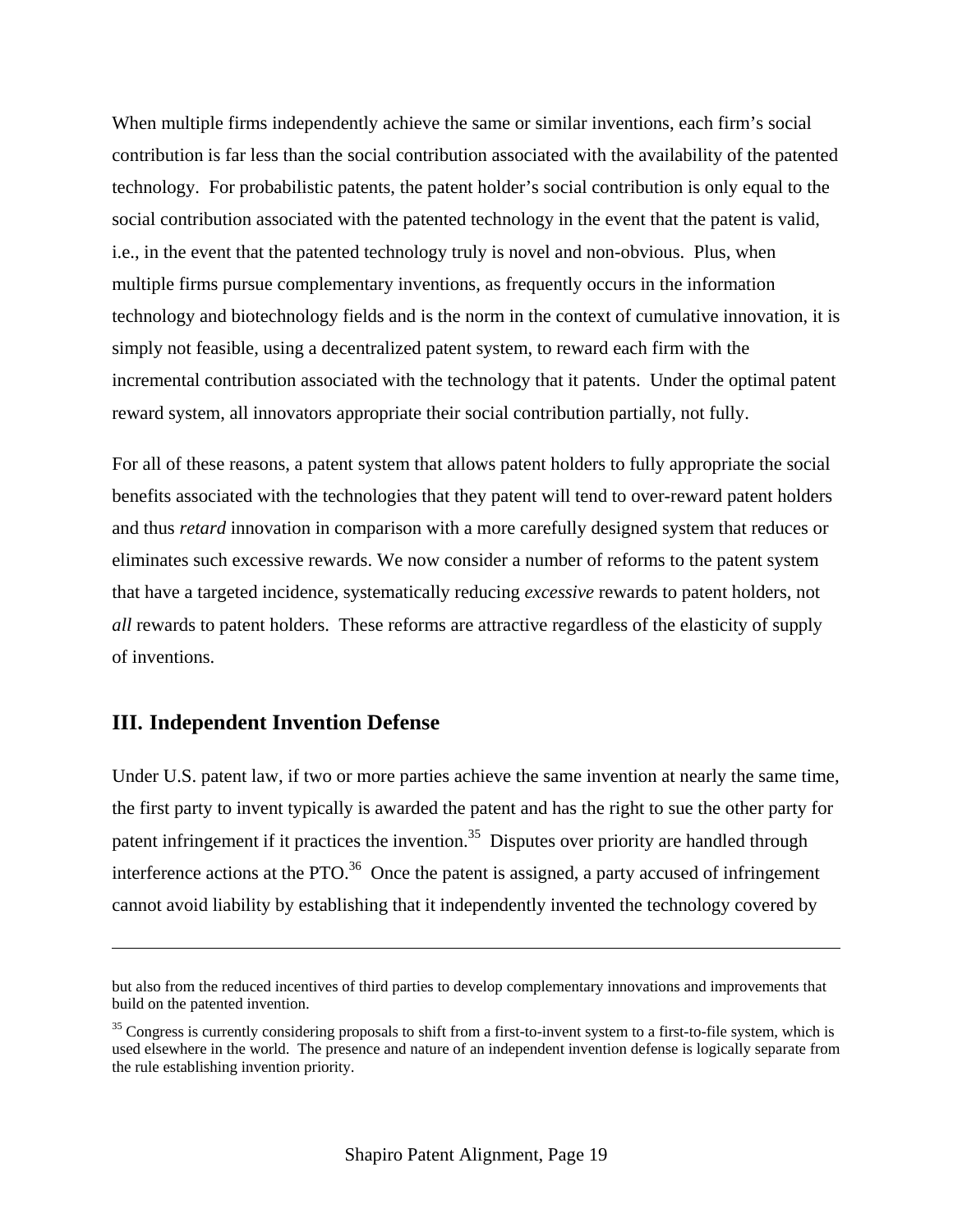the patent. There is no independent invention defense. Under a full-fledged independent invention defense, the first inventor would still receive a patent, and could sue anyone who is practicing the invention for patent infringement, but any party sued for infringement would have the right to use the patented technology freely if it could establish that it independently invented the same technology . Would introducing such a defense promote economic efficiency?

Introducing an independent invention defense into U.S. patent law would be a very significant change, precisely because so many patented technologies are in fact discovered independently by more than one party. Historically, many pioneering inventions were discovered at nearly the same time by more than one party, including the telegraph (Morse and Alter), the light bulb (Edison and Swan), the telephone (Bell and Gray), and the integrated circuit (Kilby and Noyce).<sup>37</sup> Independent invention may be even more common for incremental innovations, especially in rapidly advancing fields such as information technology and biotechnology, where many applied ideas flowing from basic research are "in the air" at any given time. Plus, the more narrowly the notion of "obviousness" is defined, the easier it is for one party to obtain a patent on an incremental innovation that other parties are achieving at the same time.

To fix ideas, consider the following basic fact pattern. Party A achieves an invention first and files for a patent. Party B achieves the invention second, but entirely independently of Party A. Under U.S. patent law, the patent is awarded to Party A, assuming its invention otherwise qualifies for patentability. Armed with its patent, Party A can prevent Party B from practicing the invention. Independent second inventors come up empty handed. With an independent invention defense, Party A would still obtain the patent, but Party B would have the right to use the patented technology free of charge.

### *A. Efficiency Effects*

 $\overline{a}$ 

How would an independent invention defense affect economic efficiency? In particular, how would the defense affect the alignment between reward and contribution?

<sup>&</sup>lt;sup>36</sup> See Cohen and Ishii (2005) for a study of interference actions at the PTO. They find that interferences are highly concentrated among chemical and biomedical firms.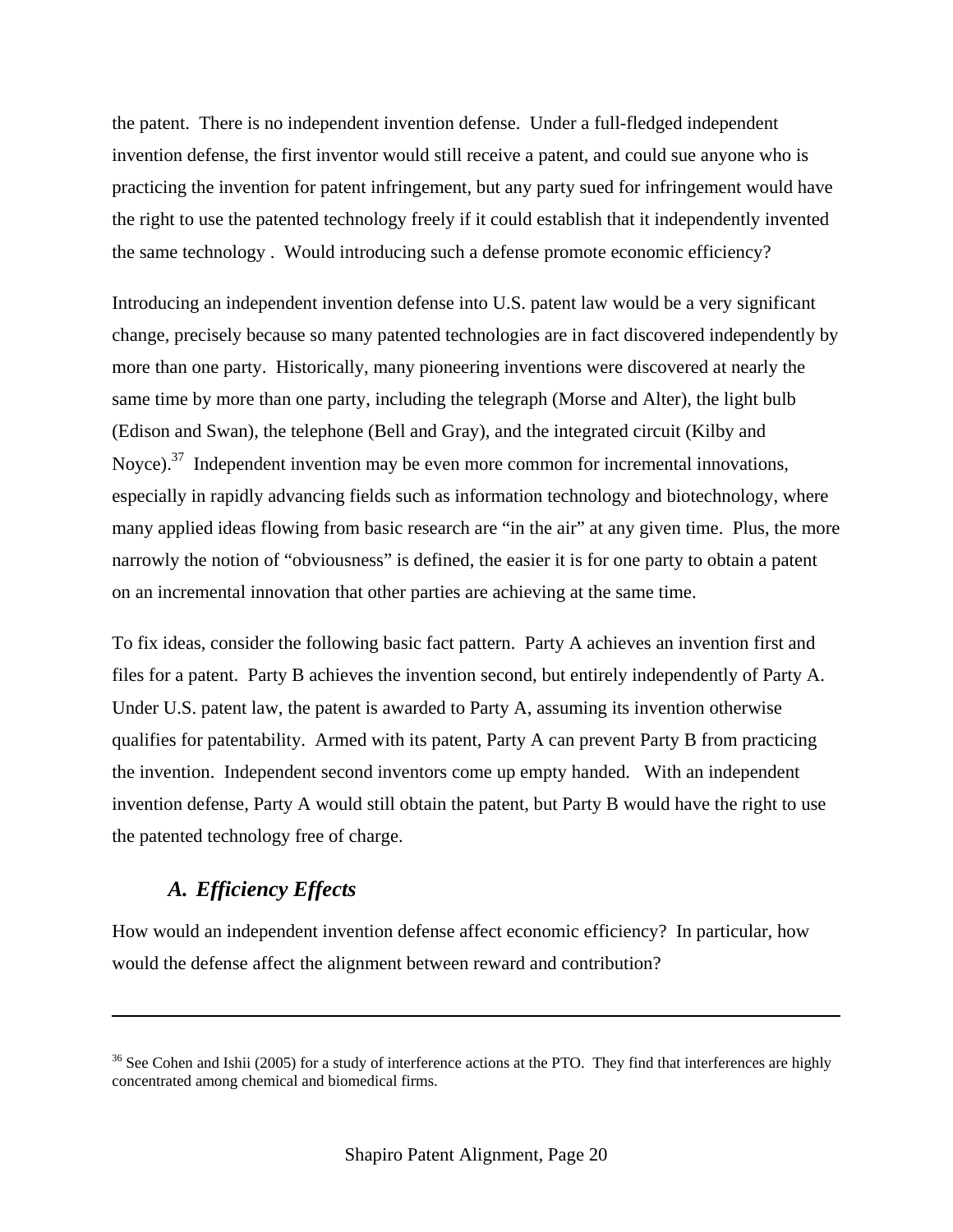Begin with Party A, the first inventor. Based on the discussion in Section II.A about multiple independent invention, it should be clear that the defense would generally bring Party A's reward closer in line with its contribution. Party A's contribution includes achieving the invention before Party B; with the defense in place, Party A would still be rewarded with exclusive rights during this interim period. Party A's social contribution clearly does not include Party B's use of the invention. Since Party A retains the patent and can exclude others, i.e., the invention is not placed in the public domain after multiple independent discovery, there are good reasons to believe that Party A's rewards will remain excessive even with the defense in place. Offsetting this are possible spillovers attributable to Party A, such as follow-on non-infringing innovations that are spurred by the Party A's patent disclosure. However, many of these disclosure spillovers, as well as other spillovers arising from reverse engineering or the leakage of knowhow, may not be attributable to Party A; with the defense in place, they would also result from Party B practicing the invention. Unless the spillovers *specific to Party A* are quite large, Party A's reward will still be excessive even with the defense in place, since Party A retains the ability to sue others for patent infringement even after Party B's independent invention.

What about Party B? With the defense in place, Party B makes a real social contribution by converting the patent monopoly into a patent duopoly. Party B's rewards are increased by its ability to invoke the defense, but not to the point that they are excessive. Party B simply has the right to use the invention it discovered independently, in competition with Party A. To the extent that there are spillovers specific to Party B's invention, raising Party B's reward moves it closer to Party B's contribution, without granting Party B any exclusionary rights. Such a shift must have a beneficial effect on innovation incentives.

Several recent papers have used these and related ideas to study the efficiency effects of an independent invention defense in formal models. The starting point for welfare analysis is the observation that the defense has no effect in the absence of independent invention, and it has desirable *ex post* efficiency effects in the event that multiple invention does occur, because it

 $37$  Merton (1957) is a classic reference on the frequency of multiple discovery in science. See Lamb and Easton (1984) for an in-depth treatment of multiple discoveries in the sciences.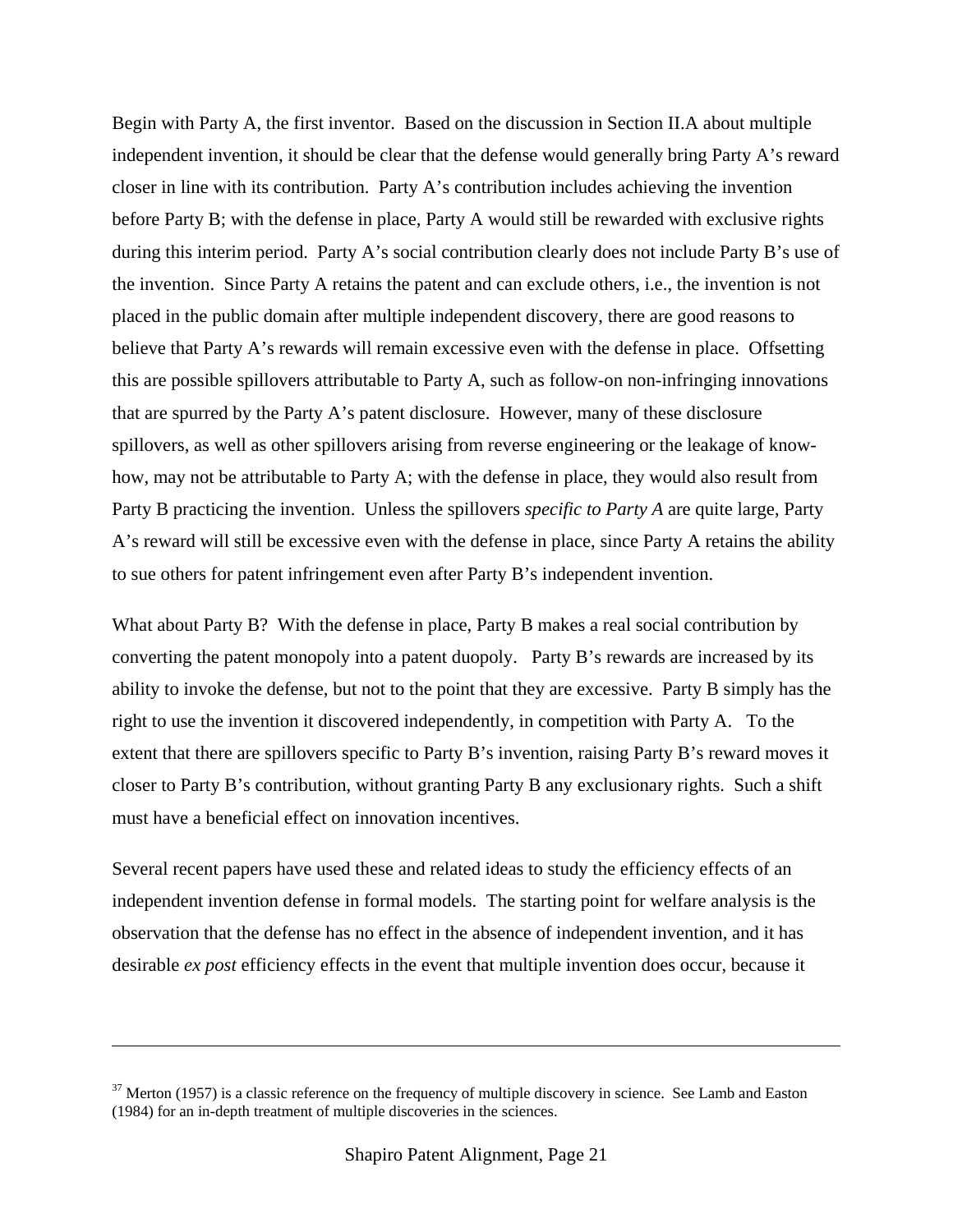establishes a duopoly rather than a monopoly in the use of the patented technology.<sup>38</sup> By immunizing Party B from charges of patent infringement, the use of the patented technology is promoted and the deadweight loss associated with the patent is reduced. An additional *ex post*  benefit arises in cases where Parties A and B would sign a license without the defense: the defense reduces or eliminate the transactions costs of licensing between Parties A and B.

The larger question is how the defense affects innovation incentives. The effects of the defense on innovation are captured in different ways in different formal models, but the idea that the defense promotes innovation and long-run economic efficiency is robust. In cases where the two inventors are not actual or potential competitors, the defense actually *increases* the expected rewards to innovation. If neither party can predict in advance whether it will be the first or second inventor, the shifting of rents from the first inventor to the second inventor that the defense causes will have no effect at all on their innovation incentives. Since the defense generates some *ex post* benefits by reducing transaction costs and by eliminating distortions associated with running royalties, it increases both parties' expected rewards.

The analysis is more complex in situations where Parties A and B are actual or potential competitors, because the defense causes additional *ex post* competition in such cases. Nonetheless, the defense robustly improves *ex ante* incentives, better aligning private reward and social contribution. The most straightforward case arises if the parties' expected rewards without the defense are greater than their expected social contributions. We observed above in Section II.A that this is the norm when multiple firms race to obtain a patent. In this case, the independent invention defense has favorable *ex ante* as well as *ex post* effects. Maurer and Scotchmer (2002) make this point using a static model with free entry in which each firm, by paying a fixed amount, can discover the invention with certainty. In their model, all R&D expenditures by multiple firms are entirely duplicative, and the market equilibrium involves excessive entry by rent-seeking firms. The independent invention defense helps correct the common pool problem identified in Section II.A above.

 $38$  The duopoly is not symmetric: only the patent holder has the right to sue others for patent infringement and the right to grant licenses to others to use the patented technology. Establishing an independent invention defense thus leads to a different system from the one in which the second inventor shares the patent and has licensing rights.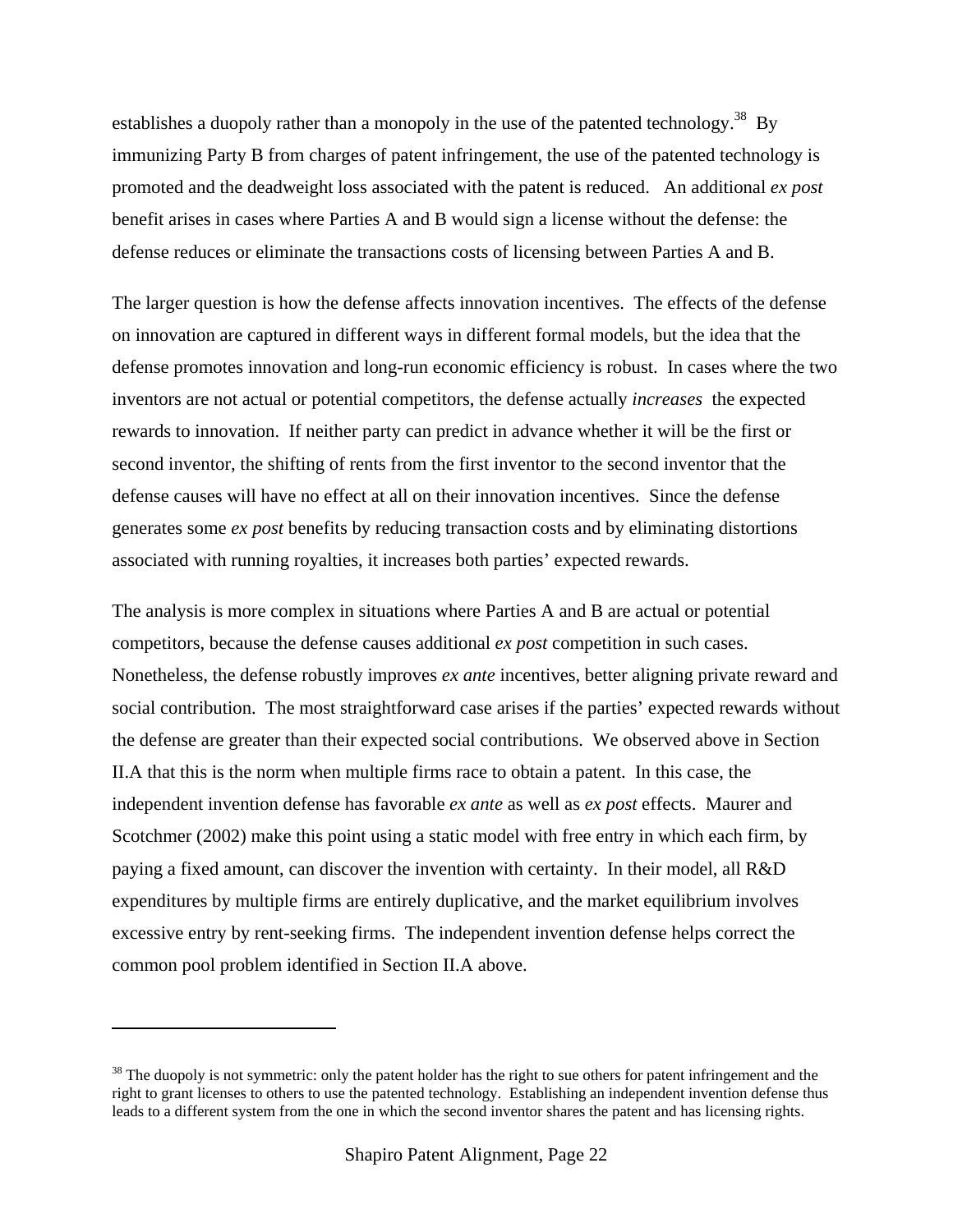The attractiveness of the independent invention defense is not, however, confined to situations in which the rewards to patent holders under the conventional patent system exceed their social contributions. With sufficiently large spillovers that are specific to individual innovators, a patentee's reward can, in theory, fall short of its contribution, even with subsequent independent invention. Large, inventor-specific spillovers may not be common. However, to address this possibility, Shapiro (2006a) develops a model in which the appropriability ratio can be low.

In the model studied by Shapiro (2006a), it is efficient for multiple parties to pursue the invention in question due to uncertainty, diminishing returns to investment by each party, and the benefits associated with a diversity of approaches taken by multiple parties. He studies optimal patent policy where patent length and the availability of an independent invention defense are patent system design variables. In his model, the independent invention defense enhances longrun economic efficiency, even in the presence of large spillovers that are specific to Party A or Party B, regardless of the elasticity of supply of inventions. He shows that an independent invention defense is optimal under the mild condition that the ratio of deadweight loss to profits is higher under monopoly than under duopoly. So long as this condition is met, any given reward to successful innovation can be provided more efficiently using a longer patent lifetime combined with the independent invention defense, rather than a shorter patent lifetime without the defense.<sup>39</sup> By an extension of his logic, adding an independent invention defense to the current system enhances efficiency, holding fixed the patent lifetime, if the patent lifetime has been set optimally.<sup>40</sup> Shapiro also shows that the defense has superior properties in terms of the social portfolio of innovative projects pursued by private parties, because the defense better aligns the relative private and social rewards in the event of single vs. multiple invention.

In a model with free entry in which the firms do not choose their R&D investment levels, La Manna, et. al. (1989) establish conditions under which a "permissive" patent regime, under which all independent inventors have the right to practice the invention so long as they invent within a specified time period after the first inventor, is optimal. Henry (2007) develops a model

 $39$  Ayres and Klemperer (1999) make a similar argument in favor of introducing uncertainty in patent rights.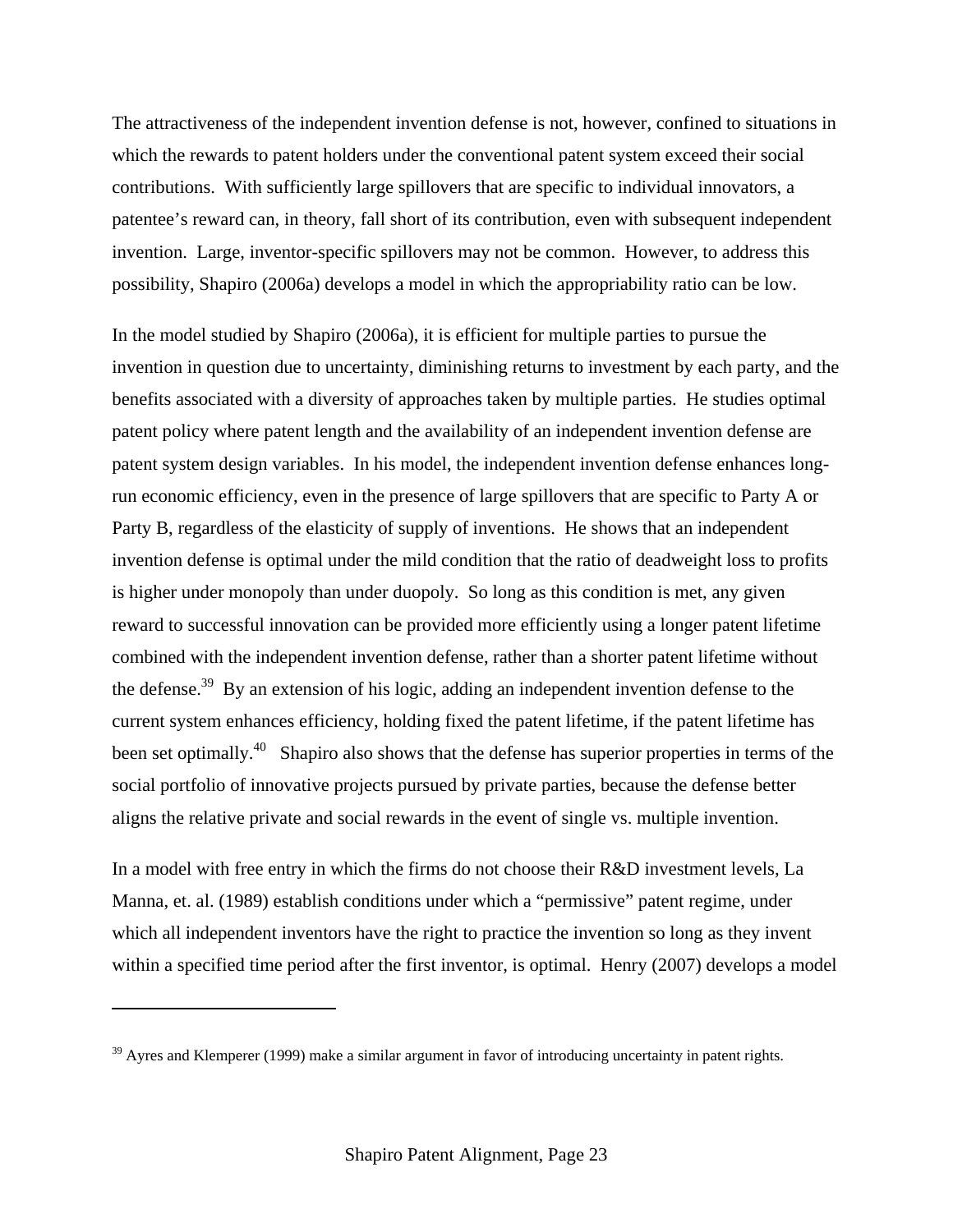of "runner-up patents" in which a second inventor can freely use the patented technology if the time lag between invention by the first party and invention by the second party does not exceed some specified length. In his model, each party chooses its R&D investment level. He provides conditions under which such runner-up patents are desirable and argues that the maximum time lag during which runner-up patents would be issued should become a new patent policy tool.

As noted by Shapiro (2006a), one tricky issue surrounding the defense is that it could cause some inventors to adopt trade secret rather than patent protection, because an inventor who keeps its invention secret could subsequently invoke the defense if a patent is later issued to another party for the same invention. From a social perspective, this does not seem to present a problem in cases where the technology is in fact subsequently patented: in those cases, society still receives the benefit of the patent disclosure, along with the benefits of some competition in the use of the technology. Some social costs could arise in cases where the technology remains a secret for an extended period of time; those costs would need to be balanced against the various benefits of the defense discussed above.<sup>41</sup>

Establishing an independent invention defense would likely have salutary effects on the patenting decisions by firms, especially in areas where patent quality is most problematic. Under the current system, a party that receives a patent covering a technology that is independently developed by others can receive a very substantial reward, especially if it can use the patent opportunistically. The system therefore provides rewards to parties who are most aggressive in seeking patents on inventions that might be obvious and/or in the public domain. The defense would systematically reduce the rewards associated with such patents, while having no effect on inventors who uniquely make pioneering discoveries. The defense thus might help counteract the vicious cycle by which patents become easier to get, causing an increase in the number of patent applications, putting more pressure on the PTO, making patents even easier to get.

 $40$  To be precise, introducing some version of the defense is optimal, and introducing the full-fledged defense is optimal up to a first order approximation, which will be good if the defense does not represent a large, discrete change in the expected rewards to innovators who are creating significant inventor-specific spillovers.

<sup>&</sup>lt;sup>41</sup> The social vs. private incentive to rely on trade secrets vs. patents depends heavily on the importance of the disclosure function of patents. Denicolò and Franzoni (2004) study the choice between trade secret and patent protection in a model where a second party can patent an invention that is known to have been invented previously but kept secret. Anton and Yao (2004) study the choice between patent and trade secret protection.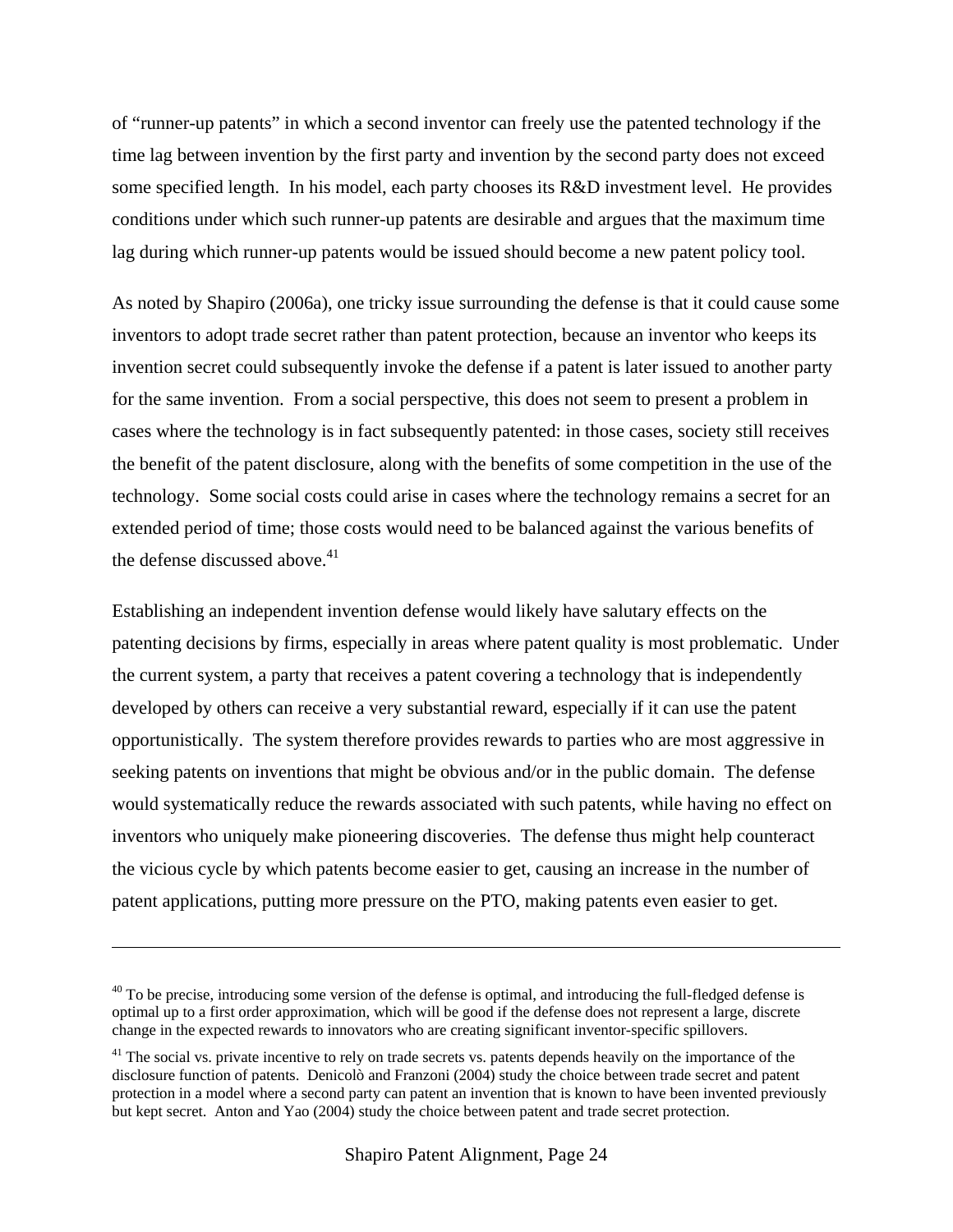One objection that might be raised to an independent invention defense is that it would create some uncertainty for the patent holder about its ability to exclude rivals, since it would not know whether certain rivals are in a position to assert the defense. Such uncertainty might well be present, but it is not a basis for rejecting the defense. Surely the norm in business is for parties making investments to face uncertainty about the competition they are likely to encounter in the future. Economic efficiency is promoted by aligning patentee rewards and contributions; reducing the risk faced by patent holders is not desirable *per se* and is not an independent goal.

Going beyond these models, one of the great benefits of the independent invention defense is that it would, in one fell swoop, do away with many of the problems with patent hold-up. A firm that independently develops the patented technology and incorporates the technology into its products would presumably qualify for the defense.<sup>42</sup> The independent invention defense also would go a long way to solving problems associated with continuation applications: if a patent holder adjusts its claims during the patent prosecution process to capture products already on the market, the firms selling those products may well be able to invoke the defense successfully.<sup>43</sup>

### *B. Some Practical Considerations*

 $\overline{a}$ 

The idea of an independent invention defense is not new. To begin with, such a defense already exists in other areas of U.S. intellectual property law, namely in copyright infringement cases and in trade secret misappropriation cases.<sup>44</sup> Furthermore, a very limited version of the independent invention defense, called the Early Inventor Defense, already exists in U.S. patent law. To see how this defense works, consider an alternative fact pattern. Party A is again the

 $42$  The unadorned defense would not necessary solve the problem of patent ambush in the standard-setting context, however. If a product standard is adopted that uses a certain patented technology before the technology has been disclosed by the patent holder, the industry member(s) that developed and contributed that technology to the industry standard will presumably qualify for the defense. Other industry members would not, however, unless the defense were extended to include parties to whom the independent inventor provided the technology before it was disclosed by the (subsequent) patentee.

<sup>&</sup>lt;sup>43</sup> U.S. patent law provides some very limited protections for independent second inventors, in the form of "intervening rights" in situations where a patent holder broadens its claims in a continuation patent. Even with the defense in place, however, it would still be important not to allow a vague and broad description of the invention provided in the initial application to capture subsequently introduced products that were not anticipated by the patent applicant at the time of the application was filed, since those products may not be covered by the defense.

<sup>&</sup>lt;sup>44</sup> See Armond (2003) for an extensive discussion of these legal doctrines. She also notes that independent invention can be a defense against a finding of willful infringement under current patent law.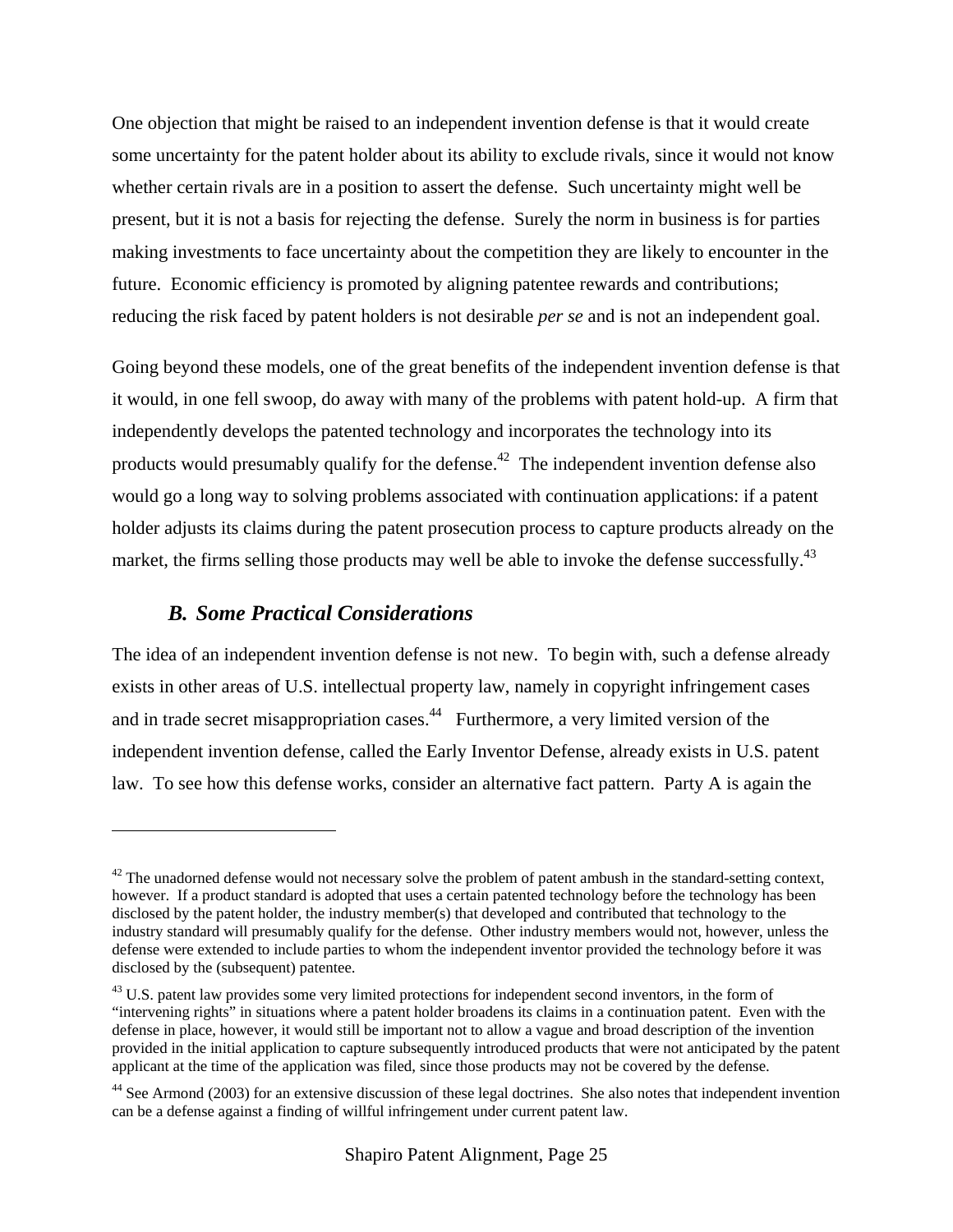patent holder. But now suppose that Party B actually invented the patented technology first. How could Party A obtain a patent with this fact pattern? Suppose that Party B did not consider this invention sufficiently novel and non-obvious to be patentable. Instead, Party B kept its invention secret, and Party A subsequently filed for a patent. According to U.S. patent law, with this fact pattern, Party A can obtain a patent.<sup>45</sup> Typically, Party A can then prevent Party B from practicing the invention.46 However, in 1999 an exception to this rule was created, evidently in response to concerns that patents on business methods would be asserted opportunistically against prior users of those methods. For business method patents only, Party B can invoke the Earlier Inventor Defense if Party B "actually reduced the subject matter to practice at least 1 year before the effective filing date of such patent, and commercially used the subject matter before the effective filing date of the patent." 35 USC 273(b)(1) Congress is currently considering legislation that would greatly expand the Earlier Inventor Defense by applying it to all patents and requiring only that Party B "commercially used, or made substantial preparations for commercial use of, the subject matter before the effective filing date of the claimed invention."

Even in this expanded form, the Earlier Inventor Defense is not nearly as broad as a full-fledged independent invention defense, since it can only be invoked by first inventors, not independent second inventors. Rather, the Earlier Inventor Defense is a form of "prior user rights," under which a party using an invention *before* another party applies for a patent on that invention is granted the right to continue using that invention after the patent issues. From 1836-1952, U.S. patent law provided for such prior user rights, and such rights are the norm in other countries.<sup>47</sup> The independent invention defense would not only protect prior users; it would go further and protect independent second inventors as well.<sup>48</sup>

<sup>&</sup>lt;sup>45</sup> If Party B had publicized its invention, that publication would count as prior art, so Party A could not obtain a patent. However, since Party B kept its invention secret, it becomes "secret prior art" that does *not* count as prior art for the purpose of evaluating the novelty of Party A's invention. Under U.S. patent law, a second inventor can obtain a patent if the first inventor abandoned, suppressed or concealed its invention.

<sup>&</sup>lt;sup>46</sup> European law provides far more generous prior user rights to Party B under this fact pattern.

<sup>&</sup>lt;sup>47</sup> Harriel (1996) discusses the history of prior user rights under U.S. patent law and reports (p. 563) that prior user rights can be found in almost every industrialized country other than the U.S.

<sup>&</sup>lt;sup>48</sup> Shapiro (2006a) abstracts from the precise timing of invention between the two inventors, so the prior user rights he considers apply to second inventors who discover or use the invention prior to its disclosure by the first inventor.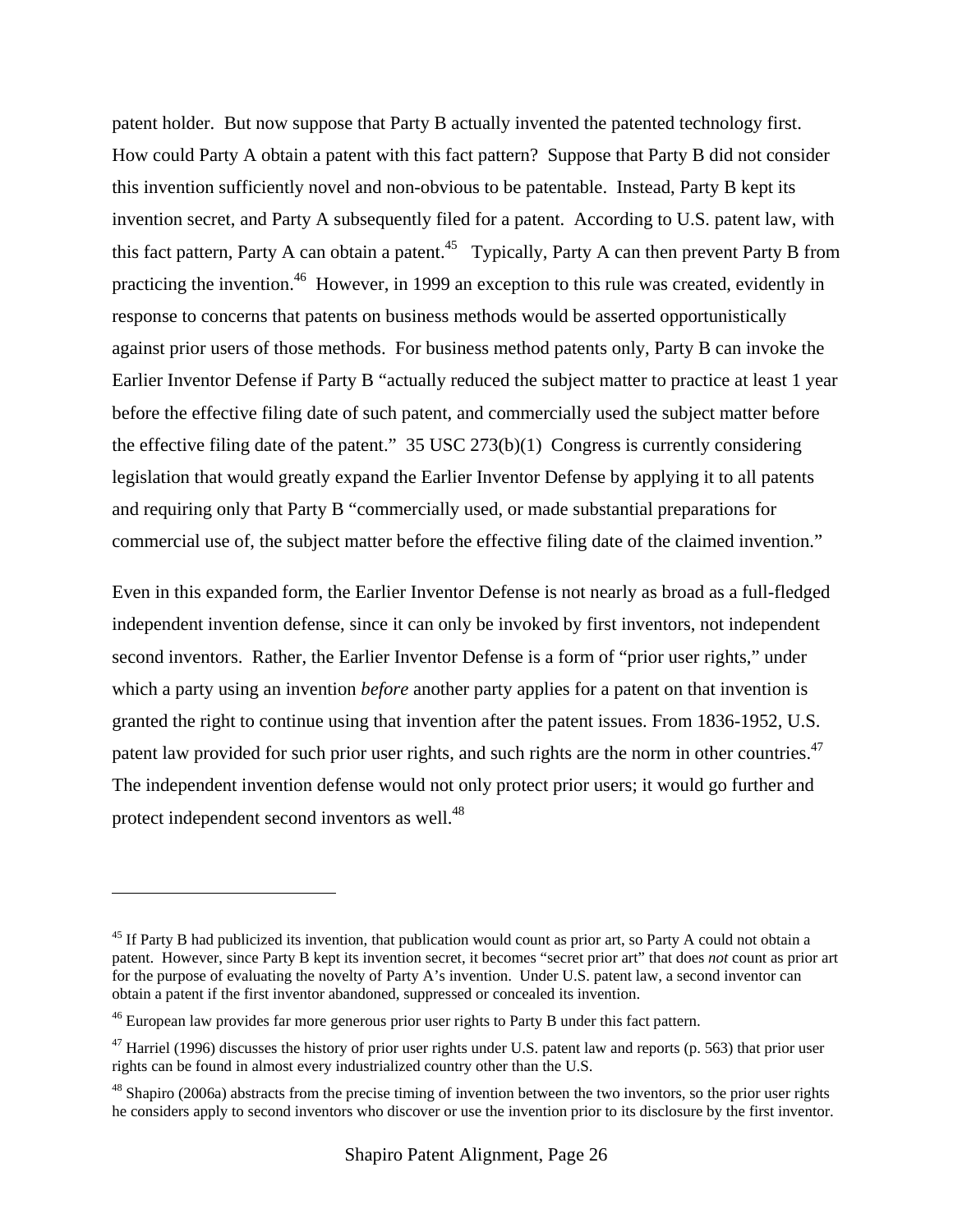While the basic idea behind the independent invention defense is clear enough, actually introducing such a defense would inevitably raise a host of practical issues. A comprehensive practical and legal discussion of these issues is beyond the scope of this paper. Fortunately, many of the legal issues have been addressed by Leibowitz (2002), Armond (2003), Lemley (2006), and, in greatest depth, by Vermont (2006), who strongly advocates a "reinvention" defense. Here, we confine our attention to two of the most significant practical issues where the policy analysis is greatly informed by economic reasoning.

First and foremost, the defense should only apply if the second inventor *independently* achieves the same (or a very similar) invention. In principle, independence is clear enough, but in practice it may be very difficult to ascertain. To fix ideas, consider the following timing patterns of invention by Party A, the patent holder, and Party B, who is invoking the defense:

- (1) Party B achieved the invention before Party A, but concealed its invention.<sup>49</sup>
- (2) Party B achieved the invention after Party A, but before the public disclosure of Party A's invention.
- (3) Party B achieved the invention after Party A and after the public disclosure of Party A's invention.

The public disclosure envisioned in (2) and (3) must be sufficiently detailed to teach a person of ordinary skill in the art how to make and use the invention. Public disclosure could come in the form of affirmative publication by Party A, the disclosure of Party A's patent application by the PTO, or the issuance of the patent itself. A full-fledged independent invention defense would apply in all three of these timing patterns.

Establishing the defense under timing patter (1) appears straightforward. Under timing pattern (1), there would presumably be no doubt that Party B is indeed an independent inventor. This is the timing pattern under which the Early Inventor Defense applies. Timing pattern (1) could also be handled by granting "prior user rights" to Party B, the first inventor. As noted above, many European countries already grant prior user rights to parties who practice an invention secretly prior to the date at which another party applies for a patent on that invention. This system

 $49$  If Party B did not conceal its invention, Party A's patent would be invalidated by prior art.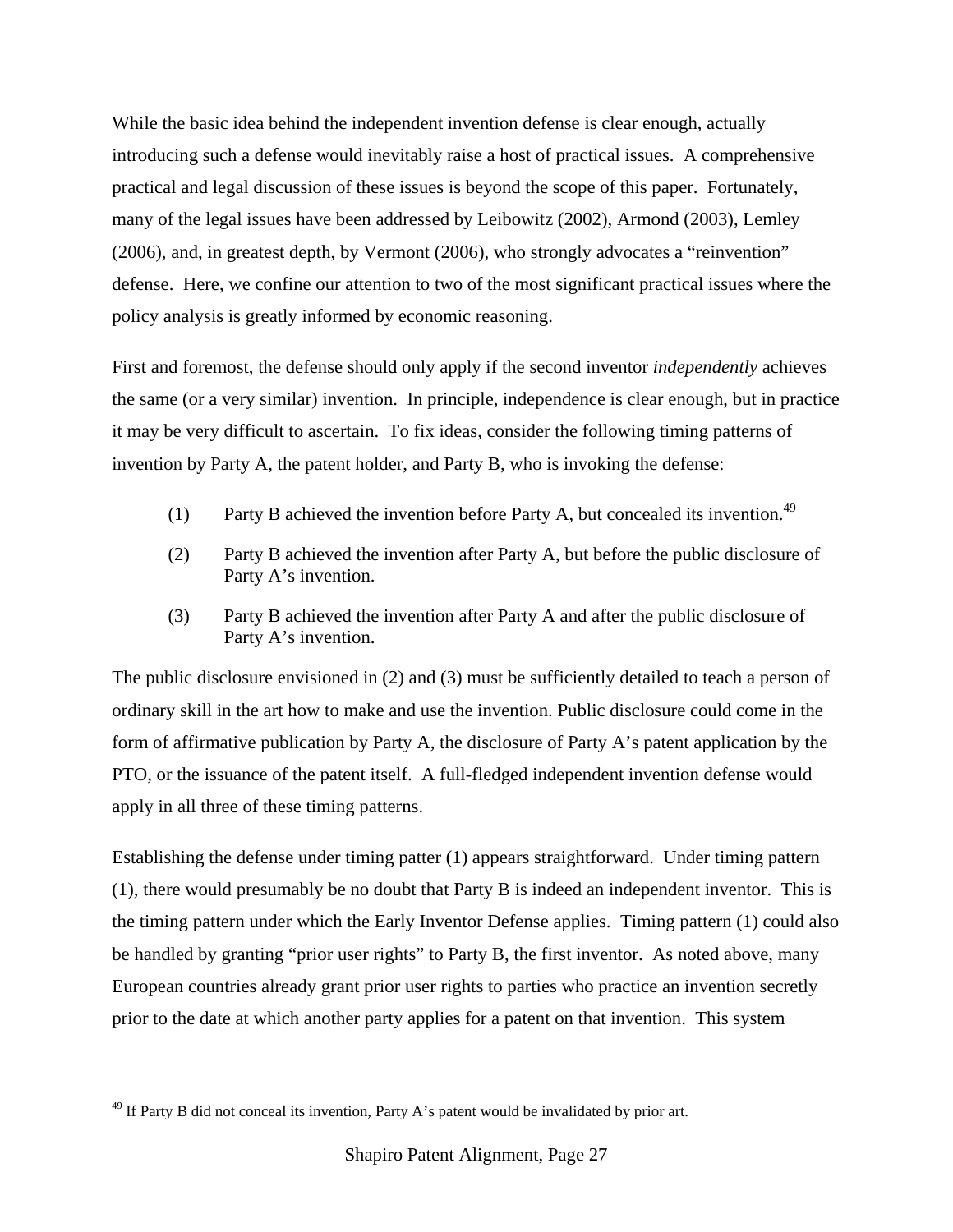appears to work well in Europe, and there does not appear to be any reason to fear that granting such rights would cause significant practical problems in the context of the U.S. patent system.

Extending the defense to timing pattern (2) also appears to be practical. This would in effect grant prior user rights to parties who achieve an invention prior to the date at which another party discloses that invention (but not prior to the other party's invention). In principle, this appears to be a relatively minor step, but a helpful one in terms of aligning rewards with contributions and avoiding patent hold-up. Under this timing pattern, Party B might be afforded a presumption that it is an independent inventor. However, Party A could rebut this presumption by presenting evidence showing that Party B received proprietary information about Party A's invention prior to its public disclosure. Actual notice of the invention provided by Party A to Party B prior to Party B's invention would also rebut the presumption. This approach would have the advantage of encouraging Party A to disclose its invention at an early date (either publicly or on a selective basis) in order to limit the ability of others to invoke the defense. Restricting the defense to timing patterns (1) and (2) would also give Party B an incentive to remain well informed about inventions that have been publicly disclosed and to focus its efforts on novel inventions rather than devoting resources in pursuit of inventions that have already been achieved.<sup>50</sup>

Establishing a full-fledged independent invention defense, including timing pattern (3), would raise some thorny additional issues that might prove insurmountable. With this timing pattern, it would be especially important to place the burden of proof on the party asserting the defense. For this very reason, there may be limited scope for the defense to come into play, since it may be difficult for Party B to establish that its invention truly was independent of Party A. Party B might produce lab notebooks indicating that it achieved the invention independently. But Party B might have difficulty proving that it did not learn something from the public disclosure of Party A's invention. Sanctions for fraud would surely limit Party B from blatantly lying about

 $50$  These latter efforts would be akin to the expenditures that are made by firms attempting to invent around an issued patent; these efforts are one form of deadweight loss associated with patents. Leibowitz (2002, p. 2277) argues that the full-fledged version of the defense would encourage parties to independently re-invent patented inventions if the patent holder seeks too high a royalty. He thus suggests a system under the patent disclosure would consist of two parts, a functional overview and a technical specification. A party would not be precluded from invoking the defense simply because it had seen the overview, which would be publicly available. In contrast, a party who had requested copies of the technical specification would be precluded from invoking the defense.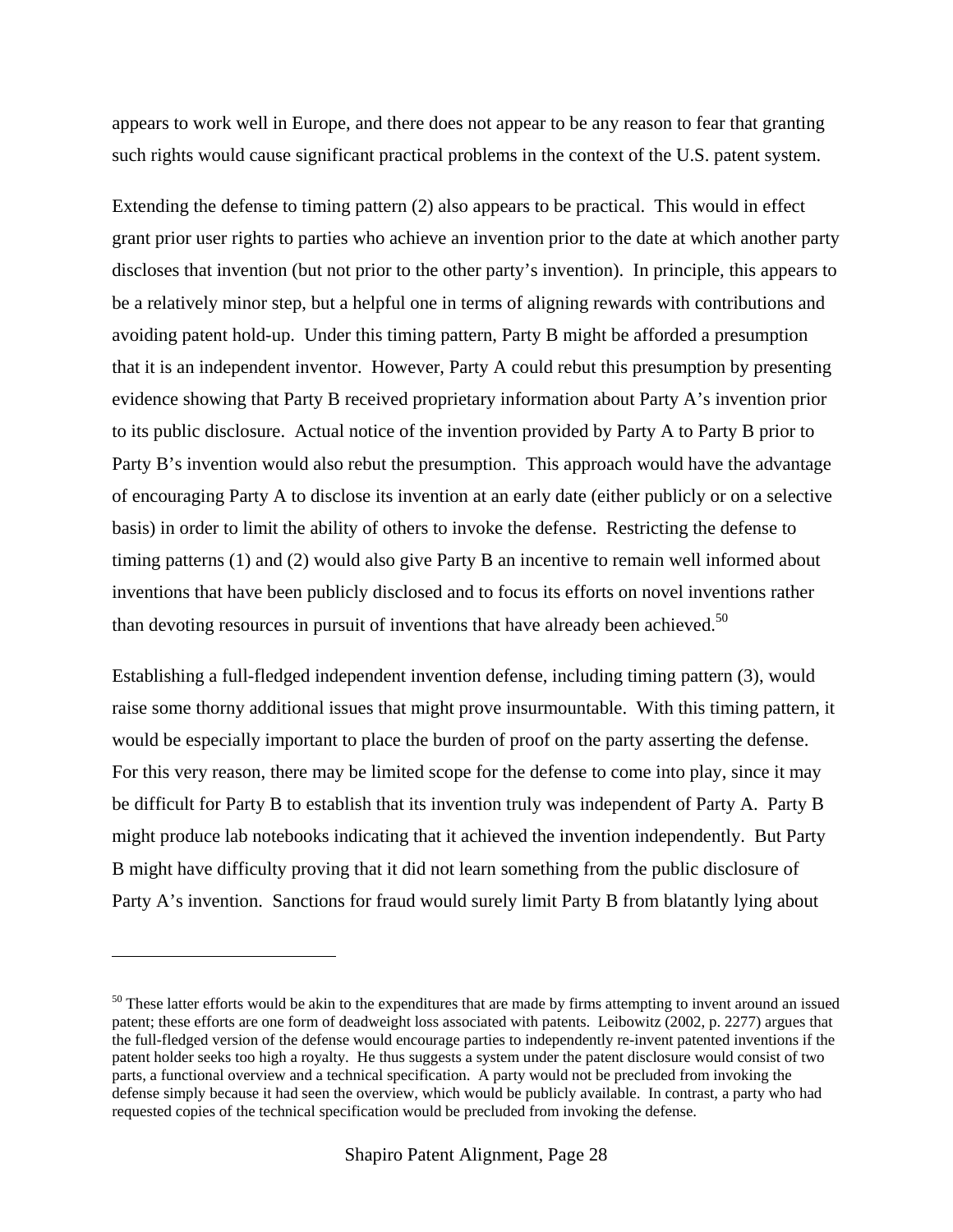the receipt of such information, but there would undoubtedly be cases that were not clear cut. Plus, extending the defense to this timing pattern would create a disincentive to reading patents.

A secondary practical issue involves the organizational scope of the defense. If Party B were allowed extend the defense to third parties by contract, Party B would effectively have the right to issue licenses to use the patented technology. A defense with this feature could have economic effects closer to placing the patented technology in the public domain than would a defense without licensing rights. Even if the defense cannot be licensed in this way, the question still arises as to whether the party invoking the defense can extend its rights to other parties by assignment or through acquisition. Current patent law addresses this issue. The Earlier Inventor Defense is only a "personal defense." The defense can only be assigned as part of an entire enterprise, and in that case a limitation applies to the sites at which the defense may be asserted.

#### **IV. Enhanced Patent Re-examination**

We now explore the economic effects of patent re-examinations using the reward/contribution framework developed above. Re-examinations are potentially an important method to weed out improperly granted patents before they cause economic harm.

The problem of patent quality is not a new one, but it has taken on increased importance with the explosion of patenting, especially in the information technology sector, and with widespread concerns over the ability of the PTO to identify relevant prior art given that nearly 450,000 patent applications were filed at the PTO during fiscal year  $2006$ .<sup>51</sup> The normal patent examination procedure is not an effective way to elicit information on prior art. Applicants are not required to conduct a search for prior art, and third parties, who often possess a great deal of information about prior art along with the incentive to inform the PTO about the prior art, have little or no role to play. While improvements in the initial examination process are no doubt possible,52 many patents are of no commercial significance and a significant fraction are not even

<sup>51</sup> See U.S. Patent and Trademark Office (2006), Table 1, p. 121.

 $52$  The PTO recently started a peer-to-patent pilot project in which some patent applications in software design will be posted on the Internet so examiners can benefit from public comments identifying possible prior art. See "Open Call From the Patent Office," by Alan Sipress, Washington Post, March 5, 2007. In August 2006, the PTO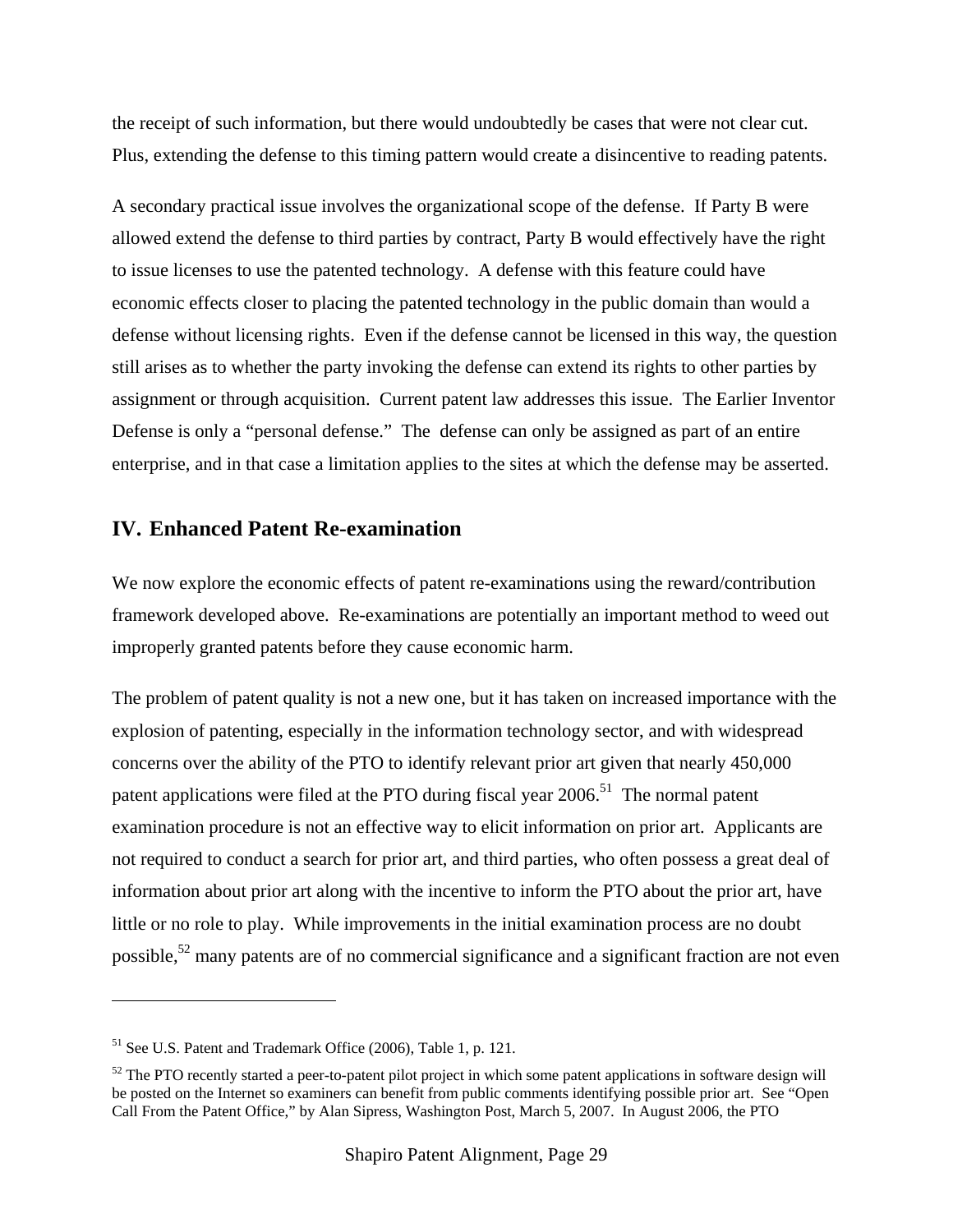renewed. Therefore, subjecting all patent applications to a very thorough review is not sensible or practical, as emphasized by Lemley (2001).

In principle, a post-grant review procedure at the PTO, applied selectively to questionable patents with commercial significance, can correct for these deficiencies in the initial examination process. Under current U.S. patent law, patent re-examinations are meant to serve this purpose. The vast majority of re-examinations are *ex parte* re-examinations; these can be initiated by the patent holder, by the PTO, or by third parties who then play no ongoing role. Almost half of all *ex parte* re-examinations are initiated by the patent holder, usually to strengthen the patent in the face of new information about prior art.53 A very small number of re-examinations are *inter partes* re-examinations, in which the challenger can participate actively.<sup>54</sup>

The patent re-examination system in the U.S. does not appear to be operating very effectively.<sup>55</sup> There is a growing consensus that improvements are needed in the system by which issued patents can be challenged at the PTO. Recommendation No. 1 by the FTC (2003) states: "As the PTO Recommends, Enact Legislation to Create a New Administrative Procedure to Allow Post-Grant Review of and Opposition to Patents." The NAS (2004, p. 95-103) recommends an "Open Review Procedure" to replace existing *inter partes* re-examinations and *ex parte* reexaminations initiated by third parties. All of the patent reform proposals currently being considered in Congress include enhanced post-grant opposition procedures. These proposals raise a number of practical issues that are beyond the scope of this paper. Here, we show how an enhanced re-examination procedure would help align patentee rewards and contributions.

<u>.</u>

established an accelerated review option under which patent applications are processed more rapidly if the applicant agrees to conduct its own search for prior art; see http://www.uspto.gov/web/offices/com/sol/notices/71fr36323.htm.

<sup>&</sup>lt;sup>53</sup> See Graham, et. al. (2003), a highly informative empirical study comparing re-examinations in the U.S. with oppositions in Europe.

<sup>54</sup> See Federal Trade Commission (2003), Chapter 1, p. 28, and the National Academies of Science (2004), p. 96.

 $55$  Graham, et. al. (2003) present powerful evidence that the European opposition system is far more effective than the U.S. re-examination system. They find that the rate of opposition at the European Patent Office is more than thirty times higher than the rate of re-examination at the U.S. PTO. Furthermore, oppositions lead to the patent being revoked about one-third of the time and narrowed about one-third of the time, whereas re-examinations result in the patent being revoked only about 10% of the time. Levin and Levin (2003) see significant welfare benefits from introducing a patent opposition process in the U.S.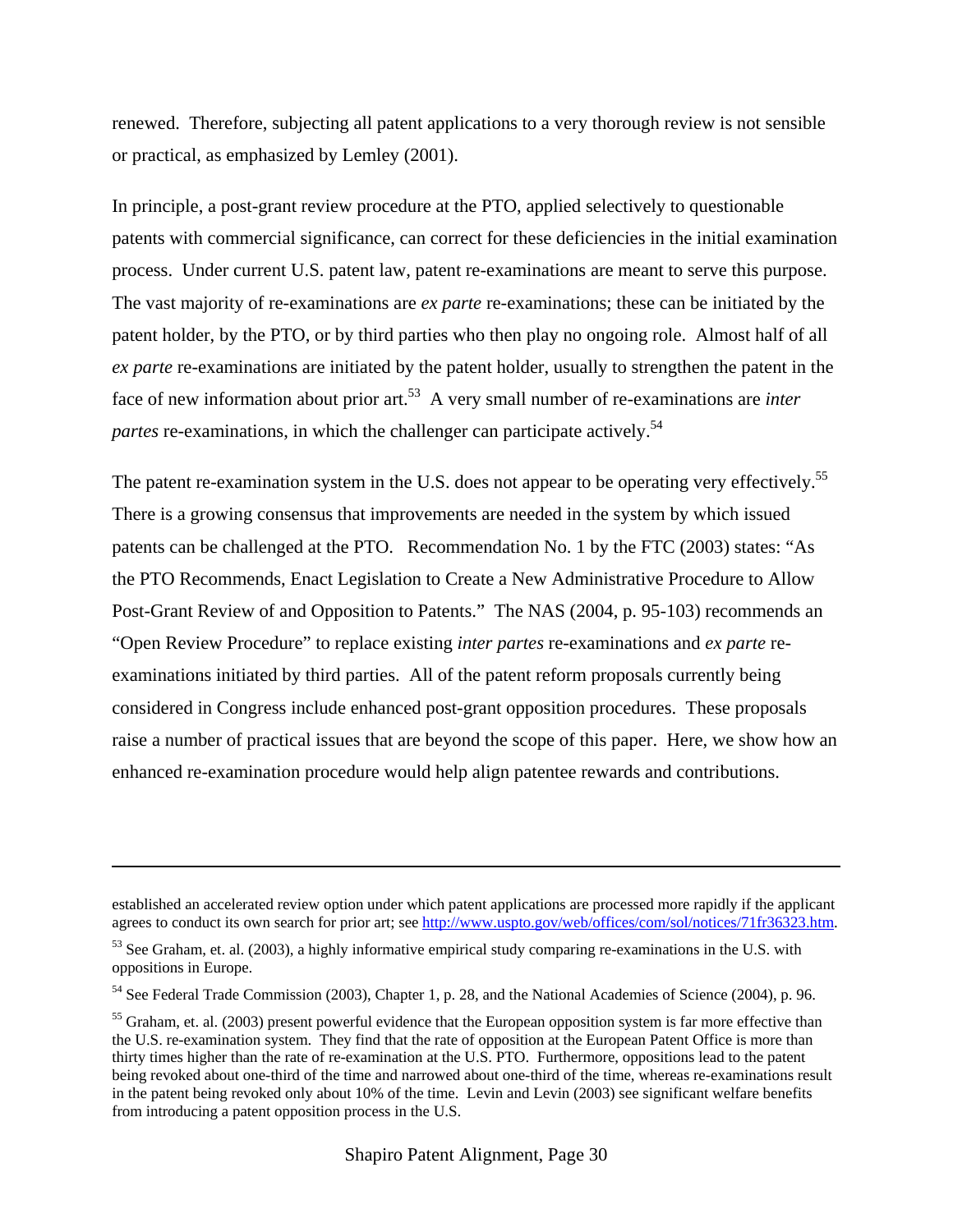### *A. Key Attributes of Patent Re-Examination Procedure*

For our purposes, there are two key attributes of any enhanced re-examination procedure.

First, the procedure should allows third parties with significant relevant information to initiate reexamination at an early date, before the patent is licensed and before users make investments specific to the patented technology. In this respect, re-examination is very different from patent litigation, which takes much longer, and where the patent holder tends to control the timing.<sup>56</sup>

Second, the procedure must elicit significant information about patent validity or scope, causing a meaningful fraction of the patents that are re-examined to be invalidated or narrowed. This is the primary function of the re-examination procedure. However, as emphasized in Farrell and Shapiro (2007), these cannot be the only effects of the re-examination procedure. The laws of probability imply that the patents surviving re-examination must emerge *stronger*: what does not kill a patent makes it stronger. For example, suppose that a patent has strength 30%, i.e., there is a 30% chance that it will be held valid if litigated. If subjected to re-examination, suppose that there is a 50% chance the patent will be found invalid, and a 50% chance the patent will survive the re-examination. The basic laws of probability then imply that the patent will have a strength of 60% if it survives the re-examination.<sup>57</sup> This observation is very important just below: if some patents are weakened or invalidated by re-examination, others must be strengthened.

### *B. Aligning Rewards and Contributions*

1

To understand the economic effects of enhanced re-examinations, we begin by asking how such re-examinations differ from patent litigation, the established procedure for testing patents. Two differences are clear, and we will not dwell on them. First, re-examination is far less expensive than litigation. Second, the strong presumption of validity that applies in patent litigation need not apply in a re-examination. To see how re-examinations affect the alignment between

<sup>56</sup> According to the National Academies of Science (2004), p. 95-96, patent litigation typically does not occur until 7-10 years after the patent is issued, after which it takes 2-3 more years to be resolved. In January 2007, in the *Medimmune v. Genentech* case, the Supreme Court gave technology users much greater ability to control the timing of patent litigation by initiating a declaratory-judgment action to establish that the patent is invalid or not infringed.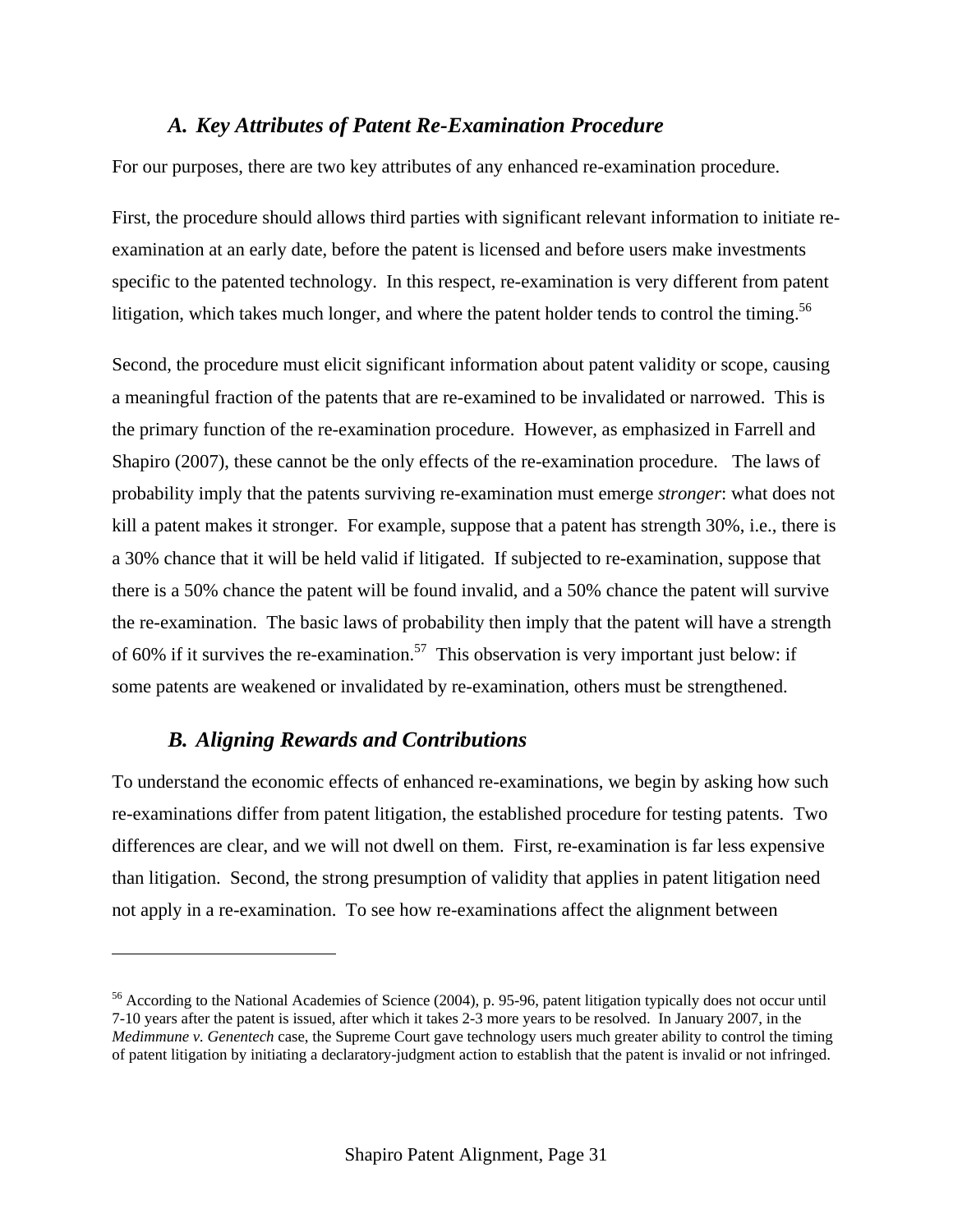patentee rewards and contributions, we focus on the difference in timing: re-examinations can occur shortly after the patent is issued, and at the instigation of parties other than patent holder.

In Section II.B, we showed how excessive rewards to probabilistic patents can result from the public good nature of patent challenges. Farrell and Shapiro (2007) show that an expanded reexamination procedure could substantially reduce these excessive rewards for patents that are licensed to multiple downstream rivals. We explained in Section II.B why any one downstream firm has a limited incentive to challenge the patent once it has been licensed to a number of the firm's rivals: if the patent is upheld, the challenger is at a competitive disadvantage, and if the patent is invalidated, the challenger gains no competitive advantage. This "relativity" logic is very different if a downstream firm can initiate a re-examination *before* the patent has been licensed: whether the patent is upheld or invalidated, the challenger will be on an equal footing with its rivals. While there will remain a public good aspect to patent challenges, each individual downstream firm has a much stronger incentive to challenge a patent before it has been licensed to its rivals. Allowing technology users to initiate re-examinations limits the ability of patent holders to strategically control the timing of licensing and patent litigation.

Since the costs associated with improperly issued patents are also borne by final consumers, there are benefits from allowing entities that represent their interests (but may lack standing to initiate a court challenge of the patent) to initiate a re-examination, at least if they can present significant and credible new evidence to the PTO. There already exist some such entities, and their role might expand if the rules were changed to encourage more patent re-examinations.<sup>58</sup>

An enhanced re-examination procedure would also help align rewards and contributions by reducing the ability of owners of probabilistic patents to engage in patent hold-up. In Section II.C we showed how excessive rewards to probabilistic patents can result from patent hold-up, even if the alleged infringers are fully aware of the patent when they make their product design

 $57$  Let q be the strength of the patent if it survives the re-examination. Since the patent's initial strength is 0.3, we must have  $0.3 = 0.5 * q + 0.5 * 0$ , which gives  $q = 0.6$ . Formally, re-examination corresponds to a mean-preserving spread in the patent strength.

<sup>&</sup>lt;sup>58</sup> For example, the Electronic Frontier Foundation has a "patent-busting project" (www.eff.org/patent) that seeks to overturn some Internet and software-related patents by gathering prior art and requesting PTO re-examination.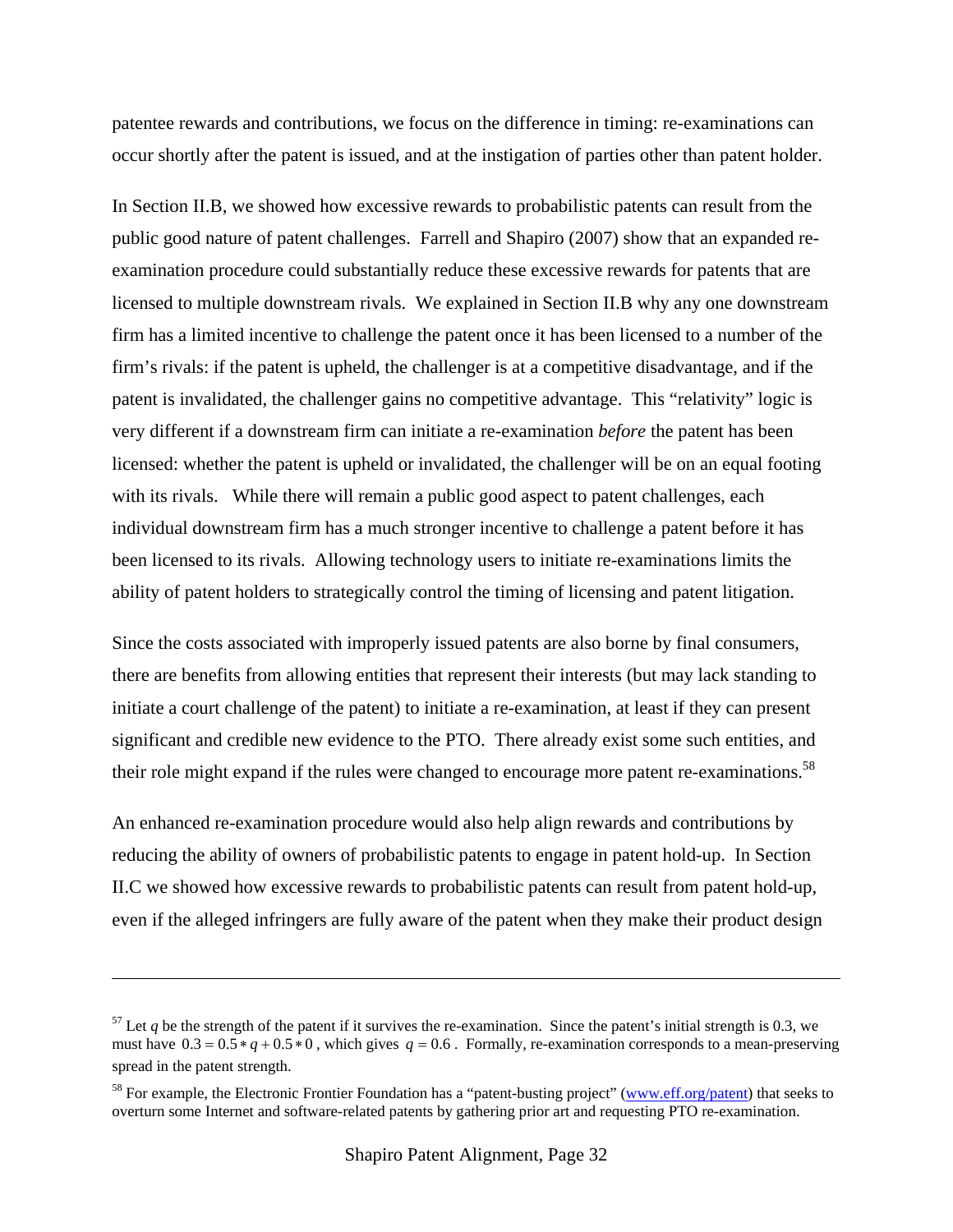decisions. As shown in Shapiro (2006b), a downstream user facing an infringement claim from the owner of a weak patent may have no way to prevent patent hold-up unless it can effectively test the patent's validity (or scope) at an early date, before it makes technology-specific investments. Patent litigation typically does not afford the user this option. If the downstream firm's only recourse to taking a license is to either avoid infringing or to produce an infringing product and then bear the risk of patent litigation, the patent holder will predictably capture some hold-up rents. A strong re-examination procedure would give users a way of testing patent strength at an early date, bringing the patent holder's return closer in line with its contribution.

### **V. Additional Reforms to Align Reward and Contribution**

We now briefly consider three other reforms to the patent system to illustrate the utility of viewing patent system design through the reward/contribution lens.

### *A. Limiting Injunctions in Selected Infringement Cases*

The Supreme Court recently held in *eBay, Inc. v. MercExchange* that district courts have the power to deny permanent injunctions in appropriate patent infringement cases.<sup>59</sup> This ruling was a departure from the approach previously taken by the Federal Circuit, under which permanent injunctions were virtually automatic following a finding of infringement.<sup>60</sup> We showed in Section II.C that the threat of obtaining a permanent injunction can allow owners of probabilistic patents to obtain rewards that exceed their (expected) contributions. Excessive rewards are especially likely in cases where the patent covers a minor feature in a complex product with a large price/cost margin. Limiting the use of injunctions can correct for these excessive rewards. Lemley and Shapiro (2007) offer a procedure to determine whether an injunction should be granted, based on the costs of redesigning the product to avoid infringing and the time lag involved in such redesign. In cases where the patent holder does not compete against the infringing firm, and where the infringing firm developed the technology independently of the patent holder, they propose that injunctions be denied if the redesign costs are large relative to

<sup>59</sup> *eBay, Inc. v. MercExchange,* 126 S.Ct.1837 (2006).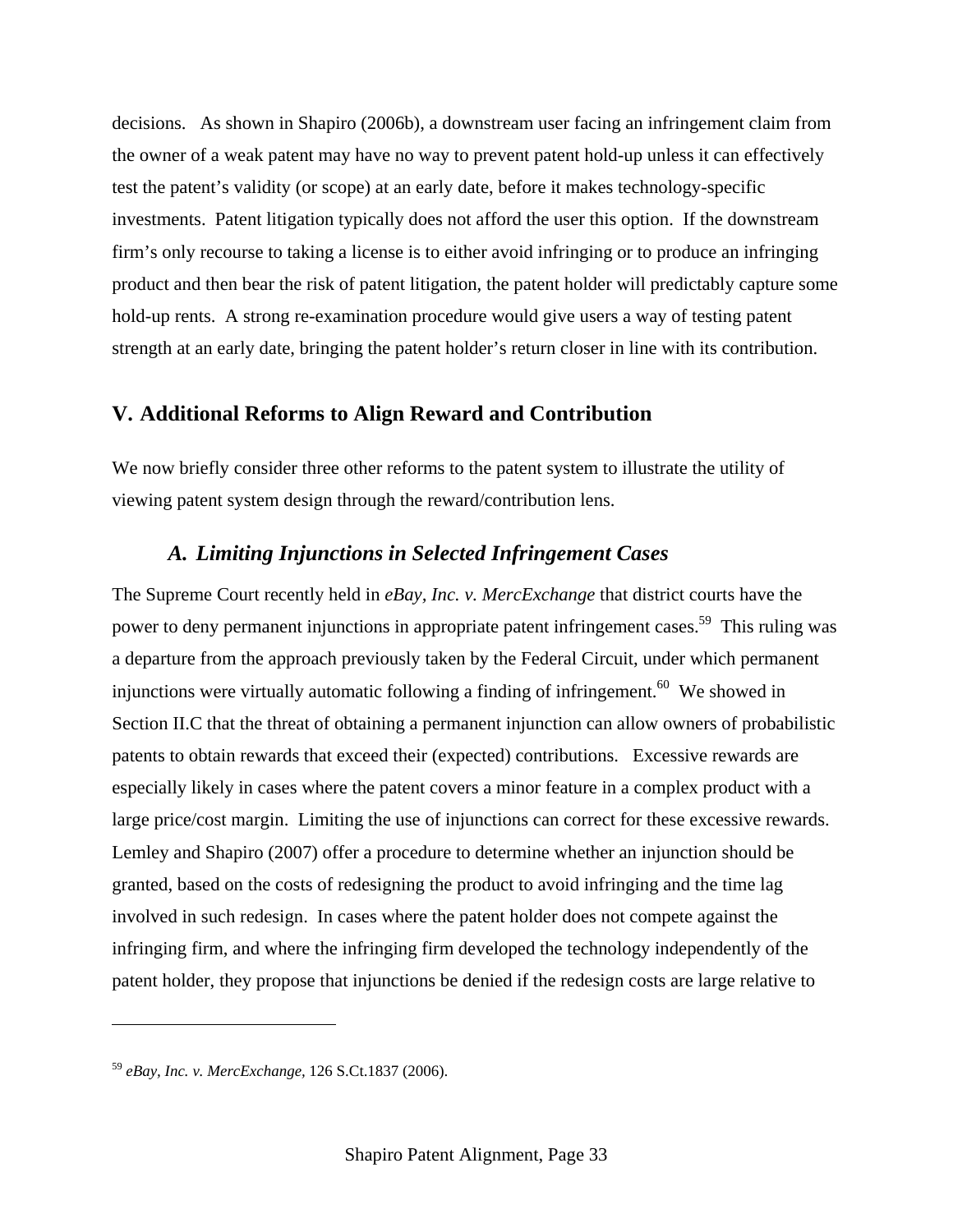the value of the patented technology, and delayed if these costs are modest but involve a significant time lag. Following the logic from Shapiro (2006b), these proposals are designed to prevent patent holders from capturing excessive returns based on hold-up, while protecting the ability of patent holders to earn rewards commensurate with their inventive contributions, regardless of whether they exploit their intellectual property internally or through licensing.

The analysis on complementary innovations in Section II.D also is directly relevant for evaluating the rules regarding injunctions. Even if the injunction threat does not provide a reward to the patent holder that exceeds its contribution, it can disadvantage other innovators whose investments are subject to hold-up, thus reducing efficiency and retarding innovation.

## *B. Reasonable Royalties in Components Cases*

1

In patent infringement cases, courts often must determine the "reasonable royalties" damages that the infringing party must pay to the patent holder. As discussed in detail by Lemley and Shapiro (2007), there is a danger that court-determined reasonable royalty rates will be excessive in cases where the patent covers only a minor feature of a complex and valuable product. They present some evidence from actual damages awards that such errors are being made. The problem is sharply illustrated by the recent case involving MP3 patents and Microsoft's Media Player.<sup>61</sup> In that case, a jury awarded the patent holder Alcatel-Lucent \$1.52 billion in damages; Alcatel-Lucent had argued that damages should be based on 0.5% of the total value of computers sold with Microsoft Windows (which includes the Media Player). While 0.5% might seem like a small percentage royalty, it was applied to a very large base of sales, despite the fact that Windows computers have a literally thousands of components at the level of the patented MP3 software elements. Due to the enormous specific investments made in the MP3 standard, there is considerable scope for patent hold-up and excessive royalties in this type of situation.

<sup>&</sup>lt;sup>60</sup> The *eBay* case is relevant to the broader question of whether "property" rules or "liability" rules are more efficient in patent law. See Calabresi and Melamed (1972), Kaplow and Shavell (1996), and Lemley and Weiser (2006).

<sup>61</sup> See "MP3 Patents in Upheaval After Verdict," by Saul Hansell, *New York Times,* February 23, 2007. This case also illustrates the importance of complementary innovation and royalty stacking, since a large number of separate parties own patents that read on the MP3 standard. See "Patent Fights Are a Legacy of MP3's Tangled Origins," by Douglas Heingartner, *New York Times,* March 5, 2007.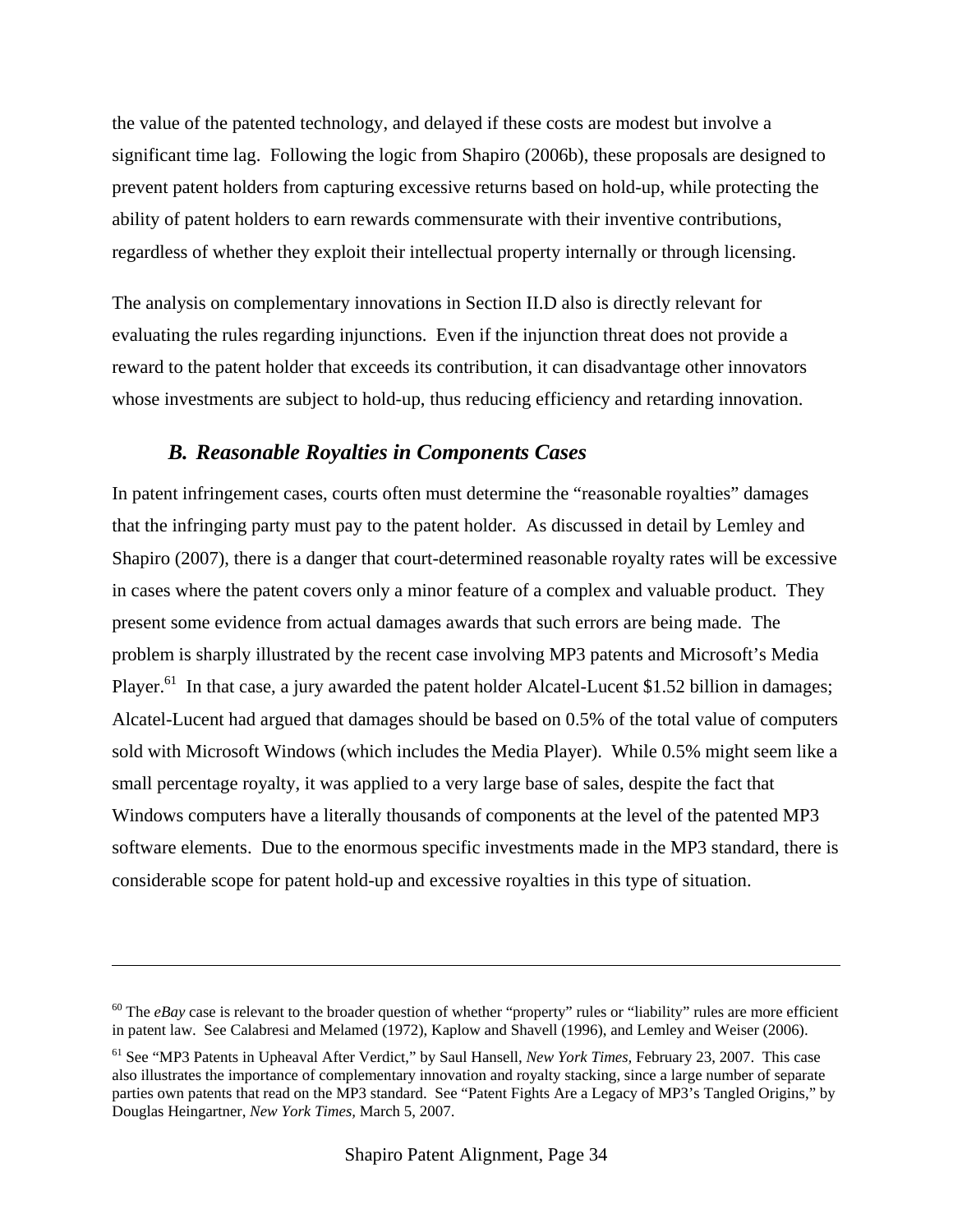In principle, the courts could correct for this problem by making it clear that royalties should be based on the underlying value of the patented feature, in comparison with the best non-infringing *ex ante* alternative, and not based on the entire value of the infringing product. In fact, the Supreme Court made just such a statement over  $150$  years ago.<sup>62</sup> One current patent reform bill includes the following language to address this problem:

"In determining a reasonable royalty consideration shall be given to (A) the economic value that should be attributed to the novel and non-obvious feature or features of the invention, as distinguished from the economic value attributable to other features, improvements added by the infringer, and the business risks the infringer undertook in commercialization; [and other factors]" (Hatch-Leahy, S3818)

Since patent royalties are negotiated in the shadow of litigation, insuring that "reasonable royalty" awards are not excessive would have a ripple effect on the far larger number of cases in which royalties are negotiated to avert or settle litigation.

## *C. The Doctrine of Willful Infringement*

<u>.</u>

A party found to have willfully infringed a patent can be subject to treble damages. While this doctrine may be useful to deter infringing parties from intentionally copying patented inventions, if interpreted too broadly it can provide excessive rewards to patent holders. Lemley and Tangri (2003) criticize the doctrine of willful infringement and propose reforms to it, including evaluating willfulness based on the situation when the alleged infringer first adopted the patented technology, rather than treating subsequent continued use of the patented technology, after the infringer received notice from the patent holder, as willful infringement.<sup>63</sup> They also note that, to the extent that willfulness is based on whether and when the downstream firm actually read the patent, it deters users from reading patents and disrupts the patent disclosure function.

 $62$  The Court explained that it would be "very grave error" to "instruct a jury that as to the measure of damages the same rule is to govern, whether the patent covers an entire machine or an improvement on a machine." Seymore v. McCormick, 57 U.S. 480, 491 (1853). See also Westinghouse Elec. & Mfg. Co. v. Wagner Elec. Mfg. Co., 225 U.S. 604, 615 (1912) ("[The] invention may have been used in combination with valuable patents made, or other patents appropriated by the infringer, and each may have jointly, but unequally, contributed to the profits. In such case, if plaintiff's patent only created a part of the profits, he is only entitled to recover that part of the net gains.").

 $63$  They discuss at length one aspect of the current doctrine, under which a party accused of infringement can avoid a finding of willfulness by obtaining a valid legal opinion that the patent is invalid or not infringed.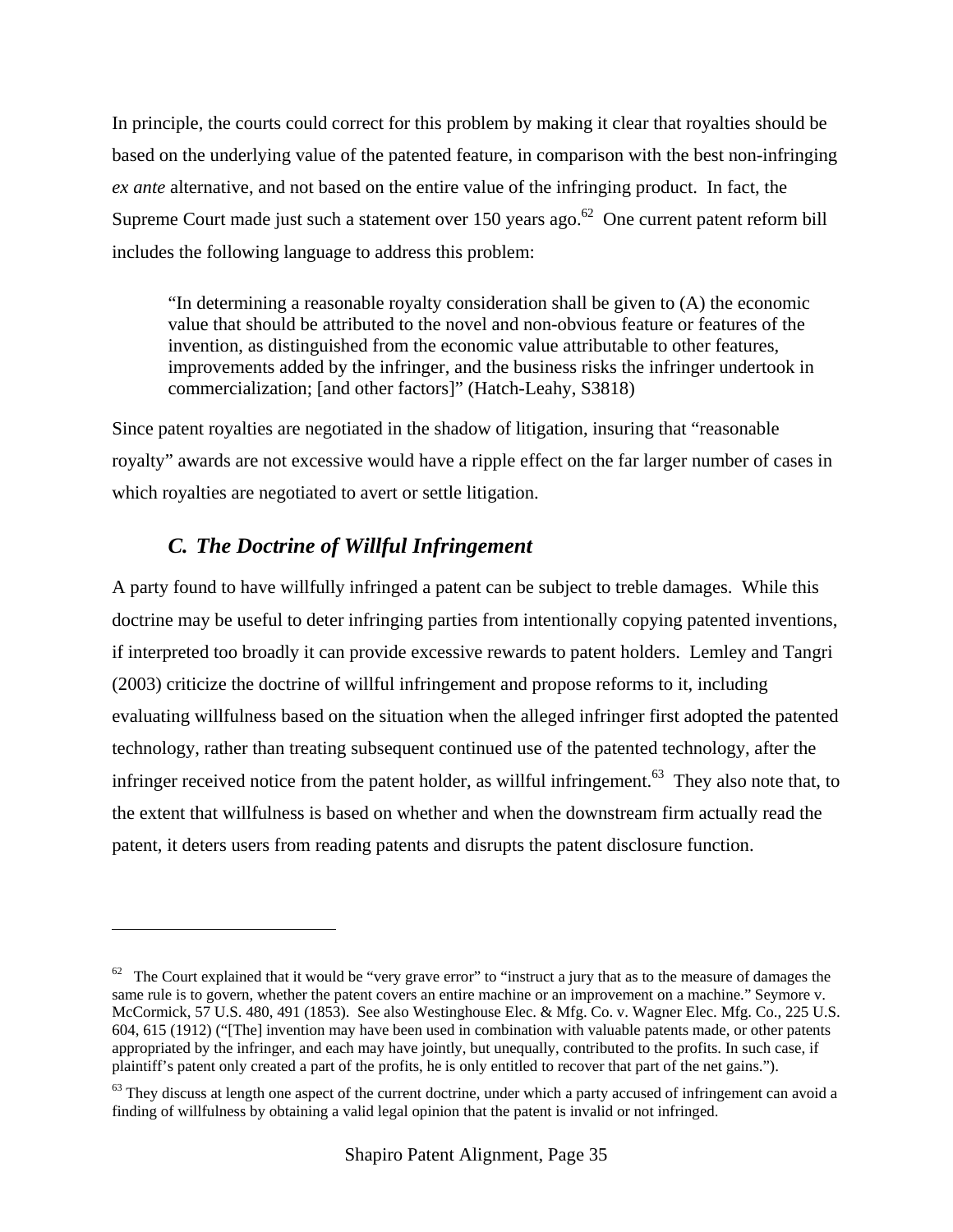Reform of the willfulness doctrine can be informed by the reward/contribution approach. To see how, consider a downstream manufacturer who has already designed its product and is then accused of patent infringement. Even if the manufacturer did not independently invent the patented technology, it may well have a reasonable, good faith belief that the patent is either invalid or not infringed. The manufacturer may well hold these beliefs even after receiving a threat letter from the patent holder. For example, the manufacturer might believe that the patent is valid and infringed with a 60% probability; the patent holder might even hold the same beliefs. Treble damages are likely to undermine rather than promote economic efficiency in this circumstance. Exposing the downstream firm to treble damages if it continues infringing will tend to exacerbate the patent hold-up problem inherent in this fact pattern. One current patent reform bill includes the following language to reform the doctrine of willful infringement:

"A court shall not find that an infringer has willfully infringed a patent … for any period of time during which the infringer had an informed good faith belief that the patent was invalid or unenforceable, or would not be infringed by the conduct later shown to constitute infringement of the patent." (Hatch-Leahy, S3818)

As with "reasonable royalties," reforming the willfulness doctrine would have a ripple effect on the far larger number of cases in which licenses are signed to avert or settle patent litigation.

#### **VI. Conclusions**

The complexity of the issues involved in reforming the patent system can make patent reform appear to be an intractable problem. On one side are those who stress the enormous social benefits flowing from innovation and the attendant risk that reducing the rewards to patent holders will unwisely discourage socially beneficial innovation. This side stresses innovation spillovers and the importance of well-defined property rights for commercialization. On the other side are those who see a broken system that often rewards patent holders who have invented little, if anything, at the expense of others who are themselves making the investments necessary for innovation. This side stresses defects in the system by which patents are grants and the leverage afforded to patent holders, especially in the information technology industry.

This paper argues that considerable clarity regarding patent reform can be achieved by viewing proposed reforms through the reward/contribution lens: reforms that better align rewards and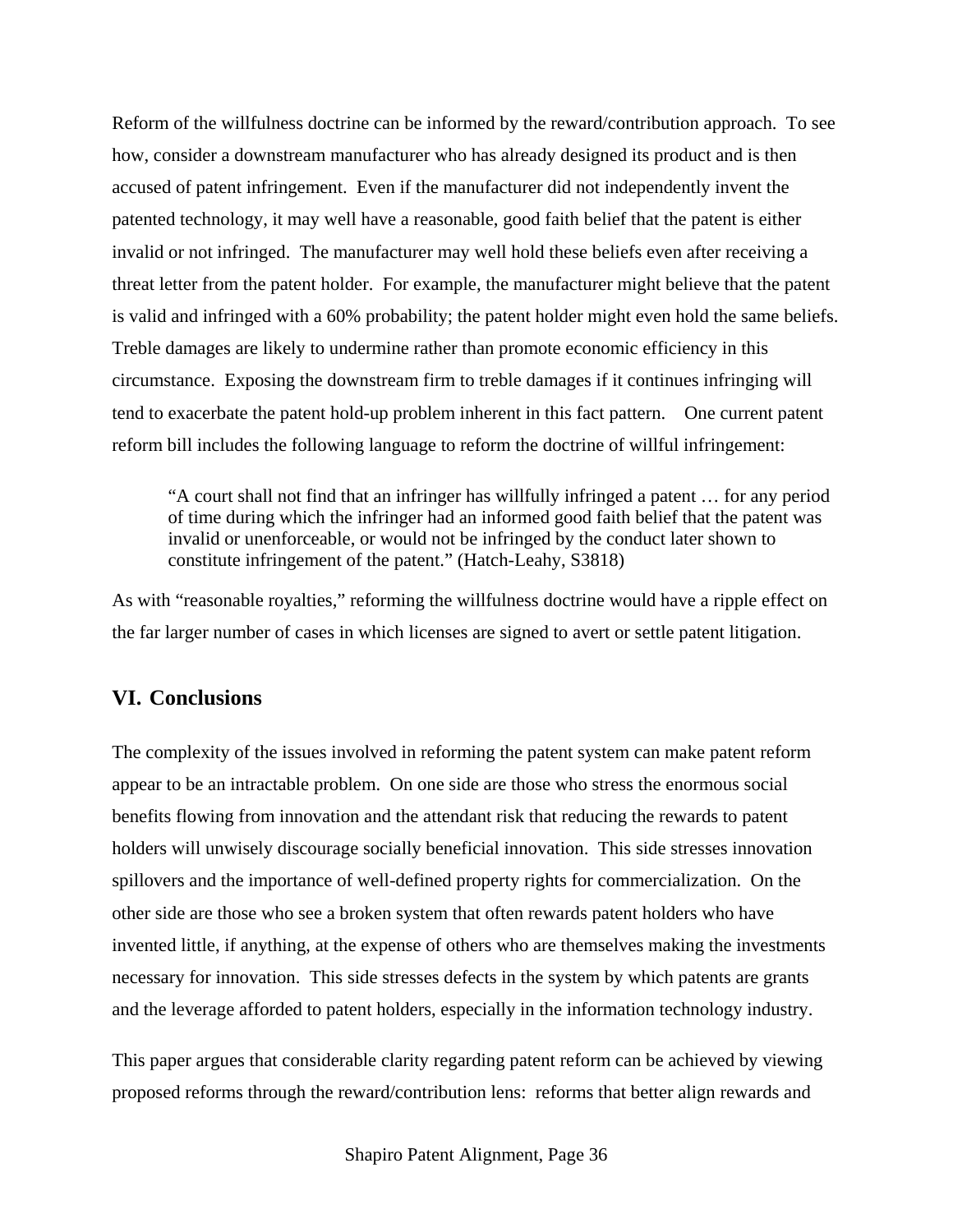contributions, and especially those that prevent patent holders from earning rewards in excess of their social contributions, raise economic efficiency and promote innovation, regardless of the (unobservable) elasticity of supply of innovations. Introducing an independent invention defense in patent infringement cases would predictably reduce excessive rewards. An independent invention defense could encourage greater diversity in innovation, which could generate considerable benefits. Strengthening the procedures by which patents are re-examined after they are issued would also help align rewards and incentives, especially for questionable patents and patents licensed to multiple competing firms. Several other proposed reforms relating to patent infringement litigation also look promising using the reward/contribution framework: limiting the use of injunctions, clarifying the way in which damages based on "reasonable royalties" are defined, and narrowing the doctrine of willful infringement. Recent empirical work suggests that all of these reforms would affect important, real-world situations that frequently arise. The economic reasoning supplied here suggests that these reforms would enhance economic efficiency and promote innovation.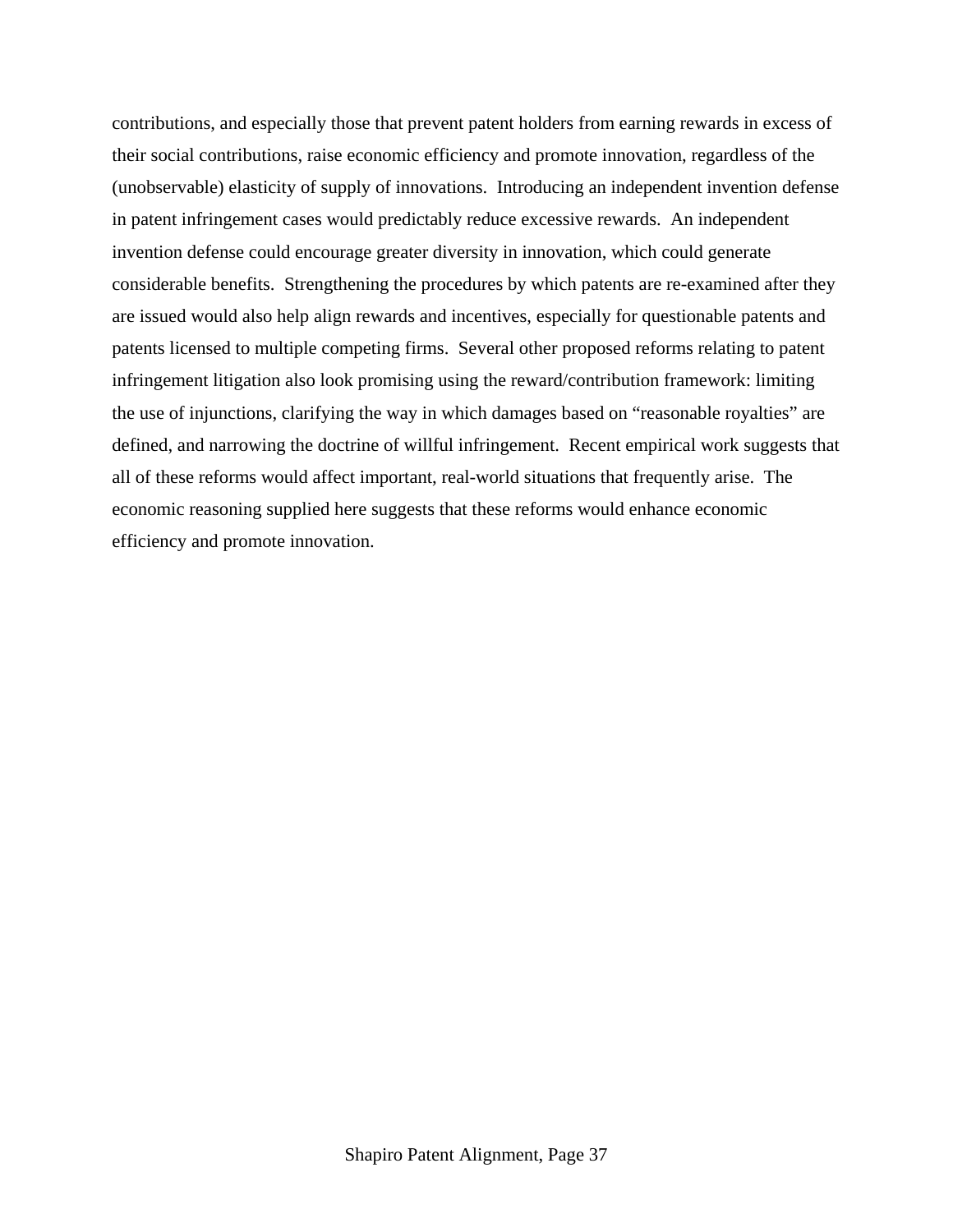## **References**

- Anton, James and Dennis Yao, (2004), "Little Patents and Big Secrets: Managing Intellectual Property," *Rand Journal of Economics*, 35:1-22.
- Anton, James, Hillary Greene, and Dennis Yao, (2006), "Policy Implications of Weak Patent Rights," *Innovation Policy and the Economy,* Adam Jaffe, Josh Lerner, and Scott Stern, eds., 6: 1-26.
- Armond, Michelle, (2003), "Introducing the Defense of Independent Invention to Motions for Preliminary Injunctions in Patent Infringement Lawsuits," *California Law Review,*  91:117-162.
- Ayres, Ian and Paul Klemperer, (1999), "Limiting Patentees' Market Power Without Reducing Innovation Incentives: The Perverse Benefits of Uncertainty and Non-Injunctive Remedies," *Michigan Law Review,* 97:985-1033.
- Bessen, James and Eric Maskin, (2006), "Sequential Innovation, Patents, and Imitation," available at http://www.sss.ias.edu/publications/papers/econpaper25.pdf.
- Calabresi, Guido and A. Douglas Melamed, (1972), "Property Rules, Liability Rules, and Inalienability: One View of the Cathedral," *Harvard Law Review,* 85: 1089-1128.
- Cohen, Linda and Jun Ishii, (2005), "Competition, Innovation and Racing for Priority at the U.S. Patent and Trademark Office," AEI-Brookings Joint Center for Regulatory Studies, available at http://ssrn.com/abstract=826504.
- Dasgupta, Partha and Joseph Stiglitz, (1980), "Uncertainty, Industrial Structure, and the Speed of R&D," *Bell Journal of Economics,* 11:1-28.
- Denicolò, Vincenzo and Luigi Franzoni, (2004), "Patents, Secrets, and the First-Inventor Defense," *Journal of Economics Management and Strategy,* 13: 517-538.
- Farrell, Joseph, and Robert Merges, (2004), "Incentive to Challenge and Defend Patents: Why Litigation Won't Reliably Fix Patent Office Errors and Why Administrative Patent Review Might Help," *Berkeley Technology Law Journal,* 19: 943-970.
- Farrell, Joseph, John Hayes, Carl Shapiro, and Theresa Sullivan, (2007), "Standard Setting, Patents and Hold-Up*,*" in *Antitrust Law Journal,* forthcoming, available at http://faculty.haas.berkeley.edu/shapiro/standards2007.
- Farrell, Joseph and Carl Shapiro, (2007), "How Strong Are Weak Patents?", Competition Policy Center, U.C. Berkeley, http://faculty.haas.berkeley.edu/shapiro/weak.pdf.
- Federal Trade Commission, (2003), *To Promote Innovation: The Proper Balance Between Competition and Patent Law and Policy*, October.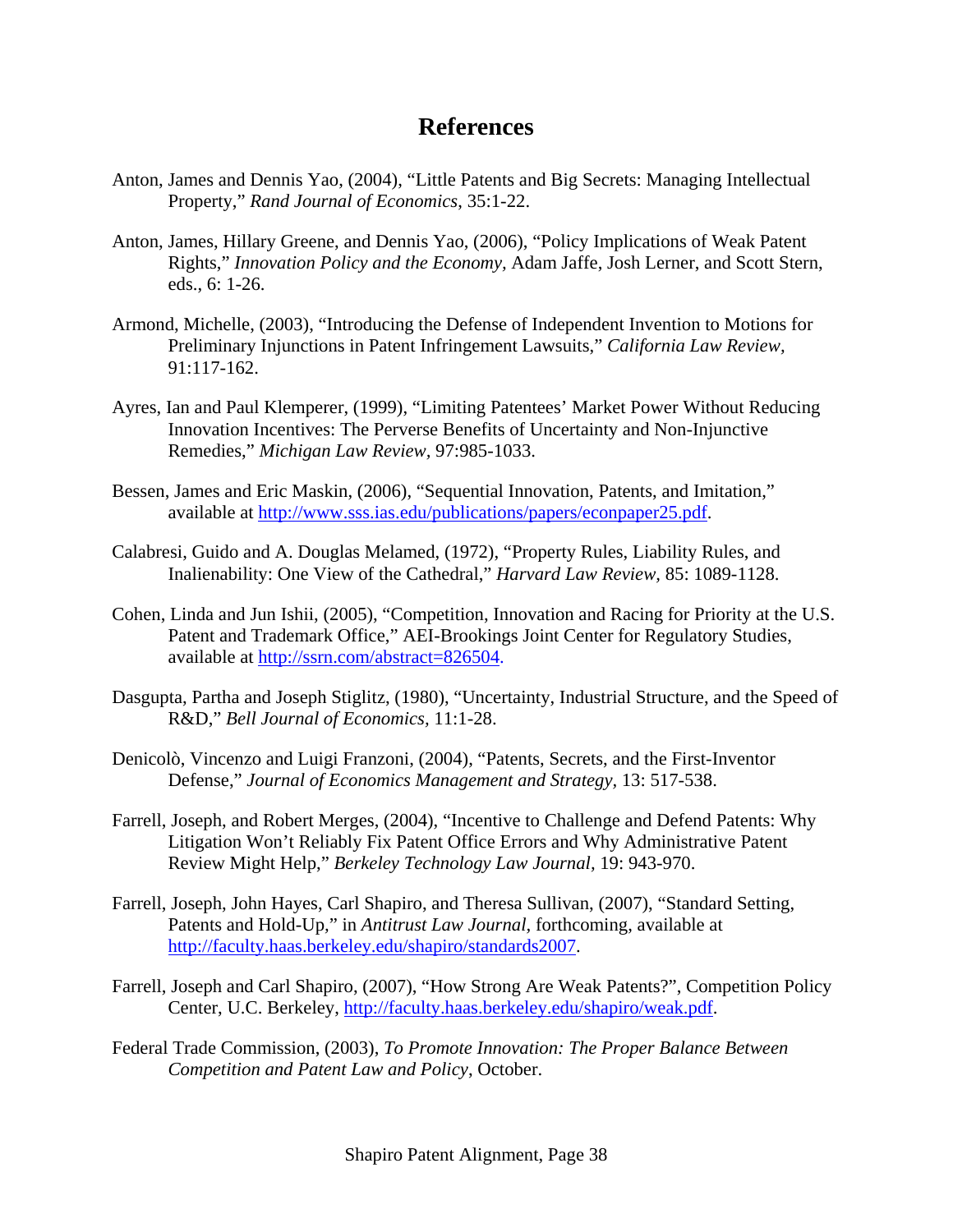- Gallini, Nancy, (1992), "Patent Policy and Costly Imitation," *Rand Journal of Economics,* 23:52- 63.
- Gallini, Nancy and Suzanne Scotchmer, (2002), "Intellectual Property: When Is It the Best Incentive System?" in *Innovation Policy and the Economy,* Adam Jaffe, Josh Lerner, and Scott Stern, eds. 2:51-77.
- Gilbert, Richard and Michael Katz (2007), "Efficient Division of Profits for Complex Innovations," University of California at Berkeley.
- Gilbert, Richard and Carl Shapiro, (1990), "Optimal Patent Length and Breadth," *Rand Journal of Economics,* 21:106-112.
- Graham, Stuart, Bronwyn Hall, Dietmar Harhoff, and David Mowery, (2003), "Patent Quality Control: A Comparison of U.S. Patent Re-Examinations and European Patent Oppositions," in *Patents in the Knowledge-Based Economy,* Wesley Cohen and Stephen Merrill, eds., National Research Council of the National Academies of Science.
- Graham, Stuart and David Mowery, (2004), "Submarines in Software: Continuations in U.S. Software Patenting in the 1980s and 1990s," *Economics of Innovation and New Technology*, 13: 443-456.
- Griliches, Zvi, (1979), "Issues in Assessing the Contribution of R&D to Productivity Growth," *Bell Journal of Economics,* 10:92-116.
- Hall, Bronwyn, (1996), "The Private and Social Returns to Research and Development: What Have We Learned?" in B. Smith and C. Barfield, eds., *Technology, R&D and the Economy,* Brookings Institution and American Enterprise Institute.
- Harriel, Kyla, (1996), "Prior User Rights in a First-to-Invent Patent System: Why Not?" *IDEA: The Journal of Law and Technology,* 543-550.
- Hegde, Deepak, David Mowery and Stuart Graham, (2007), "Pioneers, Submariners, or Thickets: Which Firms Use Continuations in Patenting and Why?" University of California at Berkeley.
- Henry, Emeric, (2007), "Runner-Up Patents: Is Monopoly Inevitable?" London Business School, April, available at http://papers.ssrn.com/sol3/papers.cfm?abstract\_id=922316.
- Hopenhayn, Hugo, Gerard Llobet, and Mathew Mitchell, (2006), "Rewarding Sequential Innovators: Prizes, Patents, and Buyouts," *Journal of Political Economy,* 114:1041-1068.
- Jaffe, Adam and Josh Lerner, (2004), *Innovation and Its Discontents: How Our Broken Patent System is Endangering Innovation and Progress, and What to Do About It*, Princeton University Press, Princeton, New Jersey.
- Kaplow, Louis and Steven Shavell, (1996), "Property Rules vs. Liability Rules: An Economic Analysis," *Harvard Law Review,* 109:713-790.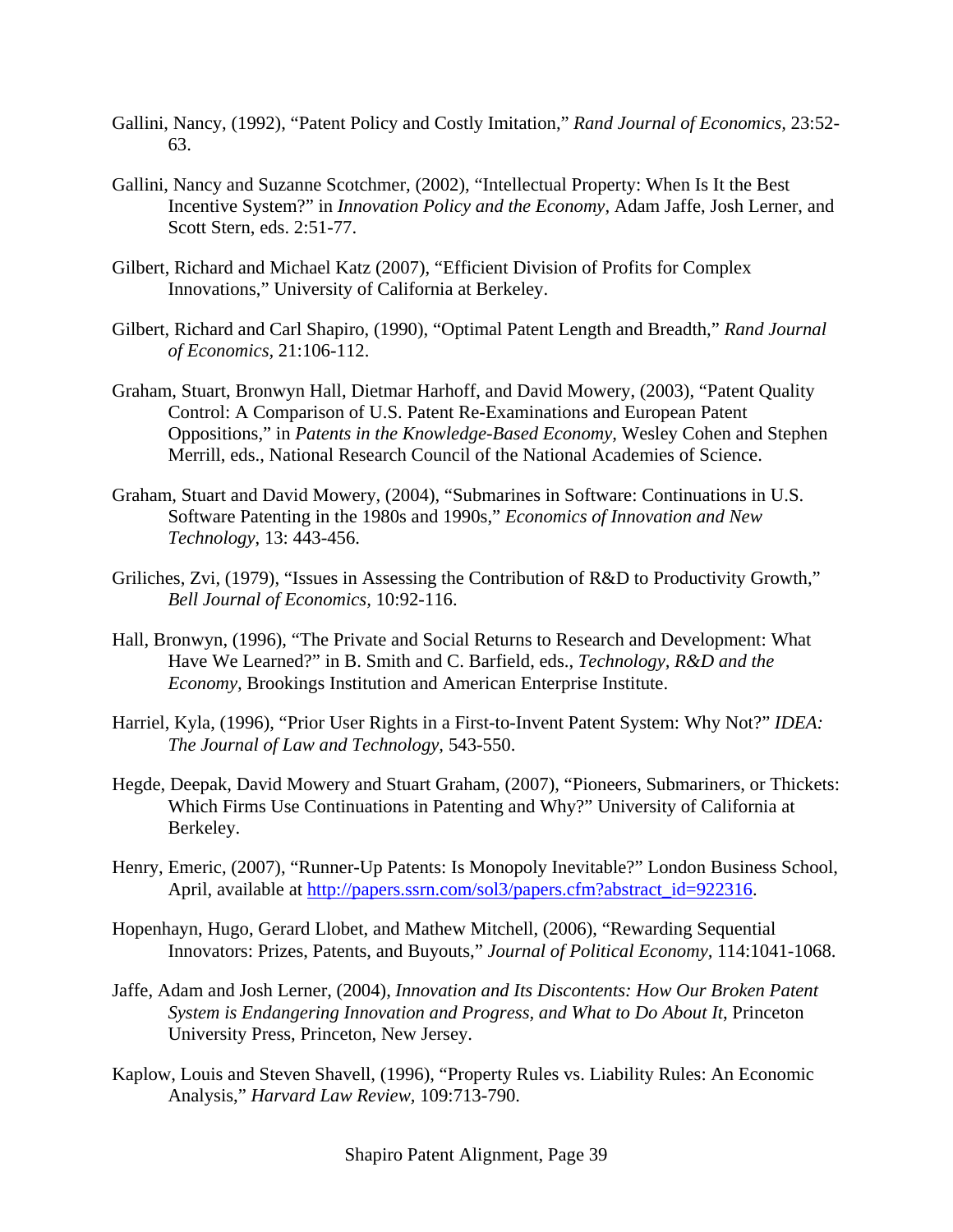- Kitch, Edmund, (1977), "The Nature and Function of the Patent System," *Journal of Law and Economics,* 20:265-290.
- Klemperer, Paul, (1990), "How Broad Should the Scope of Patent Protection Be?" *Rand Journal of Economics,* 21:113-130.
- La Manna, Manfredi, Ross MacLeod, and David de Meza, (1989), "The Case for Permissive Patents," *European Economic Review,* 33:1427-1445.
- Lamb, David and Susan Easton, *Multiple Discovery: The Pattern of Scientific Progress*.
- Leibowitz, John, (2002), "Inventing a Nonexclusive Patent System," *Yale Law Journal,* 2002: 2251-2287.
- Lemley, Mark, (2001), "Rational Ignorance at the Patent Office," *Northwestern University Law Review* 95: 1497-1532.
- Lemley, Mark, (2006), "Should Patent Infringement Require Proof of Copying?" Stanford Law School, available at http://papers.ssrn.com/sol3/papers.cfm?abstract\_id=954988.
- Lemley, Mark and Kimberly Moore, (2004), "Ending Abuse of Patent Continuations," *Boston University Law Review*, 84: 63-123.
- Lemley, Mark and Carl Shapiro, (2005), "Probabilistic Patents," *Journal of Economic Perspectives,* 19: 75-98.
- Lemley, Mark and Carl Shapiro, (2007), "Patent Hold-Up and Royalty Stacking," *Texas Law Review,* forthcoming, available at http://faculty.haas.berkeley.edu/shapiro/stacking.pdf.
- Lemley, Mark and Ragesh Tangri, (2003), "Ending Patent Law's Willfulness Game," *Berkeley Technology Law Journal,* 18:1085.
- Lemley, Mark and Philip Weiser, (2006), "Should Property or Liability Rules Govern Information," available at http://papers.ssrn.com/sol3/papers.cfm?abstract\_id=977778.
- Levin, Jonathan and Richard Levin, (2003), "Benefits and Costs of an Opposition Process," in *Patents in the Knowledge-Based Economy,* Wesley Cohen and Stephen Merrill, eds., National Research Council of the National Academies of Science.
- Mansfield, Edwin, John Rapoport, Anthony Romeo, Samuel Wagner, and George Beardsley, (1977), "Social and Private Rates of Return from Industrial Innovations," *Quarterly Journal of Economics,* 91:221-241.
- Maurer, Stephen and Suzanne Scotchmer, (2002), "The Independent Invention Defense in Intellectual Property," *Economica,* 69, 535-547.
- Merton, Robert, (1957), "Priorities in Scientific Discovery: A Chapter in the Sociology of Science," *American Sociological Review,* 22:635-659.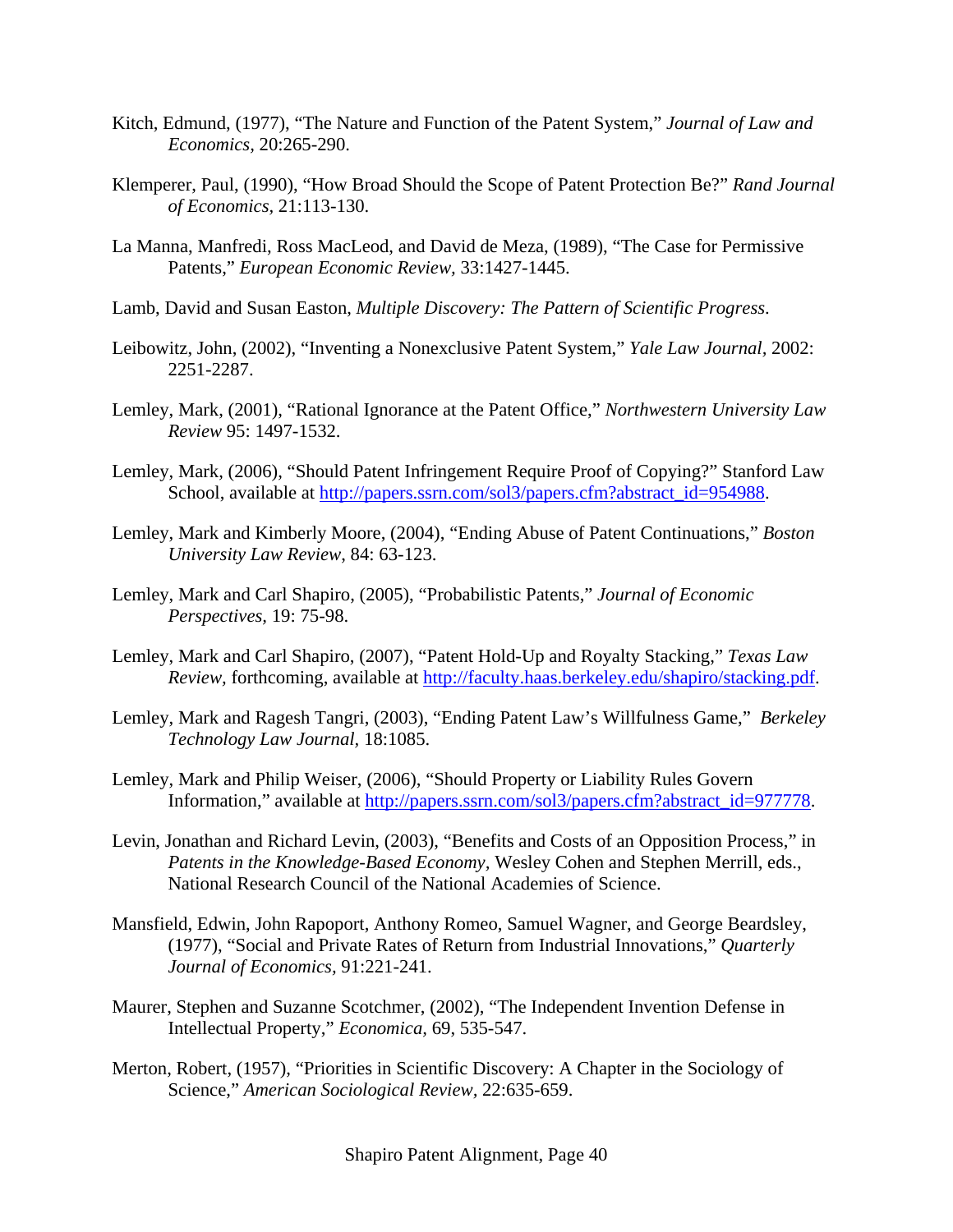- Miller, Joseph Scott, (2004), "Building a Better Bounty: Litigation-Stage Rewards for Defeating Patents," *Berkeley Technology Law Journal,* 19: 667-739.
- National Academies of Science, (2004), *A Patent System for the 21st Century,* The National Academies Press, Washington, DC.
- Scotchmer, Suzanne, (2004), *Innovation and Incentives,* MIT Press, Cambridge, MA.
- Shapiro, Carl, (2006a), "Prior User Rights," *American Economic Review Papers & Proceedings*.
- Shapiro, Carl, (2006b), "Injunctions, Hold-Up, and Patent Royalties," available at http://faculty.haas.berkeley.edu/shapiro/royalties.pdf.
- Tandon, Pankaj, (1982), "Optimal Patents with Compulsory Licensing," *Journal of Political Economy,* 90:470-486.
- Tandon, Pankaj, (1983), "Rivalry and the Excessive Allocation of Resources to Research," *Bell Journal of Economics,* 14:152-165.
- U.S. Patent and Trademark Office, (2006), *Performance and Accountability Report*, available at http://www.uspto.gov/web/offices/com/annual/2006/index.html.
- Vermont, Samson, (2006), "Independent Invention as a Defense to Patent Infringement," *Michigan Law Review*, 105:475-504.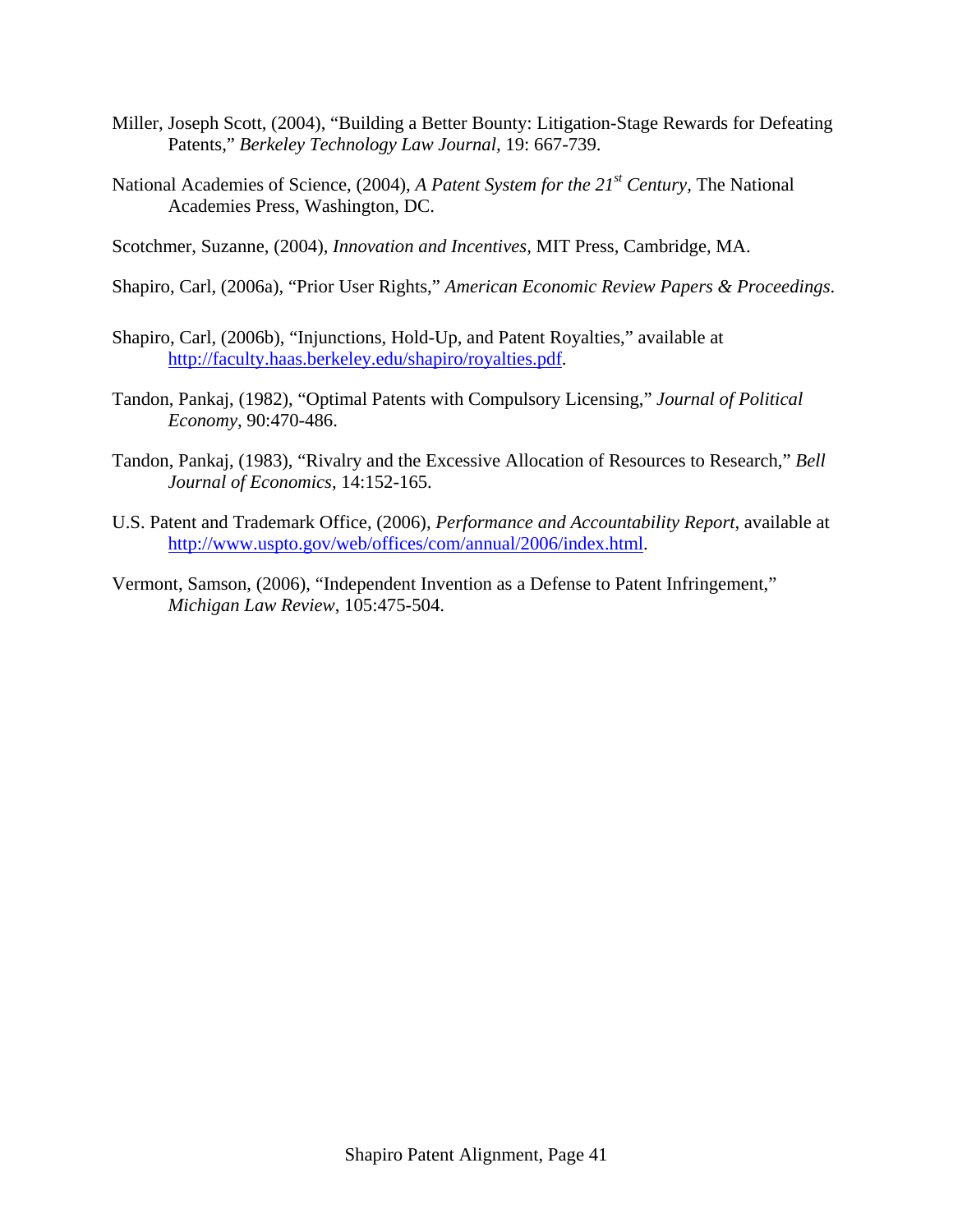# **Appendix**

### **Two Simple Models in which Full Appropriation is Optimal**

Suppose that a single firm chooses its R&D budget aimed at a specific, well-defined invention. This is the only firm capable of pursing this invention. The greater is the firm's investment, the higher is the probability of achieving the invention. Formally, the firm can achieve a probability of success *p* by spending an amount  $C(p)$ , with  $C'(p) > 0$  and  $C''(p) > 0$  for all  $0 < p < 1$ .

As an illustration, consider the situation in which the firm can decide how many separate projects to pursue towards the invention. If each project has a probability *q* of succeeding, and if all of the projects are statistically independent, then the probability of succeeding if *N* projects are pursued is  $p = 1 - (1 - q)^N$  so  $N = \log(1 - p) / \log(1 - q)$ . If each project costs *k* to pursue, the cost function is given by  $C(p) = kN = k \log(1 - p) / \log(1 - q)$ .

Let the social contribution of the invention be *V.* The expected social net benefits are given by  $pV - C(p)$ . The social optimum is achieved by picking a success probability  $p^*$  which maximizes this expression;  $p^*$  is characterized by  $C'(p^*)=V$ .

Suppose that the firm captures profits  $\pi$  if it achieves the invention. If the firm maximizes its expected profits, it will choose *p* to maximize  $p\pi - C(p)$ , so it will choose the "monopoly" probability  $p_M$  which satisfies  $C(p_M) = \pi$ . Clearly, the firm will spend the socially optimal amount pursuing this invention if and only if  $\pi = V$ , i.e., with full appropriation. If  $\pi < V$ , the invention causes positive externalities, i.e., spillovers, and  $p_M < p^*$ ; conversely, if  $\pi > V$ , the invention causes negative externalities and  $p_M > p^*$ . This simple model therefore suggests that it is desirable to reward the firm with the full social contribution associated with the invention. This idea is rooted in the core economic concept of externalities.

A very similar result can be obtained in another simple model which focuses on the timing rather than the probability of invention. Suppose that the firm can achieve the invention at time *T* with an expenditure of  $E(T)$ , where  $E(T)$  and all costs and benefits in this model are measured in present discounted value as of time zero. Suppose that the social contribution of the invention is *V*(*T*) if it is achieved at time *T*. The social net benefits are  $V(T) - E(T)$ , which we assume are concave in *T*. The optimal date of invention  $T^*$  is characterized by  $V'(T^*) = E'(T^*)$ .

Now suppose that a single firm is choosing how much to spend to achieve this invention, and the firm's profit if it achieves the invention at date *T* is  $\pi(T) = \alpha V(T)$ . This firm will pick *T* to maximize  $\pi(T) - E(T)$ , leading to invention date  $T_M$  defined by  $\alpha V'(T_M) = E'(T_M)$ . With full appropriability,  $\alpha = 1$ , the firm's choice is socially optimal,  $T_M = T^*$  With partial appropriability,  $\alpha$  < 1 the firm's spends less than the social optimum on the invention, and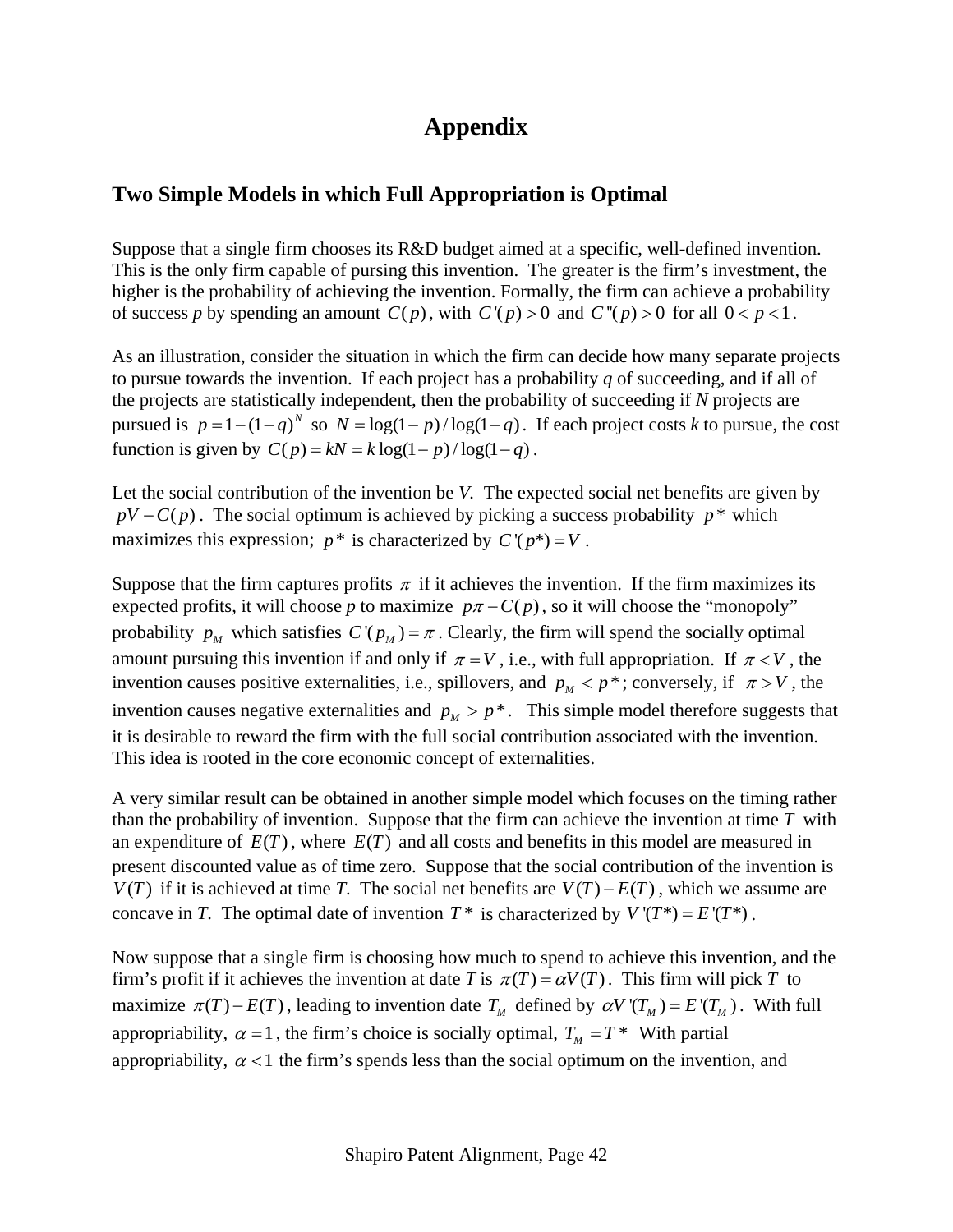discovery delayed:  $T_M < T^*$ . Likewise, with more than 100% appropriability,  $\alpha > 1$ , the firm spends more than the social optimum on the invention,  $T_M > T^*$ .

### **Social Contribution Associated with a Probabilistic Patent**

Consider a technology that lowers the cost of producing a given product from  $c$  to  $c - v$ . Let the demand for this product be given by  $D(p)$ , where p is the downstream price. The consumer

surplus function corresponding to the demand function  $D(p)$  is  $S(p) \equiv |D(q) dq$ *p* ∞  $\equiv \int D(q)dq$ . For

simplicity, assume that the downstream industry is perfectly competitive, so price equals cost.

If the patented technology is not available, the downstream price is  $p = c$ , output is  $D(c)$ , and total welfare is given by  $S(c)$ . By similar reasoning, if the patented technology is freely available,  $p = c - v$ , output is  $D(c - v)$ , and total welfare is given by  $S(c - v)$ .

If the patent holder licenses its patent to the downstream industry at a per-unit royalty of  $r \leq v$ , the downstream price will be  $p = c - v + r$  and output will be  $D(c - v + r)$ . The total welfare in this case is the sum of consumer surplus  $S(c - v + r)$ , and the patent holder's royalty revenues,  $rD(c-v+r)$ , so total welfare is given by  $W(r) \equiv S(c-v+r) + rD(c-v+r)$ .

Let the patent strength be  $\theta$  where  $0 < \theta < 1$ . If the patent is licensed at a per-unit royalty rate  $r$ , then the patent holder's contribution is equal to the difference between  $W(r)$  and the expected welfare that would have resulted in the absence of the patent holder, which is equal to  $\theta S(c) + (1 - \theta)S(c - v)$ . Why? With probability  $\theta$ , the patent holder truly invented the patented technology, so without the patent holder price would be  $p = c$  and welfare would be  $S(c)$ . Likewise, with probability  $1-\theta$ , the patented technology was anticipated in the prior art (or obvious), so without the patent holder price would be  $p = c - v$  and welfare would be  $S(c - v)$ .

Therefore, the contribution of the patent holder equals  $W(r) - [\theta S(c) + (1 - \theta)S(c - v)]$ , which is  $S(c-v+r)+rD(c-v+r)-[\theta S(c)+(1-\theta)S(c-v)]$ . Since the profits of the patent holder are  $rD(c-v+r)$ , the gap between contribution and profits is  $S(c-v+r) - [\theta S(c) + (1-\theta)S(c-v)].$ 

Following Farrell and Shapiro (2007), Theorem 3, we now show that if  $r > \theta v$ , this gap is negative, so the patent holder's profits exceed its contribution. This requires showing that consumers are worse off paying the price  $c - v + r$  for sure rather than paying the price c with probability  $\theta$  and the price  $c - v$  with probability  $1 - \theta$ . The expected price in the absence of the patent holder is  $\theta c + (1 - \theta)(c - v)$ , which equals  $(c - v) + \theta v$ . The price with the patent holder is  $(c-v) + r$ . If  $r > \theta v$ , then the patent holder's presence causes the expected price to rise. Furthermore, the patent holder's presence eliminates price risk: rather than face a gamble between a price of *c* and a price of  $c - v$ , with probabilities  $\theta$  and  $1-\theta$  respectively, consumers pay the price  $c - v + r$  for sure. Standard consumer theory tells us that consumers are risk loving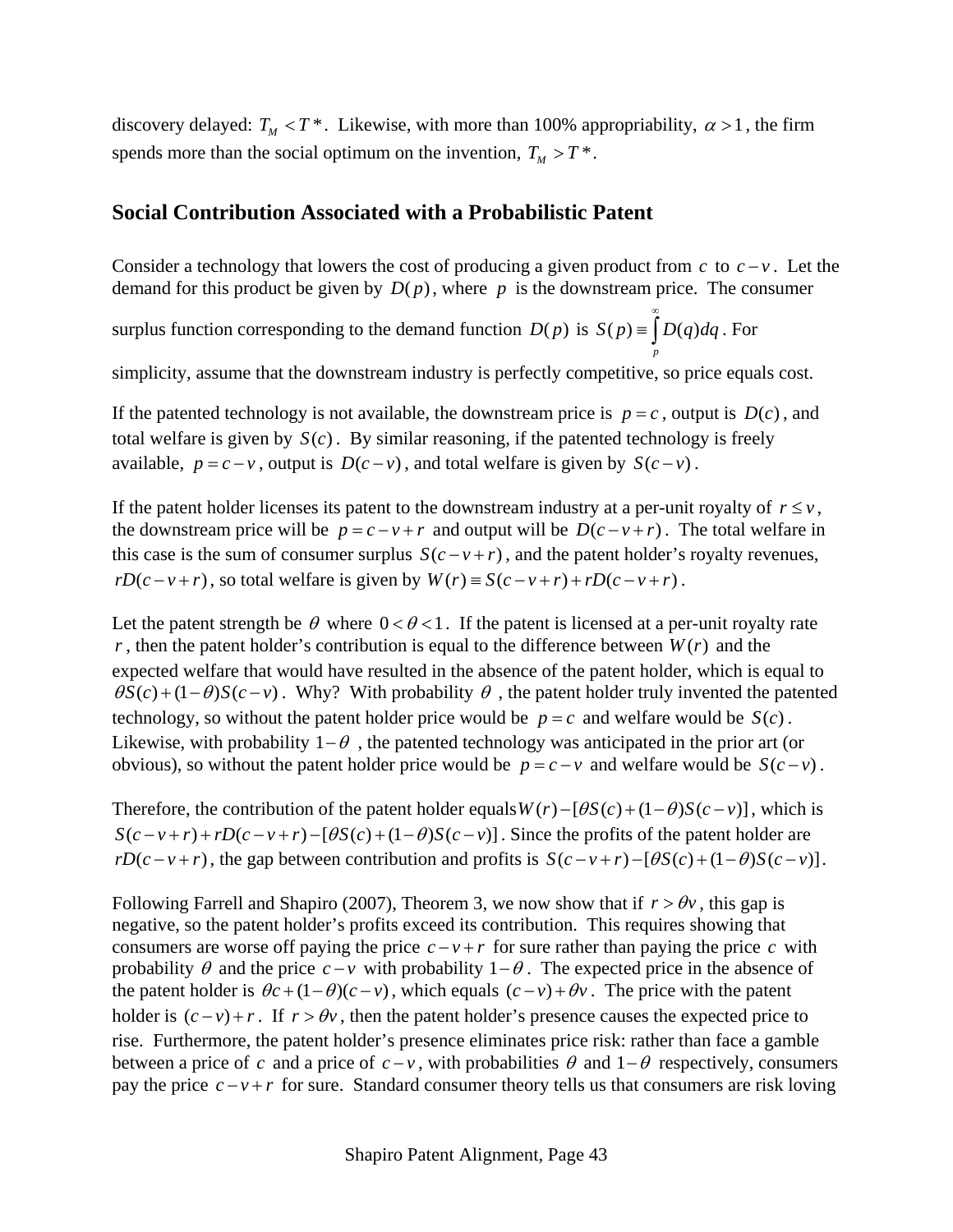in price:  $S'(p) = -D(p)$  and  $S''(p) = -D'(p) > 0$ , so the elimination of price risk makes consumers worse off. Therefore, the presence of the patent holder makes consumers worse off: the patent holder raises the expected price and reduces (attractive) price risk.

We can quantify the negative effect of the patent holder on consumers. For small or moderate values of *v*,  $S(c - v + r) \approx S(c) - (v - r)S'(c)$  and  $S(c - v) \approx S(c) - vS'(c)$ , so the gap between contribution and profits is (approximately)  $S'(c)[r - \theta v]$ . Since  $S'(c) = -D(c)$ , this is equal to  $-D(c)[r - \theta v]$ . Therefore, the gap between profits and contribution is (approximately) given by  $D(c)[r - \theta v]$ . For small values of *v*, the patent holder's excess payoff is equal to the product of two terms: (1) the difference between the per-unit royalty and the expected per-unit costs savings attributable to the patent holder, and (2) the number of units sold.

The gap between profits and contribution can usefully be expressed in terms of downstream industry revenues, which equal  $(c - v + r)D(c - v + r)$ . Again for small values of *v*, these are approximately equal to  $cD(c)$ . The ratio of the profit/contribution gap to industry revenues is thus (approximately) given by  $\frac{D(c)[r - \theta v]}{D(r)}$  $\left( c\right)$  $D(c)[r - \theta v]$  $cD(c)$  $\frac{-\theta v}{\theta}$  or  $\frac{r-\theta v}{\theta}$ *c*  $-\theta v$ . Since  $p = c - v + r \approx c$ , this ratio is roughly equal to  $\frac{r - \theta v}{\ }$ *p*  $-\theta v$ . If the downstream price is \$100, the patent strength is 30%, the value of the patented technology is \$10, and the royalty rate is \$5, then the excess reward is equal to  $5 - 0.3 \times 10$ 100  $\frac{-0.3*10}{\cdots}$  or 2% of industry revenues.

### **Complementary Innovations**

Suppose that firm *i* can achieve a probability of invention of  $p_i$  with an expenditure of  $C_i(p_i)$ , and one firm's success is independent of the other. Suppose that each firm *i* fully appropriates its social contribution  $V_i$  if it is the only successful innovator. (This is optimal in this model and does not require any subsidies.) How should the social contribution of  $V_B$  be allocated if both innovate? Let *X* denote the portion of *S* awarded to firm 1, with  $S - X$  awarded to firm 2.

Firm 1's expected profits are  $p_1 p_2 (V_1 + X) + p_1 (1 - p_2) V_1 - C_1 (p_1)$ , so the first-order condition for  $p_1$  is  $C_1'(p_1) = p_2(V_1 + X) + (1 - p_2)V_1$ . Note that  $\frac{dp_1}{dx} = \frac{p_2}{C_1}$  $\binom{1}{1}$  " $(p_1)$  $\frac{dp_1}{dX} = \frac{p_2}{C_1''(p_1)}$ . Likewise, Firm 2's expected profits are  $p_1 p_2 (V_2 + S - X) + p_2 (1 - p_1) V_2 - C_2 (p_2)$ , so the first-order condition for  $p_2$  is  $C_2$ <sup>'</sup> $(p_2) = p_1(V_2 + S - X) + (1 - p_1)V_2$ , and  $\frac{dp_2}{dV} = \frac{p_1}{C_1}$ <sup>n</sup><sup>n</sup>  $\binom{1}{2}$  " $(p_2)$  $dp_2 - p$  $dX$   $C_2$ <sup>"</sup> $(p)$  $=\frac{-p_1}{\sigma}$ .

The expected social contribution is  $p_1 p_2 V_B + p_1 (1 - p_2) V_1 + p_2 (1 - p_1) V_2 - C_1 (p_1) - C_2 (p_2)$ . Differentiating this expression with respect to *X* and setting the resulting expression equal to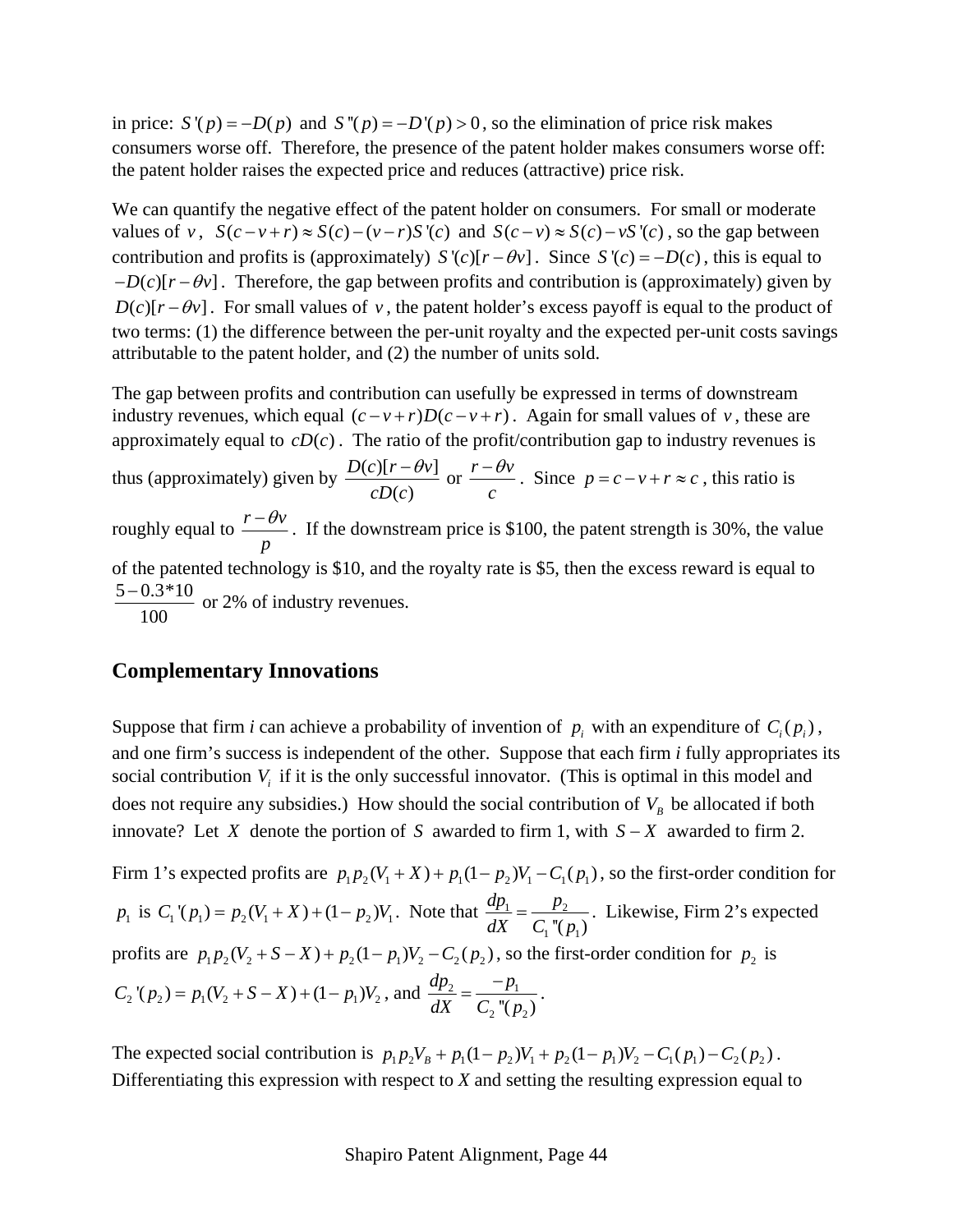zero, and using the first-order conditions for  $p_1$  and  $p_2$ , gives  $\frac{dp_1}{dX} p_2(S-X) + \frac{dp_2}{dX} p_1X = 0$ . Converting this into elasticity form gives

$$
\left(\frac{X}{S-X}\right)^2 = \frac{\varepsilon_1}{\varepsilon_2},
$$

where  $\varepsilon_i$  is the elasticity of firm *i*'s probability of success with respect to the portion of the synergy it receives in the event that both firms succeed. The right-hand side of this expression measures the relative sensitivity of firm 1's vs. firm 2's probability of success to the portion of the synergy that firm captures. The optimal division of the synergy reflects this relative sensitivity. This expression is similar to standard rules for Ramsey pricing.

With symmetry and the appropriate concavity conditions, it is optimal for each of the two firms to appropriate half of the synergy in the event they are both successful. With symmetry and concavity among *N* complementary innovations, the optimal appropriation share under a system without subsidies will simply be  $1/N$ . A system that rewarded the lion's share of the synergies to one firm would be less efficient.

### **Accounting for the Deadweight Loss Caused by Patent Monopolies**

We now return to the model in which a single party can achieve a given innovation with probability *p* according to the cost function  $C(p)$ . We now suppose that stronger patent rights not only allow the firm to capture greater profits from the invention but also generate greater deadweight loss. One simple, reduced-form way to model such situations is by introducing the function  $V(\pi)$  to represents the social contribution of the invention if the patent system allows the firm to capture profits  $\pi$  from the invention. Here  $V(0)$  represents the social contribution from the invention if is not subject to patent protection. Stronger patent protection allows the patent holder to capture greater profits but also leads to greater deadweight loss, so  $V'(\pi) < 0$ .

The firm chooses *p* to maximize  $p\pi - C(p)$ ; we denote the firm's optimal choice by  $p<sub>M</sub>$ , which

is determined by the first-order condition 
$$
C'(p_M) = \pi
$$
. Note that  $\frac{dp_M}{d\pi} = \frac{1}{C''(p_M)} > 0$ .

We now treat  $\pi$  as a reduced-form policy variable representing the strength of patent rights. The social net benefits as a function of  $\pi$  are  $p_M V(\pi) - C(p_M)$ . So long as this expression is concave in  $\pi$ , maximizing these social net benefits with respect to  $\pi$  gives the first-order condition  $p_M V'(\pi) + V(\pi) \frac{dp_M}{d\pi} - C'(p_M) \frac{dp_M}{d\pi} = 0$  $\pi$  ) + V (  $\pi$  $+\overline{V}(\pi)\frac{dP_M}{d\pi}-C'(p_M)\frac{dP_M}{d\pi}=0$ . Using  $C'(p_M)=\pi$ , this becomes  $p_M V'(\pi) + (V(\pi) - \pi) \frac{dp_M}{d\pi} = 0$  $\pi$  + (V ( $\pi$ ) –  $\pi$  $+(V(\pi)-\pi)\frac{dp_M}{d\pi}=0$ . Since  $V'(\pi) < 0$  and  $\frac{dp_M}{d\pi} > 0$ *d*<sup>π</sup>  $> 0$ , this implies that  $\pi < V(\pi)$ , i.e., partial appropriation is socially optimal. Manipulating the expression for the optimal  $\pi$  gives